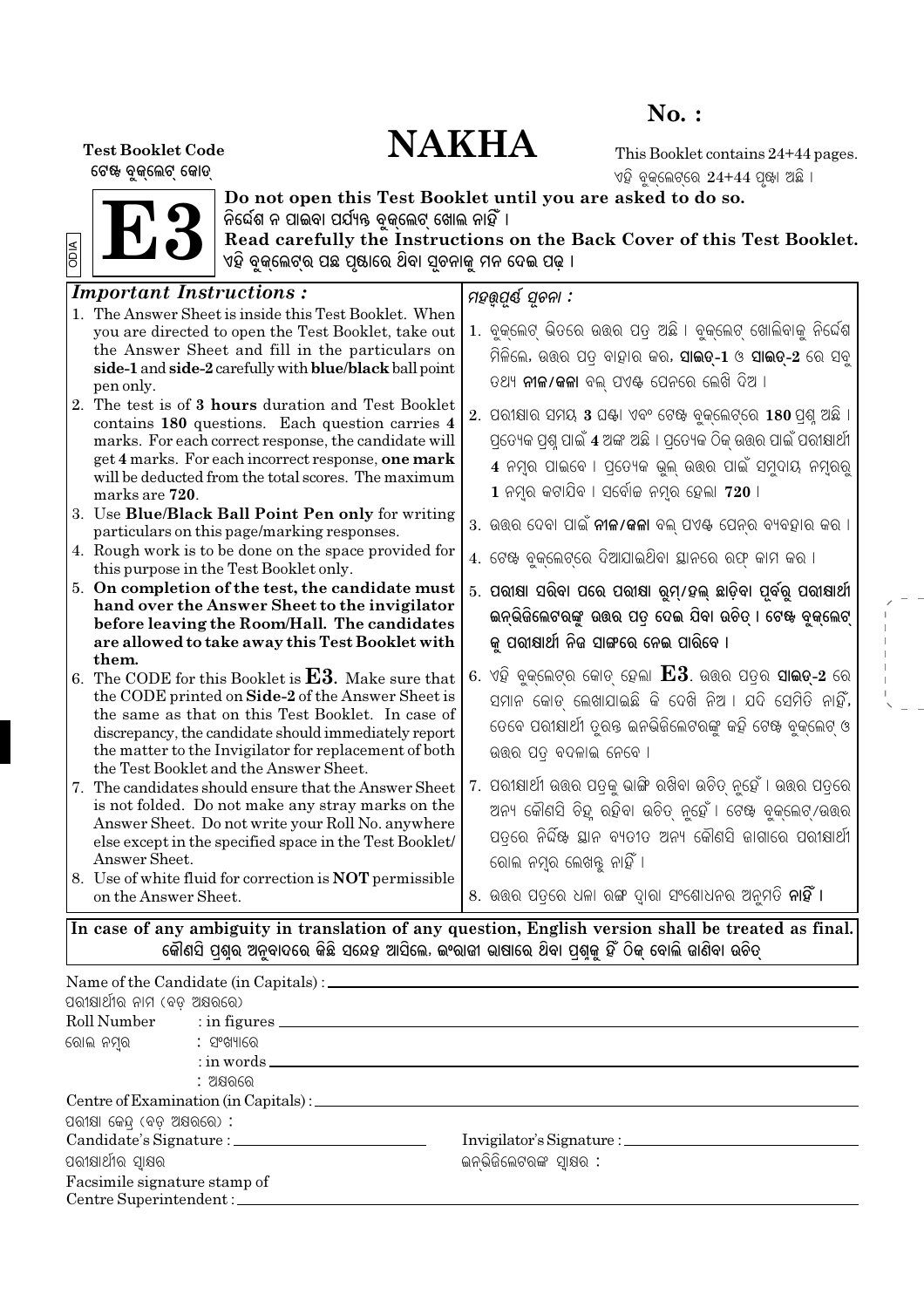E<sub>3</sub>  $\bf{2}$ **ODIA** କାରବନ୍ ମନୋକ୍ୱାଇଡ୍ ବିଷୟରେ ନିମ୍ପଦଭ କେଉଁଟି  $\overline{7}$ . ନିମୁଲିଖୁତ ମଧ୍ୟରୁ କେଉଁଟି ଏକ କ୍ଷାରୀୟ ଆମିନୋ ଏସିଡ଼୍ ?  $\mathbf{1}$ . ଠିକ୍ନ୍ ହେଁ ? ସେରିନ  $(1)$ ଏହା କାରବୋକ୍ସି ହେମୋଗ୍ଲୋବିନ୍ ତିଆରି କରେ ।  $(1)$  $(2)$ ଆଲାନିନ୍ ଏହା ରକ୍ତର ଅକ୍ଟିକେନ ବହନ କରିବା କ୍ଷମତା ହାସ  $(2)$  $(3)$ ଟାଇରୋସିନ କରାଏ ।  $(4)$ ଲାଇସିନ  $(3)$ କାରବୋକ୍କି ହେମୋଗୋବିନ (CO ସଂଯକ୍ତ ଏକ ଆଦର୍ଶ ଗ୍ୟାସ୍ର ରୁଦ୍ଧତାପୀୟ (ଏଡ଼ିଆବାଟିକ୍) ସର୍ଭରେ ମୁକ୍ତ  $2.$ ହେମୋଗ୍ଲୋବିନ୍) ଅକ୍ସିହେମୋଗ୍ଲୋବିନ୍ ଠାର୍ ଅସ୍ଥିର । ପ୍ରସାରଣ ପାଇଁ ସଠିକ୍ ବିକଳ୍ପଟି ହେଉଛି : ଏହା ଅସମ୍ପୂର୍ଣ୍ଣ ଦହନ ଦ୍ୱାରା ପ୍ରସ୍ତୁତ ହୁଏ ।  $(4)$  $q = 0$ ,  $\Delta T = 0$   $\Im \mathcal{P}$  w  $= 0$  $(1)$ 8. ସ୍ୱକୋକ୍ କଳଅପଘଟନ ଦ୍ୱାରା ଦିଏ :  $(2)$  $q = 0$ ,  $\Delta T < 0$   $\Im \mathcal{P}$  w  $> 0$  $(3)$  $q \leq 0$ ,  $\Delta T = 0$   $\Im \mathcal{P}^{\circ}$  w  $= 0$ ବିଟା-D-ଗ୍ଳୁକୋଇ୍ + ଆଲ୍ଫା-D-ଫ୍ରୁକ୍ଟୋଇ୍  $(1)$  $q > 0$ ,  $\Delta T > 0$   $\sqrt{Q}$ ° w > 0  $(4)$  $(2)$ ଆଲ୍ଫା-D-ଗ୍ଳକୋଇ୍ + ବିଟା-D-ଗ୍ଳକୋଇ୍ ଆଲ୍ଫା- $\mathrm{D}$ -ଗ୍ଳୁକୋଇ୍ + ବିଟା- $\mathrm{D}$ -ଫ୍ରୁଲ୍ଲୋଇ୍  $(3)$ କଲୟଡ଼ାଲ୍ ଦ୍ବଣର କେଉଁ ଗୁଣ ନିର୍ପଣ ପାଇଁ କେଟା  $\overline{3}$ . ଆଲଫା-D-ଫୁକ୍ଲୋକ୍ସ୍ + ବିଟା-D-ଫୁକ୍ଲୋକ୍  $(4)$ ପୋଟେନ୍ସିଏଲ ମାପିବା ଦରକାର ?  $(1)$ ଶ୍ୟାନତା 9. ନିମ୍ନ ଲିଖିତକୁ ମିଳାଅ ଏବଂ **ସଠିକ୍** ବିକଳ୍ପକୁ ଚିହ୍ନାଅ  $(2)$ ଦ୍ରବଣୀୟତା  $Mg(HCO<sub>3</sub>)<sub>2</sub> +$  $CO(g) + H<sub>2</sub>(g)$  $(a)$  $(i)$ କଲୟପଲ୍ କଣିକାଗୁଡ଼ିକର ଛିରତା  $(3)$  $Ca(HCO<sub>3</sub>)<sub>2</sub>$ କଲୟଡ୍ କଣିକା ଗୁଡ଼ିକର ଆକାର  $(4)$  $(b)$ କଳର ଅସ୍ଥାୟୀ ଖରତ୍ ଏକ ଇଲେକ୍କ୍ ନ୍  $(ii)$ ଅଭାବଯୁକ୍ତ  $\mathrm{Cr^{2+}}$  ଆୟନ୍ର ବିଚାରିତ ସିନ୍ ଓନ୍ଲି ଚୃ୍ୟକୀୟ ଆଘୁର୍ଷ୍ ହେଉଛି,  $\overline{4}$ . ହାଇଡ଼ାଇଡ଼୍  $(1)$ 3.87 BM  $B_2H_6$ ସଂଶ୍ଳେଷଣ ଗ୍ୟାସ୍  $(2)$ 4.90 BM  $\left( \mathrm{c}\right)$  $(iii)$ 5.92 BM  $(3)$  $(d)$  $H_2O_2$ ନନ୍ ପ୍ଲାନାର  $(iv)$ 2.84 BM  $(4)$ ସଂରଚନା  $(b)$  $(d)$  $(a)$  $\left( \mathrm{e}\right)$  $5<sub>1</sub>$ 2-ବୋମୋପେଷେନ୍ର ଏଲିମିନେସନ୍ ପ୍ରତିକ୍ରିୟାରୁ ପେଷ-2-ଇନ୍  $(1)$  $(iii)$  $(i)$  $(ii)$  $(iv)$ ପ୍ରସ୍ତୁତ ହୁଏ । ଏହା :  $(2)$  $(iii)$  $(ii)$  $(i)$  $(iv)$ ବିଟା-ଏଲିମିନେସନ୍ ପ୍ରତିକ୍ରିୟା  $(a)$  $(3)$  $(iii)$  $(iv)$  $(ii)$  $(i)$ ଜେଟ୍ସେଭ୍ ନିୟମ ଅନୁକରଣ କରେ  $(b)$  $(4)$  $(i)$  $(iii)$  $(ii)$  $(iv)$  $(c)$ ଡ଼ିହାଇଡ଼ୋହାଲୋକିନେସନ୍ ପ୍ରତିକ୍ରିୟା ଏକ ପ୍ରତିକ୍ରିୟାରେ ପ୍ରତିକାରକ ଗୁଡ଼ିକର ସାନ୍ଦ୍ରତା ବୃଦ୍ଧି ଯୋଗୁଁ 10. ନିର୍ଜଳୀକରଣ ପ୍ତିକିୟା  $(d)$ ହେଉଥିବା ପରିବର୍ତ୍ତନ :  $(1)$  $(a), (b), (c)$ ସକିୟଣ ଶକ୍ତି  $(2)$  $(a), (c), (d)$  $(1)$  $(3)$  $(b), (c), (d)$ ହିଟ୍ ଅଫ୍ ରିଏକ୍ସନ୍  $(2)$  $(4)$  $(a), (b), (d)$  $(3)$ ପ୍ତଭାବସୀମା ଶକ୍ତି ଲଘ ସଲ୍ଫ୍ୟରିକ୍ ଅମୁକ୍ ପ୍ଲାଟିନମ୍ (Pt) ଇଲେକ୍ଲୋଡ୍ ବ୍ୟବହାର  $6.$  $(4)$ ସଂଘାତ ଆବ୍ଭି କରି ବିଦ୍ୟତ୍ ବିଶ୍ଳେଷଣ କଲେ, ଏନୋଡ଼ରେ ମିଳ୍ଥବା ଉପାଦଟି ହେଉଛି : ନିମ୍ନ ମଧ୍ୟରୁ କେଉଁଟି ଏକ ପ୍ରାକୃତିକ ବହୁଳକ ? 11. *ସିସ୍*-1,4-ପଲିଆଇସୋପିନ୍  $(1)$ ହାଇଡ୍ରୋଜେନ୍ ଗ୍ୟାସ୍  $(1)$  $(2)$ ଅକ୍ସିଜେନ୍ ଗ୍ୟାସ୍ ପଲି (ବ୍ୟୁଟାଡ଼ାଇନ୍-ଷ୍ଟାଇରିନ୍)  $(2)$  $(3)$ ହାଇଡ୍ରୋଜେନ୍ ସଲ୍ଫାଇଡ଼୍ ଗ୍ୟାସ୍  $(3)$ ପଲି ବ୍ୟୁଟାଡାଇନ୍

ସଲ୍ଫର ଡ଼ାଇଅକ୍ସାଇଡ୍ ଗ୍ୟାସ୍  $(4)$ 

ପଲି (ବ୍ୟୁଟାଡ଼ାଇନ୍-ଏକ୍ଲୋନାଇଟ୍ୱାଇଲ୍)  $(4)$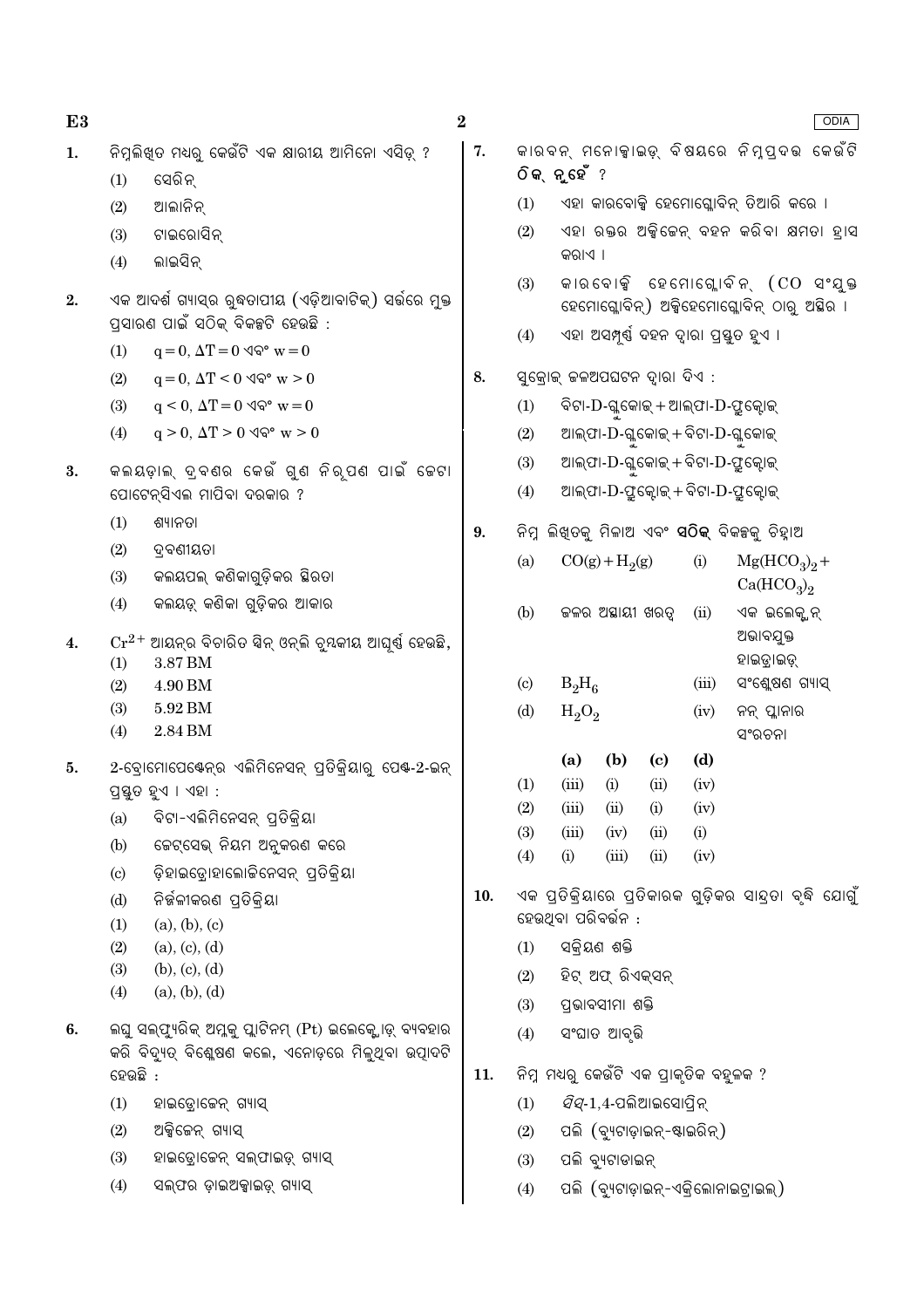16.

- $12.$ ଏକ ପ୍ରଥମ କ୍ରମ ପ୍ରତିକ୍ରିୟାର ହାର ସ୍ଥିରାଙ୍କ  $4.606 \times 10^{-3}$   $\mathrm{s}^{-1}$ ।  $2.0$  g ପ୍ରତିକାରକକୁ  $0.2$  g କୁ ହ୍ରାସ କରିବା ପାଇଁ ଦରକାରୀ ସମୟ ହେଉଛି :
	- $(1)$  $100 s$
	- $(2)$  $200 s$
	- $(3)$  $500 s$
	- $(4)$  $1000 s$
- ସ $\widehat{O}$ କ୍ ଉକ୍ତିକୁ ନିମୁରୁ ବାଛ $:$ 13.
	- $\mathrm{CO}_2(\mathrm{g})$  ଆଇସ୍କ୍ରିମ୍ ଏବଂ ସଂରକ୍ଷିତ ଖାଦ୍ୟ ପାଇଁ ଏକ  $(a)$ ପ୍ରଶୀତକ (ରେଫ୍ରିକିରାଷ୍ଟ) ଭାବେ ବ୍ୟବହୂତ ହୁଏ ।
	- $C_{60}$  ର ସଂରଚନାରେ ବାରଟି ଛ-ଟିକିଆ କାର୍ବନ୍ ବୃଭ  $(b)$ ଏବଂ କୋଡ଼ିଏଟି ପାଞ୍ଚ-ଟିକିଆ କାରବନ୍ ବୃଭ ଅଛି ।
	- $\overline{\text{ZSM-5}}$  ଏକ ପ୍ରକାର କିଓଲାଇଟ୍ ଯାହା ଆଲକୋହଲ୍କ୍  $(c)$ ଗ୍ୟାସୋଲିନ୍ରେ ପରିଣତ କରାଏ ।
	- କାର୍ବନ୍ ମନୋକ୍ସାଇଡ୍ ଏକ ରଙ୍ଗହୀନ, ଗନ୍ଧହୀନ ଗ୍ୟାସ୍ ।  $(d)$
	- $(a)$ ,  $(b)$  ଏବଂ  $(c)$  କେବଳ  $(1)$
	- $(2)$  $(a)$  ଏବଂ  $(c)$  କେବଳ
	- $(3)$  $(b)$  ଏବଂ  $(c)$  କେବଳ
	- $(4)$  $(c)$  ଏବଂ  $(d)$  କେବଳ
- ଏକ ସିଲିଶ୍ର  $N_2$  ଏବଂ  $Ar$  ଗ୍ୟାସ୍ର ମିଶ୍ରଣରେ 7  $g N_2$  ଏବଂ 14. 8 g Ar ଅଛି । ଯଦି ସିଲିଣ୍ଠରରେ ଥିବା ଗ୍ୟାସ୍ ମିଶ୍ରଣର ସମଗ୍ର ଚାପ 27 ବାର ହୁଏ,  $N_{2}$ ର ଆଂଶିକ ଚାପ ହେଉଛି :

[ବ୍ୟବହାର କର : ପରମାଣବିକ ବସ୍ତୁତ୍ୱ (in g mol $^{-1}$ ) :  $N = 14$ ,  $Ar = 40$ 

- 9 bar  $(1)$
- $(2)$  $12<sub>bar</sub>$
- $(3)$  $15<sub>bar</sub>$
- $(4)$ 18 bar
- ନିମ୍ନଲିଖ୍ଡ ଅଣୁଗୁଡ଼ିକର ଗୁଚ୍ଛରୁ କାହାର ଦୃିମେରୁ ଆଘୁର୍ଷ ଶୂନ୍ୟ 15. ଅଟେ ?
	- ଏମୋନିଆ, ବେରିଲିୟମ୍ ଡ଼ାଇ ଫ୍ଲୋରାଇଡ଼୍, କଳ,  $(1)$ 1,4-ଡ଼ାଇକ୍ଲୋରୋବେନ୍ କିନ୍
	- $(2)$ ବୋରୋନ୍ ଟ୍ରାଇଫ୍ଲୋରାଇଡ଼୍, ହାଇଡ୍ରୋଜେନ୍ ଫ୍ଲୋରାଇଡ଼୍, କାରବନ୍ ଡ଼ାଇଅକ୍ସାଇଡ୍, 1,3-ଡ଼ାଇକ୍ଲୋରୋବେନ୍ଟିନ୍
	- $(3)$ ନାଇଟ୍ରୋଜେନ୍ଟ୍ରାଇଫ୍ଲୋରାଇଡ଼୍, ବେରିଲିୟମ୍ ଡ଼ାଇଫ୍ଲୋରାଇଡ଼୍, ଜଳ, 1,3-ଡ଼ାଇକ୍ଲୋରୋବେନ୍ଟିନ୍
	- $(4)$ ବୋରୋନ୍ ଟାଇଫ୍ଲୋରାଇଡ୍, ବେରି ଲିୟମ ଡ଼ାଇଫ୍ଲୋରାଇଡ଼୍, କାର ବନ୍ ଡ଼ାଇଅକ୍ସାଇଡ୍, 1,4-ଡ଼ାଇକ୍ଲୋରୋବେନ୍ କିନ୍

ନିମ୍ଳିଖ୍ଡ ପ୍ତିକ୍ିୟାଟିରେ ସୁକ୍ୋକ୍ର କଳ ଅପଘଟନ ଦିଆଯାଇଛି । ସୁକ୍ରୋକ୍ $+H_2O \rightleftharpoons$  ଗ୍ଳକୋକ୍ $+$  ପ୍ରୁକ୍ଟୋକ୍ ଯଦି ସାମ୍ୟଧୁବକ ( $\rm K_{\rm c}$ )  $300$   $\rm K$ ରେ  $2\times10^{13}$  ହୁଏ  $\rm \Delta_{\rm r}G$ ିର ମ୍ନଲ୍ୟ ସମାନ ଉତ୍ତାପରେ ହେବ :

- $-8.314 \,\mathrm{J} \,\mathrm{mol}^{-1} \mathrm{K}^{-1} \times 300 \,\mathrm{K} \times \ln(2 \times 10^{13})$  $(1)$
- 8.314 J mol<sup>-1</sup>K<sup>-1</sup> × 300 K × ln(2 × 10<sup>13</sup>)  $(2)$
- 8.314 J mol<sup>-1</sup>K<sup>-1</sup> × 300 K × ln(3 × 10<sup>13</sup>)  $(3)$
- $-8.314 \,\mathrm{J}$  mol<sup>-1</sup>K<sup>-1</sup>×300 K×ln(4×10<sup>13</sup>)  $(4)$
- ଏନିସୋଲ୍କୁ HI ସହିତ ବିଭାଜନ କଲେ ଦିଏ : 17.



- $\frac{175}{71} \text{Lu}$  ରେ ଥିବା ପ୍ରୋଟୋନ୍, ନିଉଟ୍ରନ୍ ଏବଂ ଇଲେକ୍ଟ୍ରନ୍ର ସଂଖ୍ୟା 18. ଯଥାକ୍ୱମେ :
	- $(1)$  $71, 104$  ଏବଂ  $71$
	- $(2)$  $104, 71$  ଏବଂ  $71$
	- $(3)$  $71, 71$  ଏବଂ  $104$
	- $175, 104$  ଏବଂ  $71$  $(4)$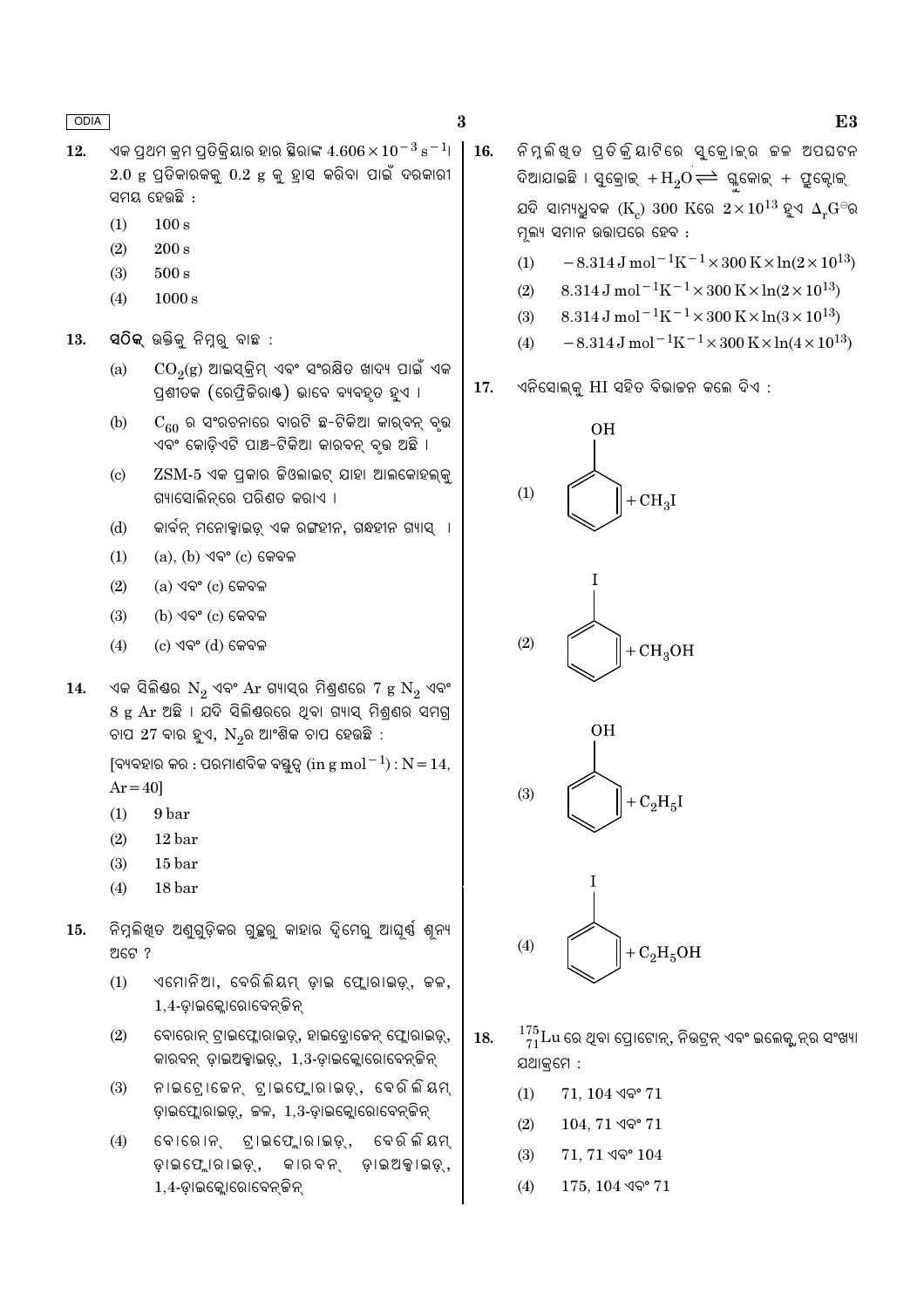

E<sub>3</sub> 19.

20.

21.

22.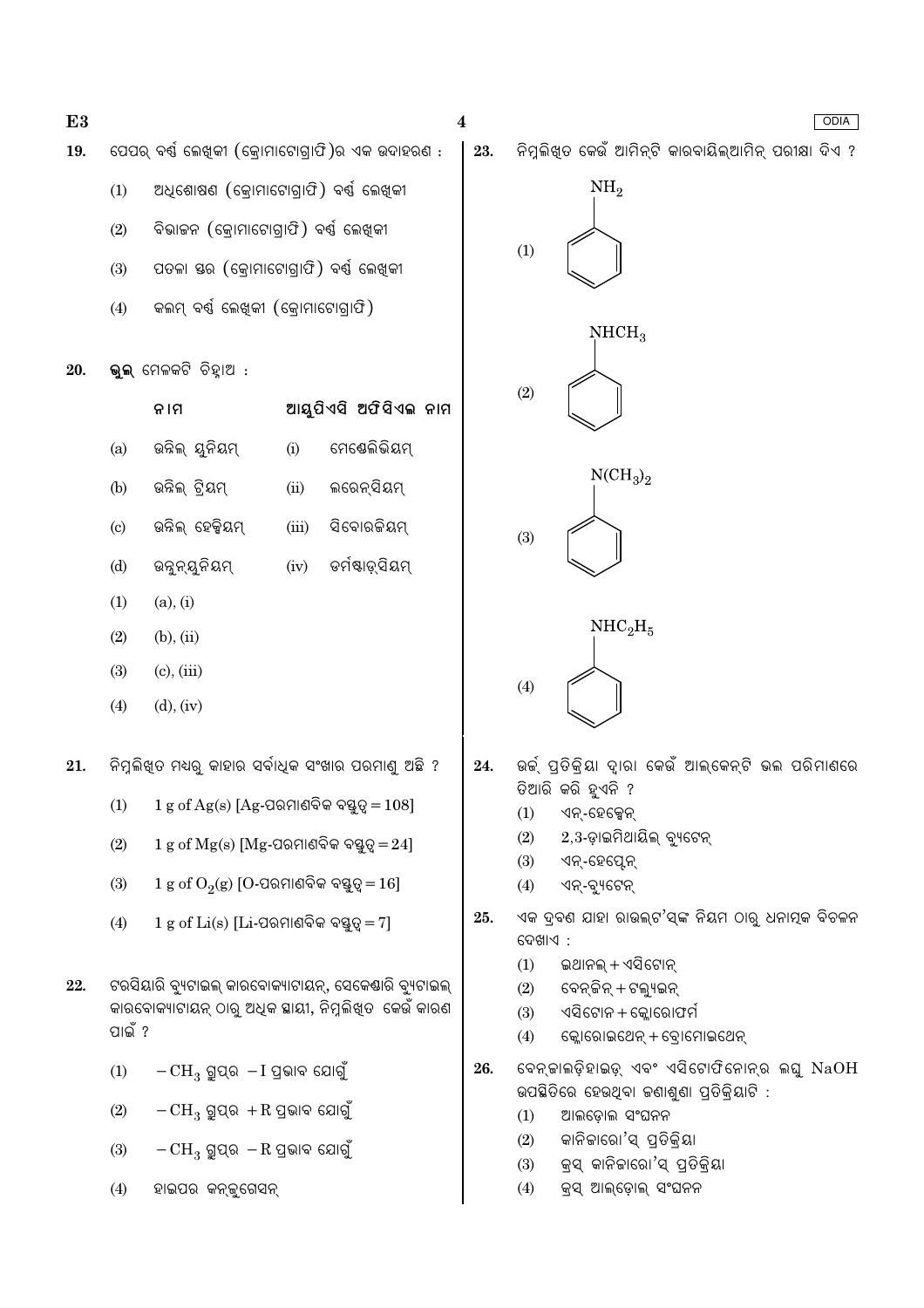27. ନିମ୍ନରେ ପ୍ରଦତ୍ତ ଲିଗାଣ୍ଟମାନଙ୍କର ଉପସହସଂଯୋଜୀ ଯୌଗିକ ଗଠନ ପାଇଁ କ୍ଷେତ୍ରୀୟ ବଳର **ସଠିକ୍** ବର୍ଦ୍ଧିଷ୍ଣ କ୍ରମ କେଉଁଟି ?

$$
(1) \qquad {\rm SCN}^- < F^- < C_2O_4^{2-} < CN^-
$$

- $(2)$  $SCN^- < F^- < CN^- < C_2O_4^{2-}$
- $F^-$  < SCN<sup>-</sup> < C<sub>2</sub>O<sub>4</sub><sup>2</sup><sup>-</sup>< CN<sup>-</sup>  $(3)$
- $CN^{-} < C_2O_4^{2-} < SCN^{-} < F^{-}$  $(4)$
- ନିମ୍ନଲିଖିତ ମଧ୍ୟରୁ କେଉଁଟି ଏକ କାଟାୟୋନିକ୍ ଅପମାର୍ଚ୍ଚକ ? 28.
	- $(1)$ ସୋଡ଼ିୟମ୍ ଲରିଲ୍ ସଲ୍ଫେଟ୍
	- ସୋଡିୟମ ଷ୍ଟିରେଟ  $(2)$
	- ସିଟାୟିଲ୍ଟାଇମିଥାୟିଲ୍ ଏମୋନିୟମ୍ ବୋମାଇଡ୍  $(3)$
	- ସୋଡ଼ିୟମ୍ ଡୋଡେକାୟିଲ୍ ବେନ୍ଜିନ୍ ସଲ୍ଫୋନେଟ୍  $(4)$
- ଏସିଟୋନ୍ ଏବଂ ମିଥାଇଲ୍ ମ୍ୟାଗ୍ନେସିୟମ୍ କ୍ଲୋରାଇଡ୍ର୍ର ପ୍ରତିକ୍ରିୟା 29. ପରେ ଚ୍ଚଳ ଅପଘଟନ କଲେ ଦିଏ :
	- $(1)$ ଆଇସୋପ୍ରୋପାୟିଲ୍ ଆଲ୍କୋହଲ
	- ସେକେଣ୍ଡାରି ବ୍ୟୁଟାୟିଲ୍ ଆଲ୍କୋହଲ୍  $(2)$
	- ଟରସିୟାରି ବ୍ୟୁଟାୟିଲ୍ ଆଲକୋହଲ୍  $(3)$
	- ଆଇସୋବ୍ୟୁଟାୟିଲ୍ ଆଲ୍କୋହଲ  $(4)$
- 30. ୟୁରିଆ ଚ୍ଚଳ ସହିତ ପ୍ରକ୍ରିୟା କରି  $\bf A$  ଗଠନ କରେ ଯାହାକି ବିଘଟନ ହୋଇ  $\bf{B}$  ଦିଏ ।  $\bf{B}$  କୁ  $\rm Cu^{2+}$  (କଳୀୟ) ଭିତର ଦେଇ ପ୍ରବାହିତ କଲେ ଗାଢ ନୀଳ ରଙ୍ଗର ଦ୍ରବଣ  $C$  ପ୍ରସ୍ତୁତ ହୁଏ ।  $C$ ର ସଙ୍କେତଟି ନିମ୍ନରୁ କେଉଁଟି ?
	- $(1)$  $CuSO<sub>4</sub>$
	- $[Cu(NH_3)_4]^{2+}$  $(2)$
	- $(3)$  $Cu(OH)<sub>2</sub>$
	- $CuCO<sub>3</sub>·Cu(OH)<sub>2</sub>$  $(4)$
- ଗଳିତ  $CaCl_2$  ରୁ 20 g  $Ca$  ପୁୟୁତି ପାଇଁ ଦରକାରୀ 31. ଫାରାଡେକ୍ $(F)$  ର ସଂଖ୍ୟା ହେଉଛି :

```
(Ca-ପରମାଣବିକ ବୟୁତ୍=40 \text{ g mol}^{-1}
```
- $(1)$  $\mathbf{1}$
- $(2)$ 2
- $(3)$  $\mathbf{a}$
- $(4)$  $\overline{A}$
- $2Cl(g) \rightarrow Cl_2(g)$  ପ୍ରତିକ୍ରିୟାଟିର **ସଠିକ୍** ବିକଳ୍ପଟି ହେଉଛି : 32.
	- $\Delta_r H > 0$  and  $\Delta_r S > 0$  $(1)$
	- $(2)$  $\Delta_r H > 0$  and  $\Delta_r S < 0$
	- $\Delta_r H < 0$  and  $\Delta_r S > 0$  $(3)$
	- $\Delta_r H < 0$  and  $\Delta_r S < 0$  $(4)$
- $Ni(OH)_{2}$ ର ଆୟୋନିକ୍ ପ୍ରଡ଼କ୍  $2 \times 10^{-15}$  ହେଲେ,  $0.1 \text{ M}$ 33.  $NaOH$ ରେ  $Ni(OH)_{2}$ ର ଦ୍ରବଣୀୟତା କେତେ ?
	- $2 \times 10^{-13}$  M  $(1)$
	- $2\times10^{-8}\,\rm{M}$  $(2)$
	- $1 \times 10^{-13}$  M  $(3)$
	- $1 \times 10^8$  M  $(4)$
- ବେନ୍ ଜିନ୍ର ହିମାଙ୍କର ଅବନମନ ଛିରାଙ୍କ  $(K_f)$ 34.  $5.12 \text{ K}$  kg mol<sup>-1</sup>. ନନ୍ ଇଲେକ୍ଟ୍ରୋଲିଟିକ୍ ଦ୍ରାବଯୁକ୍ତ ବେନ୍ତିନ୍ର 0.078 m ମୋଲାଲିଟିର ଏକ ଦ୍ବଣର ହିମାଙ୍କର ଅବନମନ ହେଉଛି, (ଦୁଇ ଦଶମିକ ସ୍ଥାନ ପର୍ଯ୍ୟନ୍ତ ନିକଟତର) :
	- $0.20K$  $(1)$
	- $(2)$  $0.80K$
	- $0.40K$  $(3)$
	- $(4)$  $0.60K$
- ଭୁଲ୍ ଉକ୍ତିଟିକୁ ଚିହାଅ । 35.
	- ଜଳରେ ଥବା  $\rm Fe^{2+}(d^6)$  ଅପେକ୍ଷା  $\rm Cr^{2+}(d^4)$  ଏକ  $(1)$ ବଳଶାଳୀ ବିଜାରକ ।
	- ସଂକ୍ରମଣ ଧାତ୍ର (ଟାଞ୍ଜିସନ୍ ମେଟାଲ) ଏବଂ ସେମାନଙ୍କର  $(2)$ ଯୌଗିକଗଡ଼ିକ ସେମାନଙ୍କର ଉତ୍ପେରୀୟ(କାଟାଲିଟିକ୍) ସକ୍ରିୟତା ଯୋଗୁ ପରିଚିତ ଯେହେତୁ ସେମାନେ ବହୁବିଧ ଜାରଣ ଅବସ୍ଥା ଗହଣ କରିବା କ୍ଷମତା ରଖ ସଂକ୍ଳ ଗଠନ କରନ୍ତି ।
	- $(3)$ ଆଭ୍ୟନ୍ତରୀଣ ଟାଞ୍ଜିସନ୍ ଯୌଗିକ ମାନେ ହେଉଛନ୍ତି, ଯେଉଁମାନେ ଧାତ୍ର ଦାନାକାଲକ ମଧ୍ୟରେ ଛୋଟ ପରମାଣ୍ ଯଥା H, C କିୟା N କ୍ ଫାନ୍ଦିକି ରଖନ୍ତି ।
	- $CrO_4^{2-}$  ଏବଂ  $Cr_2O_7^{2-}$  ରେ କ୍ରୋମିୟମ୍ର କାରଣ  $(4)$ ଅବସ୍ଥା ଏକା ନୃହେଁ ।
- ବଡ଼ି ସେଷ୍ଡ଼ି କ୍ୟୁବିକ୍ (bcc) ସଂରଚନା ଥିବା ଏକ ମୌଳିକର 36. କୋଷଧାର 288 pm ହେଲେ, ଏହାର ପରମାଣବିକ ବ୍ୟାସାର୍ଦ୍ଧ ହେଉଛି :

(1) 
$$
\frac{\sqrt{3}}{4} \times 288 \text{ pm}
$$
  
(2) 
$$
\frac{\sqrt{2}}{4} \times 288 \text{ pm}
$$
  
(3) 
$$
\frac{4}{\sqrt{3}} \times 288 \text{ pm}
$$
  
(4) 
$$
\frac{4}{\sqrt{5}} \times 288 \text{ pm}
$$

$$
\boldsymbol{\mathrm{E3}}
$$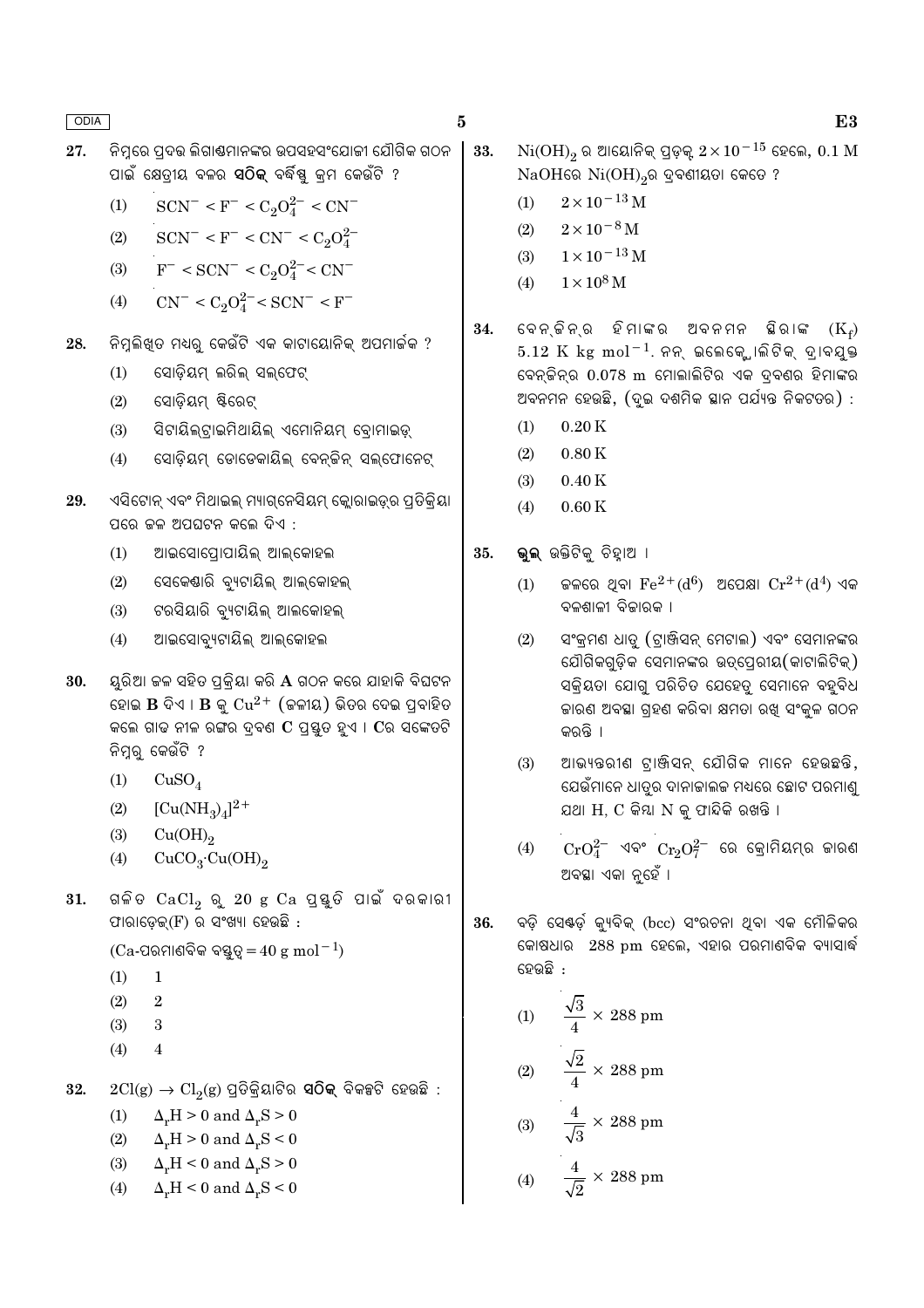- କେଉଁ ଅଣ୍ଟିର ଅଛିତ୍ର **ନାହିଁ**, ଚିହ୍ୱାଅ : 37.
	- $(1)$ He<sub>o</sub>
	- $(2)$  $Li<sub>2</sub>$
	- $C_2$  $(3)$
	- $(4)$  $O<sub>2</sub>$
- ିନିମ୍ନରେ ଦିଆଯାଇଥିବା ସଲ୍ଫର୍ର ଅକ୍ସୋଏସିଡ଼୍ ମଧ୍ୟରୁ କେଉଁଥିରେ 38.  $-O-O-$  ସଂଯୋଗ ଥାଏ ?
	- $\mathrm{H_{2}SO_{3}}$ , ସଲ୍ଫରସ୍ ଅମ୍ଳ  $(1)$
	- ${\rm H_2SO}_{4}$ , ସଲ୍ଫ୍ୟୁରିକ୍ ଅମ୍ଳ  $(2)$
	- $\mathrm{H_{2}S_{2}O_{8}}$ , ପେରୋକ୍ସୋଡ଼ାଇସଲ୍ଫ୍ୟୁରିକ୍ ଅମ୍ଳ  $(3)$
	- $\rm H_2S_2O_7$ , ପାଇରୋ ସଲ୍ଫ୍ୟୁରିକ୍ ଅମ୍ଳ  $(4)$
- ଏକ ଆଲ୍କିନ୍ର ଓଜୋନୋଲିସିସ୍ରେ ମିଥାନାଲ୍ ଏକ ଉତ୍ପାଦ ଭାବେ 39. ଦିଏ । ଏହାର ସଂରଚନାଟି :









 $\bf{6}$ 

 $HCl$  କୁ  $CaCl<sub>2</sub>$ ,  $MgCl<sub>2</sub>$  ଏବଂ  $NaCl$  ର ଦ୍ରବଣ ଭିତର 40. ଦେଇ ପ୍ରବାହିତ କଲେ ନିମ୍ନଲିଖ୍ତ ମଧ୍ୟରୁ କେଉଁ ଯୌଗିକ(ଗୁଡ଼ିକ) ଦାନା ଧାରଣ କରିବ ?

**ODIA** 

- MgCl<sub>2</sub> ଏବଂ CaCl<sub>2</sub> ଉଭୟ  $(1)$
- $(2)$ କେବଳ NaCl
- $(3)$ କେବଳ  $MgCl<sub>2</sub>$
- $(4)$ NaCl,  $MgCl_2$  ଏବଂ  $CaCl_2$
- ନିମ୍ନଲିଖୁତକୁ ମିଳାଅ : 41.

|                             | ଅକ୍କାଇଡ଼                                                                           |                     |       | ଗୁ ଶ                   |     |                                                      |  |  |  |  |
|-----------------------------|------------------------------------------------------------------------------------|---------------------|-------|------------------------|-----|------------------------------------------------------|--|--|--|--|
| (a)                         |                                                                                    | କାର୍ବନ୍ମନୋକ୍ସାଇଡ୍   |       |                        | (i) | କ୍ଷାରୀୟ                                              |  |  |  |  |
| (b)                         |                                                                                    | ବେରିୟମ୍ ଅକ୍କାଇଡ଼୍   | (ii)  | ପ୍ରଶମନୀ<br>(ନିୟୁଟ୍ରାଲ) |     |                                                      |  |  |  |  |
| $\left( \mathrm{c} \right)$ |                                                                                    | ଆଲୁମିନିୟମ ଅକ୍କାଇଡ଼୍ | (iii) | ଅମ୍ଳୀୟ                 |     |                                                      |  |  |  |  |
| (d)                         | ଉଭୟ ଧର୍ମୀ<br>(iv)<br>$\text{\rm Cl}_2\text{\rm O}_7$ , ଡ଼ାଇକ୍ଲୋରୋ<br>ହେଷ୍ଟୋକ୍ସାଇଡ୍ |                     |       |                        |     |                                                      |  |  |  |  |
|                             | ସଠିକ୍ ବିକ <sub>ଞ୍</sub> କୁ ନିମ୍ନରୁ ବାଛ ।                                           |                     |       |                        |     |                                                      |  |  |  |  |
|                             | (a)                                                                                | (b)                 | (c)   | (d)                    |     |                                                      |  |  |  |  |
| (1)                         | (i)                                                                                | (ii)                | (iii) | (iv)                   |     |                                                      |  |  |  |  |
| (2)                         | (ii)                                                                               | (i)                 | (iv)  | (iii)                  |     |                                                      |  |  |  |  |
| (3)                         | (iii)                                                                              | (iv)                | (i)   | (ii)                   |     |                                                      |  |  |  |  |
| (4)                         | (iv)                                                                               | (iii)               | (ii)  | (i)                    |     |                                                      |  |  |  |  |
|                             |                                                                                    |                     |       |                        |     | ନିମ୍ନ ଲିଖ୍ଡ ଧାତୁର ଆୟନ ଗୁଡ଼ାଏ ଏନ୍କାଇମ୍କୁ ସକ୍ରିୟ କରାଏ, |  |  |  |  |

- ଗ୍ଲକୋକର କାରଣରେ ଭାଗ ନେଇ ATP ପ୍ରସ୍ତୁତ କରେ ଏବଂ ସୋଡ଼ିୟମ୍ ସହିତ ସ୍ୱାୟୁ ସିଗ୍ନାଲ୍ ପ୍ରେରଣ ପାଇଁ ଦାୟୀ ।
	- $(1)$ ଆଇରନ୍

42.

- $(2)$ କପର
- କ୍ୟାଲସିୟମ  $(3)$
- ପଟାସିୟମ୍  $(4)$
- ନିମୁଲିଖୁତ ପ୍ରତିକ୍ରିୟାଟିରେ କାର୍ବନ୍ର ଜାରଣ ଅବସ୍ଥାର ପରିବର୍ତ୍ତନଟି 43. କ'ଣ ?

 $CH<sub>4</sub>(g) + 4Cl<sub>2</sub>(g) \rightarrow CCl<sub>4</sub>(l) + 4HCl(g)$ 

- $+4$  to  $+4$  $(1)$
- $(2)$  $0$  to  $+4$
- $(3)$  $-4$  to  $+4$
- $(4)$  $0 \text{ to } -4$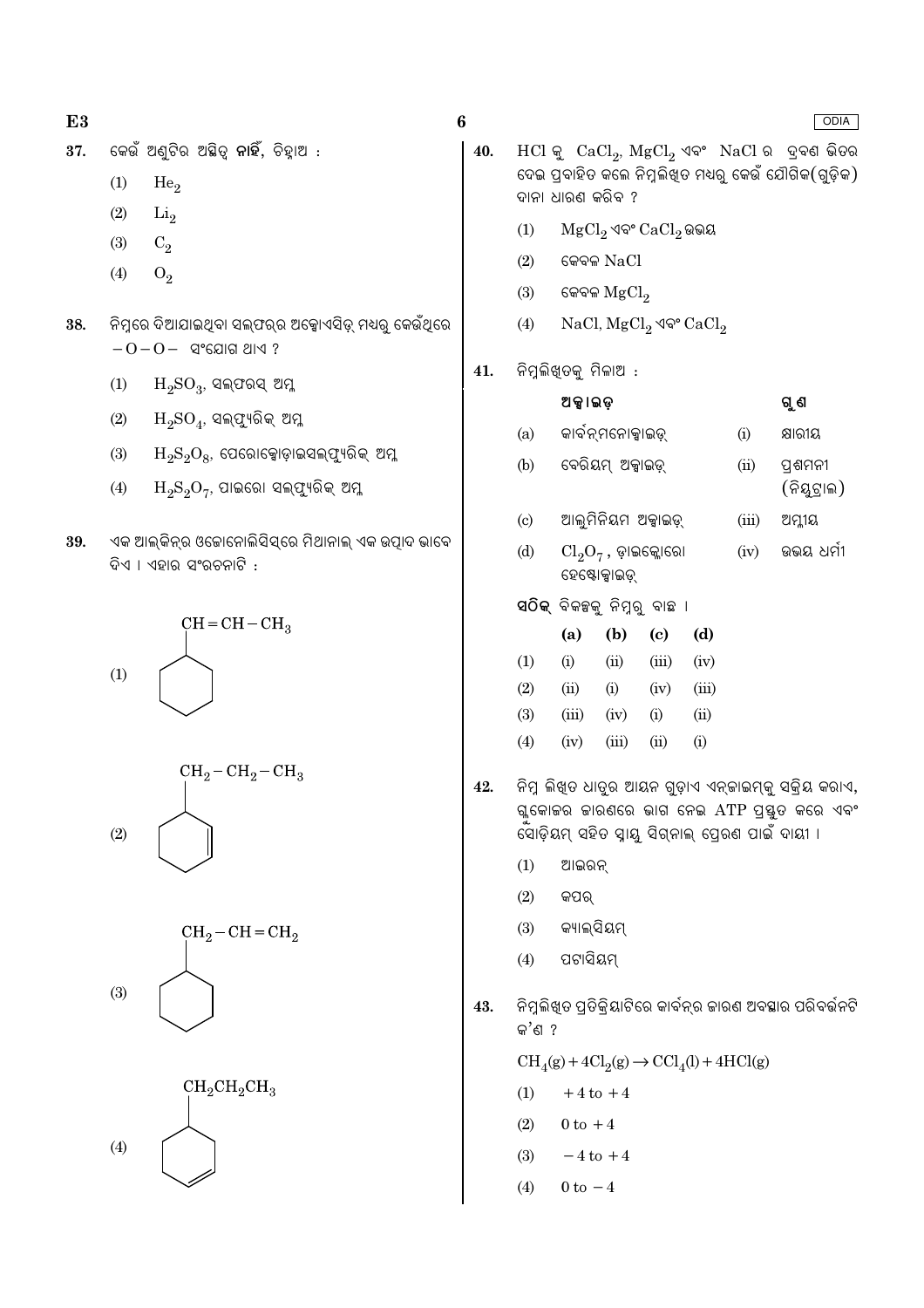ନିମ୍ର **ସଠିକ୍** ଉକ୍ତିଟିକ୍ ଚିହାଅ । 44.

- ରଟ୍ ଆଇରନ୍ 4% କାର୍ବନ୍ ଥିବା ଏକ ଅଶ୍ୱଦ୍ଧ ଆଇରନ୍ ।  $(1)$
- ବ୍ଲିଷ୍ଟର କପରର୍ କାର୍ବନ୍ ଡ଼ାଇଅକ୍ସାଇଡ୍ ନିର୍ଗତ ହେବା ଯୋଗୁଁ  $(2)$ ବାହ୍ୟ ରପଟି ଫୋଟକା ପରି ।
- ଭାନ୍ ଅର୍କେଲ୍ ପଦ୍ଧତିରେ ନିକେଲ୍ର ବାଷ୍ଟ ପ୍ରାବସ୍ଥା (ଭେପର  $(3)$ ଫେକ୍) ପରିୟରଣ କରାଯାଏ ।
- ପିଗ୍ ଆଇରନ୍କ୍ ବିଭିନ୍ନ ପ୍ରକାର ଛାଞ୍ଚର ଆକାର ଦେଇ  $(4)$ ହୁଏ ।
- ନିମ୍ନଲିଖ୍ତ ପ୍ରତିକ୍ରିୟା ଗୁଡ଼ିକର ଅନୁକ୍ରମ ମଧ୍ୟରେ ଯୌଗିକ X କୁ 45. ଚିହାଅ :





 $CH<sub>2</sub>Cl$  $(2)$ 





- ନିମୁଲିଖତ ମଧ୍ୟର କେଉଁ ଅଞ୍ଚଳରେ ଭ୍ରମଣ୍ଟଳର ସର୍ବାଧିକ ଜାତିର 46. ବିବିଧତା ଦେଖାଯାଏ ?
	- $(1)$ ଭାରତର ପଶ୍ଚିମଘାଟ ଅଞ୍ଚଳ
	- $(2)$ ମାଡ଼ାଗାସ୍କର୍
	- $(3)$ ହିମାଳୟ
	- ଆମାଜନ କଙ୍ଗଲ  $(4)$
- କଳ ହାୟାସିଛ ଏବଂ କଳ କଇଁରେ ପରାଗଣ ନିମଲିଖତ କାହା 47. ମାଧ୍ୟମରେ ହୁଏ :
	- କୀଟ କିୟା ପବନ  $(1)$
	- $(2)$ ଜଳର ସୋତ କେବଳ
	- $(3)$ ପବନ ଏବଂ ଜଳ
	- $(4)$ କୀଟ ଏବଂ ଜଳ
- ଏକ୍ଟେରୋକାଇନେକ୍ ବିପାଚକଟି କେଉଁ ରପାନ୍ତରଣରେ ସାହାଯ୍ୟ 48. କରେ :
	- $(1)$ ପ୍ରୋଟିନ୍ ପଲିପେପ୍ଟାଇଡ଼୍କୁ
	- ଟିପ୍ସିନୋଜେନ୍ ଟିପ୍ସିନ୍କୁ  $(2)$
	- କେସିନୋଜେନ୍ କେସିନ୍କ  $(3)$
	- ପେପ୍ସିନୋଜେନ୍ ପେପ୍ସିନ୍କୁ  $(4)$
- ନିମ୍ନଲିଖ୍ତ କେଉଁ ଅବସ୍ଥାର ଉପସ୍ଥିତି ମୂତ୍ରରେ ହେଲେ ତାହା 49. ମଧୁମେହକୁ ଦର୍ଶାଏ ?
	- ୟୁରେମିଆ ଏବଂ କିଟୋନ୍ତରିଆ  $(1)$
	- ୟୁରେମିଆ ଏବଂ ବୃକ୍କୀୟ କାଲ୍କୁଲି  $(2)$
	- କିଟୋନ୍ରିଆ ଏବଂ ଗ୍ଲାଇକୋସ୍ରିଆ  $(3)$
	- ବୃକ୍କୀୟ କାଲ୍କୁଲି ଏବଂ ହାଇପରଘ୍ଲାଇସେମିଆ  $(4)$
- 50. ଗୁଣସୂତ୍ରୀୟ ତତ୍ତ୍ୱ ଉତ୍ତରାଧିକରଣର ପରୀକ୍ଷମୂଳକ ସତ୍ୟତା କାହାଦ୍ୱାରା ନିର୍ଣ୍ଣୟ କରାଯାଇଥିଲା :
	- $(1)$ ମେଷେଲ୍
	- $(2)$ ସଟନ
	- $(3)$ ବୋଲେରି
	- $(4)$ ମରଗାନ୍
- ନିମ୍ନୋକ୍ତ କେଉଁଟି ଜନସଂଖ୍ୟାର ଏକ ବିଶେଷ ଗୁଣ **ନୃହେଁ** ? 51.
	- $(1)$ ଲିଙ୍ଗୀୟ ଅନୁପାତ
	- $(2)$ ଜନ୍ନହାର
	- $(3)$ ମୃତ୍ୟୁହାର
	- କାତିମାନଙ୍କର ପାରସ୍କରିକ କ୍ରିୟା  $(4)$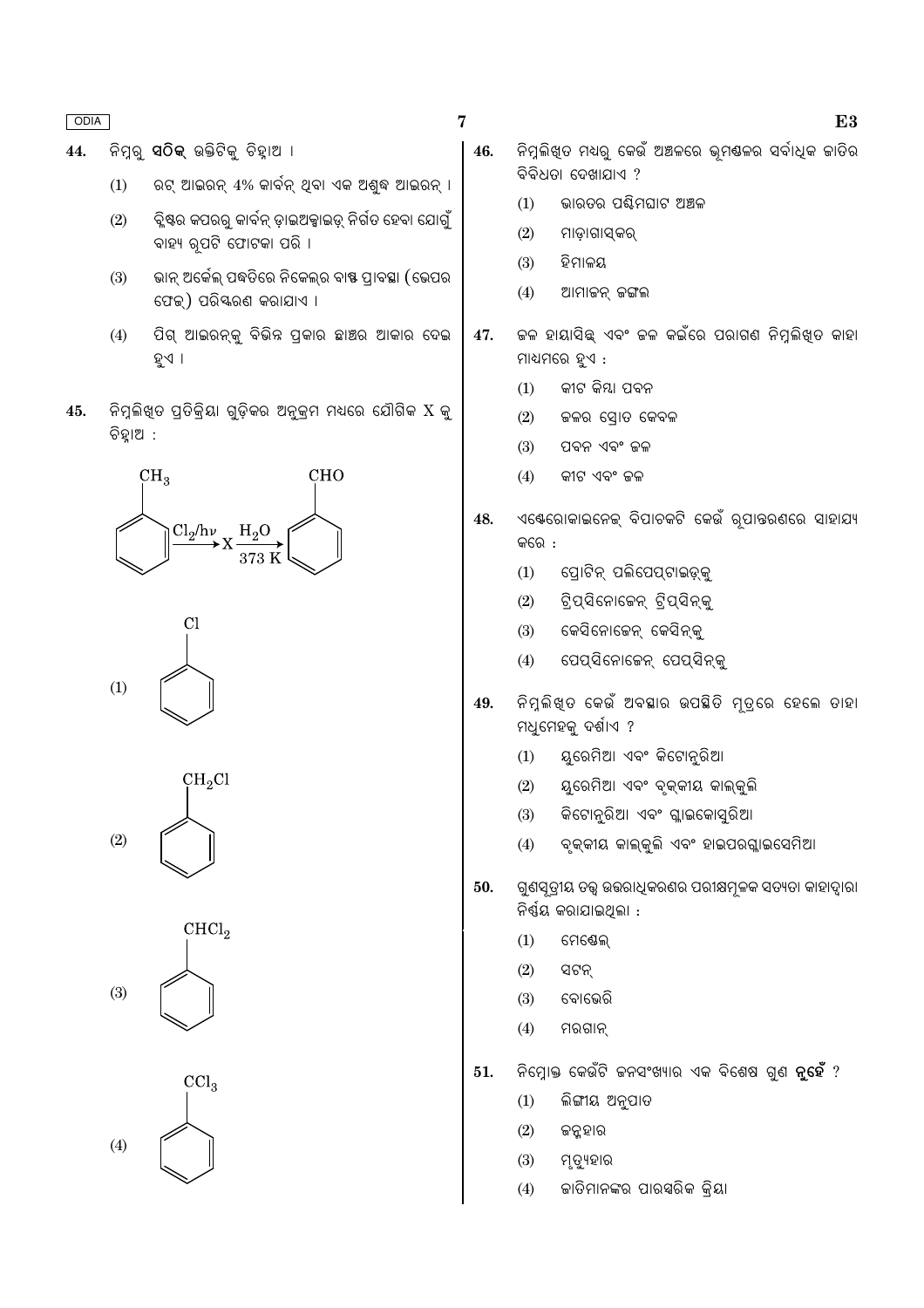ପାଳନଳୀର ଗବ୍ଲେଟ୍ କୋଷଗ୍ଡିକ କାହାଠାର୍ ପରିବର୍ତ୍ତିତ ଡୋଲଛି :

- ୍ୟାମୋସ୍ ଏପିଥେଲିଆଲ୍ କୋଷଗୁଡ଼ିକ  $(1)$
- କଲ୍ୟୁମ୍ନାର ଏପିଥେଲିଆଲ୍ କୋଷଗୁଡ଼ିକ  $(2)$
- $(3)$ କଣ୍ଠୋସାଇଟସ

E<sub>3</sub>

 $52.$ 

- କମ୍ପାଉଷ ଏପିଥେଲିଆଲ୍ କୋଷଗ୍ଡିକ  $(4)$
- ପ୍ଲୋରିଡ଼ିଆନ୍ ମଣ୍ଡକର ଗଠନ ନିମ୍ନଲିଖତ କେଉଁଟି ସହିତ ସମାନ : 53.
	- ମଶ୍ଚଳ ଏବଂ ସେଲୁଲୋକ୍ ।  $(1)$
	- ଆମାଇଲୋପେକ୍ଟିନ୍ ଏବଂ ଗ୍ଲାଇକୋଜେନ୍ ।  $(2)$
	- $(3)$ ମ୍ୟାନିଟଲ ଏବଂ ଆଲଚ୍ଚିନ ।
	- ଲାମିନାରିନ୍ ଏବଂ ସେଲଲୋକ ।  $(4)$
- ମନ୍ଷ୍ୟର ପାକ ତନ୍ତକ୍ ଆଧାର କରି **ସଠିକ୍** ଉକ୍ତିଟି ଚିହ୍ଟ କର । 54.
	- ଇଲିୟମ୍ କ୍ଷୁଦ୍ୱାନ୍ତକୁ ଖୋଲିଥାଏ ।  $(1)$
	- $(2)$ ପାକନଳୀର ସବୁଠୁ ଭିତରେ ଥିବା ୟରଟି ହେଉଛି ସେରୋସା ।
	- ଇଲିୟମ୍ ହେଉଛି ଏକ ଅଧିକ ଗୁଡ଼ାଇ ହୋଇ ରହିଥିବା  $(3)$ ଅଂଶ ।
	- ଭର୍ମିଫର୍ମ ଆପେଷିକ୍ସ ଗ୍ରହଣୀରୁ ବାହାରିଥାଏ ।  $(4)$
- ଉଭିଦ ଦ୍ୱାରା ଉତ୍ପନ୍ନ ହେଉଥିବା ଦୃିତୀୟକ ଶରୀର ବୃଦ୍ଧିକାରକ 55. ଯଥା: ନିକୋଟିନ୍, ଷ୍ଟ୍ରିଚ୍ନାଇନ୍ ଏବଂ କାଫିନ୍ ନିମୁଲିଖ୍ଡ କେଉଁଥି ପାଇଁ ଥାଆନ୍ତି:
	- $(1)$ ପୁଷ୍ଟିକର ମୁଲ୍ୟ
	- ଅଭିବୃଦ୍ଧି ପ୍ରତିକ୍ରିୟା  $(2)$
	- ପତିରକ୍ଷା କାର୍ୟ  $(3)$
	- $(4)$ ପ୍ରକନନ ଉପରେ ପ୍ରଭାବ
- ଏସ୍.ଏଲ୍. ମିଲର ତାଙ୍କ ପରୀକ୍ଷାରେ ନିମ୍ନୋକ୍ତ କେଉଁ ଗୁଡ଼ିକୁ ଗୋଟିଏ 56. ବନ୍ଦ ଥବା ପ୍ଲାଷ୍କରେ ମିଶାଇ ଆମିନୋଏସିଡ୍ ଉପ୍ନ କରିଥିଲେ ?
	- $CH_4$ ,  $H_2$ ,  $NH_3$  ଏବଂ ଜଳୀୟ ବାଷ୍ଟ  $800^{\circ}$ C ରେ  $(1)$ ମିଶାଇ ।
	- $CH_3$ ,  $H_2$ ,  $NH_4$  ଏବଂ ଜଳୀୟ ବାଷ  $800^{\circ}$ C ରେ  $(2)$ ମିଶାଇ ।
	- $CH_4$ ,  $H_2$ ,  $NH_3$  ଏବଂ ଜଳୀୟ ବାଷ  $600^{\circ}$ C ରେ  $(3)$ ମିଶାଇ ।
	- $(4)$  $CH_3$ ,  $H_2$ ,  $NH_3$  ଏବଂ ଜଳୀୟ ବାଷ  $600^{\circ}$ C ରେ ମିଶାଳ ।
- 57. ଭ୍ରଲ୍ ଉକ୍ତିଟିକ୍ ବାଛ :
	- ମଞ୍ଜକାଠ କଳ ପରିବହନ କରେନାହିଁ କିନ୍ତୁ ଯାନ୍ତ୍ରିକ ସହାୟତା  $(1)$ ନିଏ ।
	- ଶୁଷ କାଠ ମୂଳରୁ ପତ୍ରକୁ ଚଳ ଏବଂ ଖଣିଚ ଦ୍ର୍ୟ  $(2)$ ପରିବହନରେ ସଂଶ୍ରିଷ୍ଟ ଥାଏ ।
	- $(3)$ ଶୁଷ କାଠଟି ହାଲୁକା ରଙ୍ଗ ଏବଂ ଅନ୍ତରଭମ ଦୃିତୀୟକ ଜାଇଲେମ୍ ଅଟେ ।
	- ଟ୍ୟାନିନସ୍, ରେସିନସ୍, ତୈଳ ପ୍ରଭୃତି କମା ହୋଇଥିବା  $(4)$ କାରଣରୁ ମଞ୍ଜକାଠଟି ଗାଢ ରଙ୍ଗ ହୋଇଥାଏ ।
- ଆଖ ଶସ୍ୟରେ କେଉଁ ଉଦ୍ଭିଦ ବଦ୍ଧି ନିୟନ୍ତକକ୍ ଛିଞ୍ଚନ କରିଲେ 58. ଆଖୁର କାଣ୍ଡର ଲୟ ବୃଦ୍ଧି ପାଏ ଏବଂ ଉତ୍ପାଦନ ମଧ୍ୟ ବୃଦ୍ଧି ପାଏ ?
	- ସାଇଟୋକାଇନିନ୍  $(1)$
	- କିବରଲିନ  $(2)$
	- ଏଥିଲିନ୍  $(3)$
	- $(4)$ ଆବ୍ସିସିକ୍ ଏସିଡ଼୍
- ସ୍ଥାନାନ୍ତରଣ (ରୂପାନ୍ତରଣ)ର ପ୍ରଥମ ଅବସ୍ଥାଟି ହେଉଛି : 59.
	- ରାଇବୋଜୋମ୍ ଦ୍ୱାରା mRNAକୁ ବାନ୍ଧି ରଖେ ।  $(1)$
	- $(2)$  $DNA$  ଅଣ୍ଡର ଚିହ୍ନା
	- tRNAର ଆମିନୋସାଇଲେସନ ।  $(3)$
	- $(4)$ ଗୋଟିଏ ଆର୍ଷିକୋଡ଼ନ୍ର ଚିହୁ ।
- ବିବର୍ତ୍ତନ ପାଇଁ ଭଣର ସ୍ୟନ୍ଧୀୟ ସହଯୋଗ କାହାଦାରା ଅଗାହ୍ୟ 60. ହୋଇଥିଲା ?
	- କାର୍ଲ ଇୟରନେଷ୍ଟ ଉନ ବିର  $(1)$
	- ଆଲଫ୍ରେଡ଼୍ ଓ୍ୱାଲେସ୍  $(2)$
	- $(3)$ ଚାର୍ଲସ୍ ଡ଼ାରଉଇନ୍
	- ଓପାରିନ୍  $(4)$
- ସିନାପ୍ଟୋନେମାଲ୍ କମ୍ପ୍କେ କେଉଁ ସମୟରେ ଭାଙ୍ଗି ନଷ୍ଟ 61. ହୋଇଯାଇଥାଏ :
	- $(1)$ ପାକିଟିନ
	- କାଇଗୋଟିନ୍  $(2)$
	- ଡ଼ିପ୍ଲୋଟିନ୍  $(3)$
	- $(4)$ ଲେପଟୋଟିନ
- ଦ୍ୱିତୀୟକ ଡ଼ିୟାଣୁ କୋଷର ଅର୍ଦ୍ଧ ବିଭାଜନ ସମ୍ପୂର୍ଣ୍ଣ ହୁଏ : 62.
	- ଡିଯୋଦୟ ପର୍ବର  $(1)$
	- $(2)$ ସଙ୍ଗମ କିୟା ସମୟରେ
	- ଯୁଗୁଳ ସୃଷ୍ଟି ହେବା ପରେ  $(3)$
	- ଗୋଟିଏ ଡି଼ୟାଣ୍ ସହିତ ଗୋଟିଏ ଶ୍କାଣ୍ର ସ୍ନିଳନ  $(4)$ ସମୟରେ

8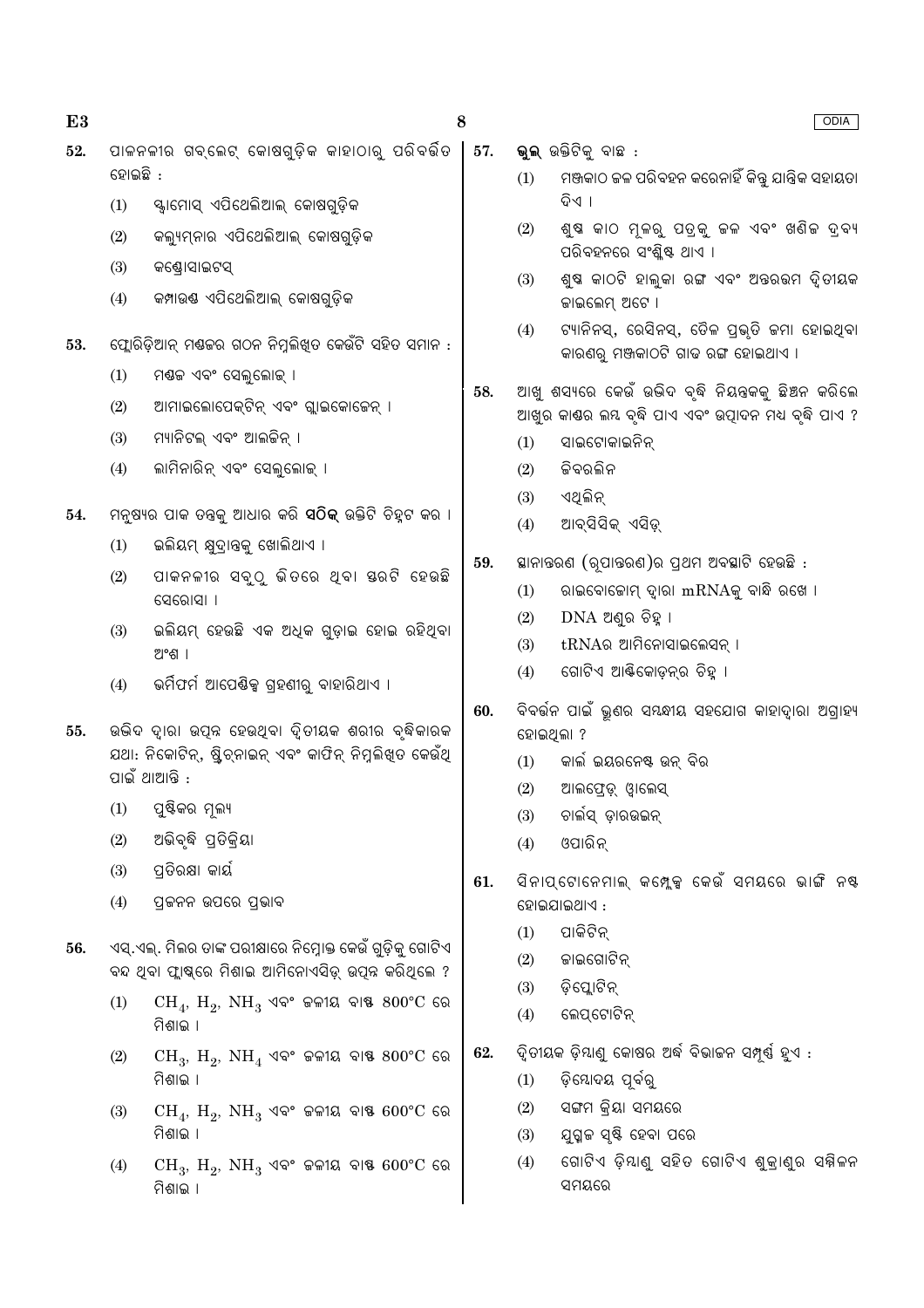| ODIA |           |                                                                                                               | 9   |                                                                                     |                                                                                                    |                   |                                           |             |                                                                                                                   | E <sub>3</sub> |
|------|-----------|---------------------------------------------------------------------------------------------------------------|-----|-------------------------------------------------------------------------------------|----------------------------------------------------------------------------------------------------|-------------------|-------------------------------------------|-------------|-------------------------------------------------------------------------------------------------------------------|----------------|
| 63.  | ଅଟନ୍ତି ?  | ନିମୁଲିଖ୍ଡ ମଧ୍ୟରୁ କେଉଁ ଯୋଡ଼ାଟି ଏକକୋଷୀୟ ଶୈବାଳ                                                                   | 68. | ବାଛ :                                                                               |                                                                                                    |                   |                                           |             | ନିମ୍ନରେ ଦିଆଯାଇଥିବା ସୟମାନଙ୍କୁ ମିଳାଅ ଏବଂ <b>ସଠିକ୍</b> ଉତ୍ତରଟି                                                       |                |
|      | (1)       | ଲାମିନାରିଆ ଏବଂ ସାରାଗାସମ୍                                                                                       |     |                                                                                     | ସ୍ତୟ $-I$                                                                                          |                   |                                           |             | ସ୍ତୟ $-II$                                                                                                        |                |
|      | (2)       | ଜେଲିଡ଼ିୟମ୍ ଏବଂ ଗ୍ରାସିଲାରିଆ                                                                                    |     | (a)                                                                                 |                                                                                                    | ଅରଗାନ୍ ଅଫ କର୍ଟି   |                                           | (i)         | ମଧ୍ୟ କାନ ସହିତ<br>ଗ୍ରସନୀକୁ ସଂଯୋଗ                                                                                   |                |
|      | (3)       | ଆନାବିନା ଏବଂ  ଭଲଭକ୍ନ                                                                                           |     |                                                                                     |                                                                                                    |                   |                                           |             | କର।ଏ                                                                                                              |                |
|      | (4)       | କ୍ଲୋରେଲୋ ଏବଂ <i>ସ୍କାଇରୁଲିନା</i>                                                                               |     | (b)                                                                                 | କକ୍ଲିଆ                                                                                             |                   |                                           | (ii)        | ଲାବ୍ରିନ୍ଥର କୁଣ୍ଠଳୀ<br>ପରି ରହିଥିବା ଅଂଶ                                                                             |                |
| 64.  |           | ନିମୁଲିଖ୍ଡ ମଧ୍ୟରୁ କେଉଁ ପଦାର୍ଥରେ ଯଥାକ୍ରମେ ଗ୍ଲାଇକୋସାଇଡ଼ିକ୍<br>ବନ୍ଧ ଏବଂ ପେପ୍ଟାଇଡ଼୍ ବନ୍ଧ ସେମାନଙ୍କର ଗଠନରେ ଥାଏ ଚିହୁଟ |     | (c)                                                                                 | ଇଉଷ୍ଟାଚିଆନ୍ ଟ୍ୟୁବ୍<br>(iii)                                                                        |                   |                                           |             | ଓଭାଲ୍ ଉଇଷୋକ୍<br>ସଂଯୁକ୍ତ ହୋଇଥାଏ                                                                                    |                |
|      | କର :      |                                                                                                               |     | (d)                                                                                 | ଷ୍ଟେପସ୍                                                                                            |                   |                                           | (iv)        | ବାସିଲାର ଝିଲ୍ଲୀ ଉପରେ                                                                                               |                |
|      | (1)       | କାଇଟିନ୍, କୋଲେଷ୍ଟରଲ୍                                                                                           |     |                                                                                     |                                                                                                    |                   |                                           |             | ଅବସ୍ଥିତ                                                                                                           |                |
|      | (2)       | ଗୁିସେରଲ୍, ଟ୍ରାଇପିନ୍                                                                                           |     | (1)                                                                                 | (a)<br>(ii)                                                                                        | (b)<br>(iii)      | (c)<br>(i)                                | (d)<br>(iv) |                                                                                                                   |                |
|      | (3)       | ସେଲୁଲୋଇ୍, ଲେସିଥିନ୍                                                                                            |     | (2)                                                                                 | (iii)                                                                                              | (i)               | (iv)                                      | (ii)        |                                                                                                                   |                |
|      | (4)       | ଇନୁଲିନ୍, ଇନ୍ସୁଲିନ୍                                                                                            |     | (3)                                                                                 | (iv)                                                                                               | (ii)              | (i)                                       | (iii)       |                                                                                                                   |                |
|      |           |                                                                                                               |     | (4)                                                                                 | (i)                                                                                                | (ii)              | (iv)                                      | (iii)       |                                                                                                                   |                |
| 65.  |           | କେଉଁଥିରେ ସ୍କ୍ରୋବିଲି କିୟା କୋନ୍ ଗୁଡ଼ିକ ଦେଖାଯାଏ :                                                                |     |                                                                                     |                                                                                                    |                   |                                           |             |                                                                                                                   |                |
|      | (1)       | ସାଲ୍ଭିନିଆ                                                                                                     | 69. | କର :                                                                                |                                                                                                    |                   |                                           |             | ରୋଗ ପ୍ରତିରୋଧକ ଶକ୍ତିକୁ ଆଧାର କରି <b>ଭୁଲ୍</b> ଉକ୍ତିଟି ଚିହୁଟ                                                          |                |
|      | (2)       | ଟେରିସ୍                                                                                                        |     | (1)                                                                                 | ପ୍ରତିଚ୍ଚନ (ଚ୍ଚୀବନ୍ତ କିୟା ମୃତ)ର ସମ୍ପର୍କରେ ଆସିଲେ<br>ପ୍ରତିପିଶ୍ଚଗୁଡ଼ିକ ପୋଷଦାତା ଶରୀରରେ ସ୍ୟି ହୁଏ । ଏହାକୁ |                   |                                           |             |                                                                                                                   |                |
|      | (3)       | ମାରକାନ୍ସିଆ                                                                                                    |     |                                                                                     |                                                                                                    |                   | ''ସକ୍ରିୟ ରୋଗ ପ୍ରତିରୋଧକ  ଶକ୍ତି'' କୁହାଯାଏ । |             |                                                                                                                   |                |
|      | (4)       | ଇକ୍ୟୁଜିଟମ୍                                                                                                    |     | (2)                                                                                 |                                                                                                    |                   |                                           |             | ଯେତେବେଳେ ପୁସ୍ତ ହୋଇଥିବା ପ୍ତିପିଷଗୁଡ଼ିକ                                                                              |                |
| 66.  | କୁହାଯାଏ ? | କାଶର ନିମ୍ନ ଭାଗରୁ ଉପ୍ନ ହେଉଥ୍ବା ମୂଳଗୁଡ଼ିକୁ କ'ଣ                                                                  |     | ସିଧାସଳଖ ଦିଆଯାଏ, ଏହାକ୍ ''ପରୋକ୍ଷ ରୋଗ<br>ପ୍ରତିରୋଧକ ଶକ୍ତି <sup>'</sup> ' ବୋଲି କୁହାଯାଏ । |                                                                                                    |                   |                                           |             |                                                                                                                   |                |
|      | (1)       | ତବୁଜାତୀୟ ମୂଳ                                                                                                  |     | (3)                                                                                 | ସକ୍ରିୟ ରୋଗ ପ୍ରତିରୋଧକ ଶକ୍ତି ବହୁତ ଶୀଘ୍ର କାର୍ଯ୍ୟ<br>କରେ ଏବଂ ପୂର୍ଣ୍ଣ ପ୍ରଭାବ ପକାଏ ।                     |                   |                                           |             |                                                                                                                   |                |
|      | (2)       | ପ୍ରଧାନ ମୂଳ                                                                                                    |     | (4)                                                                                 |                                                                                                    |                   |                                           |             | ଭୁଣ ତା'ର ମା' ଠାରୁ କିଛି ପ୍ରତିପିଷ ଗ୍ରହଣ କରେ, ଏହା                                                                    |                |
|      | (3)       | ସ୍ତୟ ମୂଳ                                                                                                      |     |                                                                                     |                                                                                                    |                   |                                           |             | ପରୋକ୍ଷ ରୋଗ ପ୍ତିରୋଧକ ଶକ୍ତର ଉଦାହରଣ ।                                                                                |                |
|      | (4)       | ପାର୍ଶ୍ୱ ମୂଳ                                                                                                   | 70. |                                                                                     |                                                                                                    |                   |                                           |             | କେତେଗୁଡ଼ିଏ ବିଭାଜିତ କୋଷ, କୋଷ ଚକ୍ରରୁ ପ୍ରସ୍ଥାନ କରନ୍ତି<br>ଏବଂ ଅଙ୍ଗୀୟ ନିଷ୍କିୟ ଅବସ୍ଥାରେ ପ୍ରବେଶ କରନ୍ତି । ଏହାକୁ କୁଇସେଷ୍ଟ୍ |                |
| 67.  |           | ନିମ୍ନଲିଖିତ କେଉଁଟିରେ ଅର୍ଦ୍ଧ ଅପକୃଷ୍ଟ ଗର୍ଭାଶୟ ଥାଏ ?                                                              |     |                                                                                     | ପରିଶେଷରେ ଘଟିଥାଏ :                                                                                  |                   |                                           |             | ଅବସ୍ଥା ( $G_0$ ) କୁହାଯାଏ । ଏହି ପ୍ରକ୍ରିୟାଟି ନିମ୍ନୋକ୍ତ କେଉଁ ଅବସ୍ଥାର                                                 |                |
|      | (1)       | ବାଇଗଣ                                                                                                         |     | (1)                                                                                 |                                                                                                    | $M$ ଫେକ୍ (ଅବସ୍ଥା) |                                           |             |                                                                                                                   |                |
|      | (2)       | ସୋରିଷ                                                                                                         |     | (2)                                                                                 | $G_1$ ଫେକ୍<br>$S$ ଫେକ୍                                                                             |                   |                                           |             |                                                                                                                   |                |
|      | (3)       | ସୂର୍ଯ୍ୟମୁଖୀ                                                                                                   |     | (3)                                                                                 |                                                                                                    |                   |                                           |             |                                                                                                                   |                |
|      | (4)       | ପ୍ଲମ୍                                                                                                         |     | (4)                                                                                 | $G_2$ ଫେକ୍                                                                                         |                   |                                           |             |                                                                                                                   |                |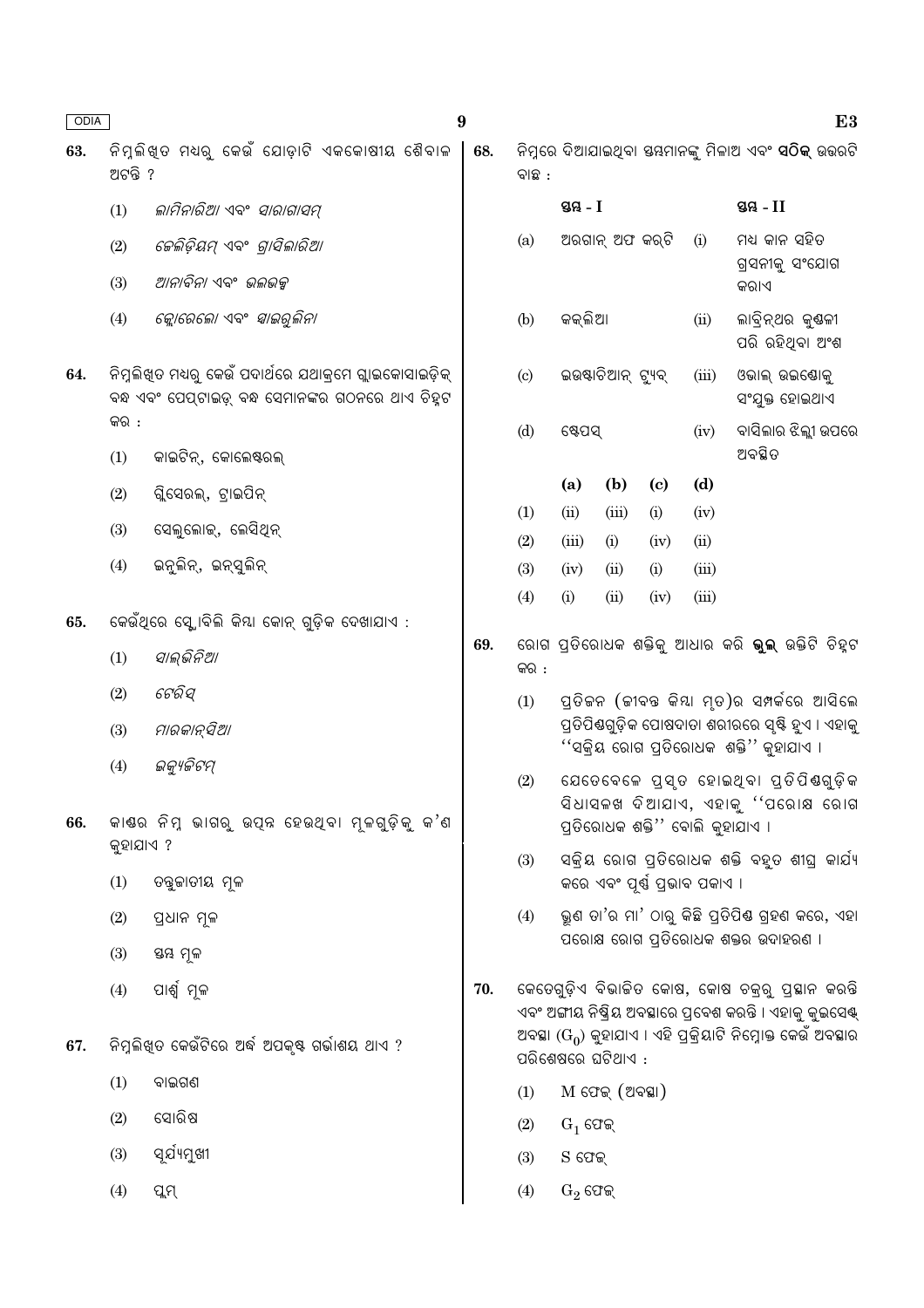73.

- $71.$ ସଠିକ୍ ଉକ୍ତିଟି ବାଛ :
	- ଗୁକୋନିଓଚେନେସିସ୍କୁ ଗୁକୋକରଟିକଏଡ଼ସ୍ ଉତ୍ତେକିତ  $(1)$ କରାଏ ।
	- ହାଇପୋଗ୍ଲାଇସେମିଆ ସହିତ ଗ୍ଳକାଗନ୍ର ସମ୍ପର୍କ ରହିଛି ।  $(2)$
	- $(3)$ ଇନ୍ସ୍ରଲିନ୍ ଅଗ୍ନ୍ୟାଶୟ କୋଷ ଏବଂ ଆଡ଼ିପୋସାଇଟ୍ ଉପରେ କାର୍ଯ୍ୟ କରେ ।
	- ହାଇପରଗ୍ଲାଇସେମିଆ ସହିତ ଇନ୍ସୁଲିନ୍ର ସମ୍ବର୍କ  $(4)$ ରହିଛି ।
- 72. ନିମ୍ନରେ ଦିଆଯାଇଥିବା ରୋଗ ଗୁଡ଼ିକୁ ସେମାନେ ସ୍ୟି ହୋଇଥିବା ଜୀବମାନଙ୍କ ସହିତ ମିଳାଅ ଏବଂ **ସଠିକ୍** ଉତ୍ତରଟି ବାଛ :

|     | ସ୍ତୟ - I          |                                                 | ସ୍ଥନ୍ତ - 11 |       |                                                    |  |  |  |  |
|-----|-------------------|-------------------------------------------------|-------------|-------|----------------------------------------------------|--|--|--|--|
| (a) | ଟାଇଫଏଡ଼           |                                                 |             | (i)   | ଭଚେରେରିଆ                                           |  |  |  |  |
| (b) | ନିଭମୋନିଆ          |                                                 |             | (ii)  | ଫ୍ଲାଇମୋଡ଼ିୟମ୍                                      |  |  |  |  |
| (c) |                   | ଫାଇଲାରିଆସିସ୍                                    |             | (iii) | ସାଲ୍ମୋନେଲା                                         |  |  |  |  |
| (d) | ମ୍ୟାଲେରିଆ         |                                                 |             | (iv)  | ହେମୋଫିଲସ୍                                          |  |  |  |  |
|     | (a)               | (b)                                             | (c)         | (d)   |                                                    |  |  |  |  |
| (1) | (i)               | (iii)                                           | (ii)        | (iv)  |                                                    |  |  |  |  |
| (2) | (iii)             | (iv)                                            | (i)         | (ii)  |                                                    |  |  |  |  |
| (3) | (ii)              | (i)                                             | (iii)       | (iv)  |                                                    |  |  |  |  |
| (4) | (iv)              | (i)                                             | (ii)        | (iii) |                                                    |  |  |  |  |
|     |                   | ସ $\widehat{\mathsf{O}}$ କ୍ ମେଳକଟିକୁ ବାଛ $\,$ : |             |       |                                                    |  |  |  |  |
| (1) | ହେମୋଫିଲି <b>ଆ</b> |                                                 |             |       | - Y ଯୁକ୍ତ                                          |  |  |  |  |
| (2) |                   | ଫେନାଇଲ୍କିଟୋନୁରିଆ                                |             |       | - ଅଟୋଜୋମାଲ୍<br>ପ୍ତଭାବୀ ଲକ୍ଷଣ                       |  |  |  |  |
| (3) |                   | ସିକିଲ୍ କୋଷ ରକ୍ତହୀନତା                            |             |       | - ଅଟୋଜୋମାଲ୍<br>ଅପ୍ରଭାବୀ ଲକ୍ଷଣ<br>$($ ଗୁଣସ୍ତ $-11)$ |  |  |  |  |
| (4) | ଥାଲାସେମିଆ         |                                                 |             |       | - $X$ ଯୁକ୍ତ                                        |  |  |  |  |
|     |                   |                                                 |             |       |                                                    |  |  |  |  |

- 74. ିନିମ୍ନଲିଖିତ ମଧ୍ୟରୁ କେଉଁଟି ସୁନ୍ୟଷ୍ଟିୟ କୋଷରେ ଗ୍ଲାଇକୋପ୍ରୋଟିନ୍ ଏବଂ ଗ୍ଲାଇକୋଲିପିଡ଼୍ ଉପଭିର ପ୍**ଧାନ ସ୍ଥଳ** ?
	- ଏଣ୍ଟୋପ୍ଲାକମିକ୍ ରେଟିକ୍ଲନ୍  $(1)$
	- ପେରୋକ୍ସିକୋମସ୍  $(2)$
	- ଗଲଗି ବଡିକ  $(3)$
	- ପଲିକୋମସ୍  $(4)$

- 75. ଏକ ପରିସଂସ୍ଥାର ମୋଟ ପ୍ରାଥମିକ ଉପାଦନ ଏବଂ ପକ୍ତ ପ୍ରାଥମିକ ଉତ୍ପାଦନ ସୟନ୍ଧୀୟ ନିମ୍ନଲିଖିତ କେଉଁ ଉକ୍ତିଟି **ସଠିକ୍** ଅଟେ ?
	- ମୋଟ ପ୍ରାଥମିକ ଉତ୍ପାଦନ ସବ୍ରବେଳେ ପକୃତ ପ୍ରାଥମିକ  $(1)$ ଉତ୍ପାଦନ ତୁଳନାରେ କମ୍ ଥାଏ ।
	- $(2)$ ମୋଟ ପ୍ରାଥମିକ ଉତ୍ପାଦନ ସବ୍ରବେଳେ ପକୃତ ପ୍ରାଥମିକ ଉତ୍ପାଦନ ତୁଳନାରେ ଅଧିକ ଥାଏ ।
	- ମୋଟ ପ୍ରାଥମିକ ଉତ୍ପାଦନ ଏବଂ ପକୃତ ପ୍ରାଥମିକ ଉତ୍ପାଦନ  $(3)$ ଗୁଡ଼ିକ ଗୋଟିଏ ଏବଂ ସମାନ ଥାଏ ।
	- $(4)$ ମୋଟ ପ୍ରାଥମିକ ଉତ୍ପାଦନ ଏବଂ ପକୃତ ପ୍ରାଥମିକ ଉତ୍ପାଦନ ମଧ୍ୟରେ କୌଣସି ସମ୍ପର୍କ ନାହିଁ ।
- ନିମ୍ନୋକ କେଉଁଟି ମୃତ୍ ବର୍ଦ୍ଧନ ନିବାରଣରେ ସାହାଯ୍ୟ 76. କରିପାରିବ ?
	- ଏଡ଼ିଏଚ୍ ସାଧାରଣଠାରୁ କମ୍ ନିଃସ୍ତ ହେବା ଯୋଗୁଁ ଅଧିକ  $(1)$ ଜଳର ପୁନଃ ଶୋଷଣ
	- ଆଲ୍ଡୋଷ୍ଟେରନ୍ ଯୋଗୁଁ ବୃକକୀୟ ନଳିକାରୁ  $\mathrm{Na^+}$  ଏବଂ  $(2)$ ଜଳର ପୁନଃ ଶୋଷଣ
	- ଆଟ୍ରିଆଲ ନାଟ୍ରିୟୁରେଟିକ୍ କାରକ ଭାସୋକନ୍ଷ୍ଟିକ୍ସନ୍  $(3)$ କରାଇଥାଏ
	- ଜେ.ଜି. କୋଷ ଦ୍ୱାରା ରେନିନ୍ ନିଃସ୍ତ ସ୍ୱଳ୍ପ ହେବା  $(4)$
- 77. ଅନ୍ତରାବସ୍ଥାରେ  $G_1$  ଅବସ୍ଥା ( $Gap 1$ ) କୁ ନେଇ **ସଠିକ୍** ଉକ୍ତିଟି ଚିହ୍ନଟ କର :
	- ଡ଼ିଏନ୍ଏର ସଂଶ୍ଲେଷଣ ବା ପ୍ରତିରୂପନ ହୁଏ ।  $(1)$
	- $(2)$ ସମୟ କୋଷ ଉପାଦାନ ଗୁଡ଼ିକର ପୁର୍ନ ସଂଗଠନ ହୋଇଥାଏ ।
	- କୋଷ ଏହାର ବିକାଶ ପାଇଁ ଆବଶ୍ୟକୀୟ ଶକ୍ତି ପ୍ରଦାନକାରୀ  $(3)$ ରାସାୟନିକ ପକିୟା କରିବାରେ ସକିୟ ଥାଏ, ବ୍ଦି ହଏ କିନ୍ତୁ ଏହାର ଡ଼ିଏନଏର ପ୍ରତିର୍ପନ କରି ନଥାଏ ।
	- $(4)$ ନ୍ୟଷ୍ଟିୟ ବିଭାଜନ ହୋଇଥାଏ ।
- 78. ଅଥ୍ରୋପୋଜେନିକ୍ କାର୍ଯ୍ୟପ୍ରକ୍ରିୟାରୁ ସୃଷ୍ଟି ହେଉଥିବା ପରିବେଶର ପରିବର୍ତ୍ତନ ଯୋଗୁଁ ବିବର୍ତ୍ତିତ ହୋଇଥିବା ଜୀବମାନଙ୍କର ଉଦାହରଣ ନିମ୍ନରେ ଦିଆଯାଇଥିବା କେଉଁଟିକୁ ଦର୍ଶାଉଛି ?
	- $(a)$ ଗାଲାପାଗୋସ୍ ଦ୍ୱୀପର ଡାରଉଇନ୍ସ୍ ପିନ୍ଚେସ୍
	- ତ୍ଶନାଶକ ଔଷଧକୁ ପ୍ରତିରୋଧ କରିପାରୁଥିବା ବଣୁଆ  $(b)$ ଗୁଳ୍ଲ
	- ଔଷଧକୁ ପ୍ରତିରୋଧ କରିପାରୁଥିବା ସୁନ୍ୟୟିୟ ପ୍ରାଣୀ  $(c)$
	- ମନୁଷ୍ୟ ସ୍ୟି କରିଥିବା ଶ୍ୱାନ ପରି ଗୃହପାଳିତ ପଶୁମାନଙ୍କର  $(d)$ ପ୍ତକାତି
	- $(1)$ କେବଳ $(a)$
	- (a) ଏବଂ (c)  $(2)$
	- $(3)$  $(b)$ ,  $(c)$  ଏବଂ  $(d)$
	- କେବଳ (d)  $(4)$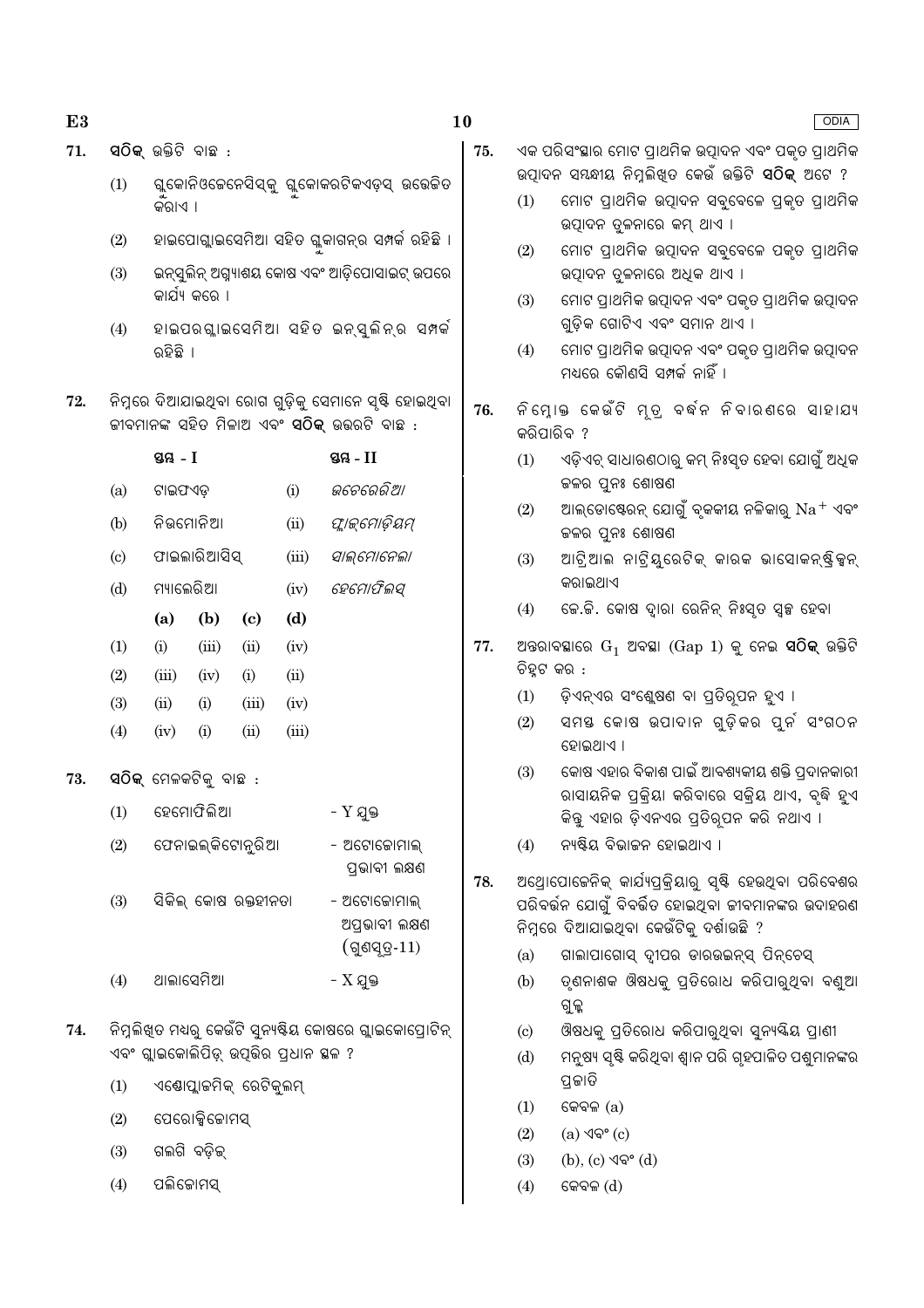| ODIA |                             |                                            |                               |                             |                            |                                                                                                               | 11  |                                                                                                  |                                                                                              |                                     |                     | E3                                                                                                     |  |  |
|------|-----------------------------|--------------------------------------------|-------------------------------|-----------------------------|----------------------------|---------------------------------------------------------------------------------------------------------------|-----|--------------------------------------------------------------------------------------------------|----------------------------------------------------------------------------------------------|-------------------------------------|---------------------|--------------------------------------------------------------------------------------------------------|--|--|
| 79.  |                             |                                            |                               |                             |                            | ଦୁଇଟି ପିଢିକୁ (ଗୋଟିଏ ଭିତରେ ଅନ୍ୟଟି) ଧରି ରଖୁଥିବା                                                                 | 83. |                                                                                                  |                                                                                              |                                     |                     | ରବର୍ଟ ମେ'ଙ୍କ ଅନୁସାରେ ଭୂମୟଳୀୟ ଜାତିର ବିଭିଧତାର ପରିମାଣ                                                     |  |  |
|      |                             | ଉଭିଦର ଅଂଶଟି :                              |                               |                             |                            |                                                                                                               |     | କେତେ ?                                                                                           |                                                                                              |                                     |                     |                                                                                                        |  |  |
|      | (a)                         |                                            |                               |                             | ପରାଗ କୋଷ ଭିତରେ ପରାଗ ରେଣୁ । |                                                                                                               |     | (1)                                                                                              | $1.5$ ମିଲିୟନ୍<br>$20$ ମିଲିୟନ୍                                                                |                                     |                     |                                                                                                        |  |  |
|      | (b)                         |                                            |                               |                             |                            | ଅଙ୍କୁରୋଦ୍ଗମିତ ପରାଗ ରେଣୁ ସହିତ ଦୁଇଟି ପୁଂଯୁଗ୍ମକ ।                                                                |     | (2)                                                                                              |                                                                                              |                                     |                     |                                                                                                        |  |  |
|      | (c)                         |                                            | ଫଳ ଭିତରେ ମଞ୍ଜି ।              |                             |                            |                                                                                                               |     | (3)                                                                                              | $50$ ମିଲିୟନ୍                                                                                 |                                     |                     |                                                                                                        |  |  |
|      | (d)                         |                                            | ଡ଼ିୟକ ଭିତରେ ଭୁଣାଶୟ ।          |                             |                            |                                                                                                               |     | 7 ମିଲିୟନ୍<br>(4)                                                                                 |                                                                                              |                                     |                     |                                                                                                        |  |  |
|      | (1)                         | $(a)$ କେବଳ                                 |                               |                             |                            |                                                                                                               | 84. | କେଲ୍ ଇଲେକ୍ଟୋଫୋରେସିସ୍ରେ ପୃଥକ୍ ହୋଇଥିବା DNA ଖଣ୍ଡ                                                    |                                                                                              |                                     |                     |                                                                                                        |  |  |
|      | (2)                         |                                            | $(a), (b)$ $\sqrt{9}$ ° $(c)$ |                             |                            |                                                                                                               |     | ଗୁଡ଼ିକ ନିମ୍ନଲିଖିତ କାହାର ସାହାଯ୍ୟ ଦ୍ୱାରା ଦେଖାଯାଆନ୍ତି :<br>ଏସିଟୋକାରାମାଇନ୍ରେ ଉଜ୍ଜଳ ନୀଳ ଆଲୋକରେ<br>(1) |                                                                                              |                                     |                     |                                                                                                        |  |  |
|      | (3)                         | $(c)$ ଏବଂ $(d)$                            |                               |                             |                            |                                                                                                               |     | (2)                                                                                              |                                                                                              |                                     |                     | UV ବିକିରଣରେ ଇଥିଡ଼ିୟମ୍ ବ୍ରୋମାଇଡ଼୍                                                                       |  |  |
|      | (4)                         | (a) ଏବଂ (d)                                |                               |                             |                            |                                                                                                               |     | (3)                                                                                              |                                                                                              | ଏସିଟୋକାରମିନ୍ରେ UV ବିକିରଣ            |                     |                                                                                                        |  |  |
|      |                             |                                            |                               |                             |                            |                                                                                                               |     | (4)                                                                                              |                                                                                              |                                     |                     | ଇଥିଡ଼ିୟମ୍ ବୋମାଇଡ଼୍ରେ ଅଲ୍ଟା ରେଡ଼୍ ବିକିରଣ                                                                |  |  |
| 80.  |                             |                                            |                               |                             |                            | ଘାସଭୂମି ପରିସଂସ୍ଥାରେ ଥିବା ଖାଦ୍ୟୟରକୁ ସେମାନଙ୍କର ଜାତିର                                                            |     |                                                                                                  |                                                                                              |                                     |                     |                                                                                                        |  |  |
|      | (a)                         | ଉଦାହରଣ ସହିତ ମିଶାଅ ।                        |                               |                             | (i)                        | କୁଆ                                                                                                           | 85. |                                                                                                  | ନିମ୍ନରେ ଦିଆଯାଇଥିବା ଉଭିଦ ସହିତ କଡ଼ିତ ଥିବା ଦରକାରୀ<br>ଉପାଦାନ ଏବଂ ସେମାନଙ୍କର କାର୍ଯ୍ୟକ୍ରମକୁ ମିଳାଅ : |                                     |                     |                                                                                                        |  |  |
|      |                             | ଚତୁର୍ଥ ଖାଦ୍ୟୟର<br>ଦ୍ୱିତୀୟ ଖାଦ୍ୟସ୍ତର<br>(b) |                               |                             |                            |                                                                                                               | (a) | ଲୌହ                                                                                              |                                                                                              |                                     | ଚ୍ଚଳର ଆଲୋକ ବିଶ୍ଳେଷଣ |                                                                                                        |  |  |
|      |                             |                                            |                               | (ii)                        | ଶାଗୁଣା                     |                                                                                                               | (b) | ଜିଙ୍କ୍                                                                                           |                                                                                              | (ii)                                | ପରାଗ ଅଙ୍କୁରୋଦଗମ୍    |                                                                                                        |  |  |
|      | $\left( \mathrm{c} \right)$ |                                            | ପ୍ରଥମ ଖାଦ୍ୟଷ୍ଠର               |                             | (iii)                      | ଠେକୁଆ                                                                                                         |     | (c)                                                                                              | ବୋରନ୍                                                                                        |                                     | (iii)               | ହରିତ୍ ଲବକର ଜୈବ                                                                                         |  |  |
|      | (d)                         |                                            | ତୃତୀୟ ଖାଦ୍ୟସ୍ତର               |                             | (iv)                       | ଘାସ                                                                                                           |     |                                                                                                  |                                                                                              |                                     |                     | ସଂଶ୍ଳେଷଣ ପାଇଁ ଦରକାରୀ                                                                                   |  |  |
|      |                             | ସ $\widehat{O}$ କ୍ ଉତ୍ତରଟି ବାଛ $:$         |                               |                             |                            |                                                                                                               |     | (d)                                                                                              | ମାଙ୍ଗାନିକ୍                                                                                   | ସଠିକ୍ ଉଭରଟି ବାଛ :                   | (iv)                | $IAA$ ର ଚୈବ ସଂଶ୍ଳେଷଣ                                                                                   |  |  |
|      |                             | (a)                                        | (b)                           | $\left( \mathbf{c} \right)$ | (d)                        |                                                                                                               |     |                                                                                                  | (a)                                                                                          | (b)                                 | (c)                 | (d)                                                                                                    |  |  |
|      | (1)                         | (ii)                                       | (iii)                         | (iv)                        | (i)                        |                                                                                                               |     | (1)                                                                                              | (ii)                                                                                         | (i)                                 | (iv)                | (iii)                                                                                                  |  |  |
|      | (2)<br>(3)                  | (iii)<br>(iv)                              | (ii)<br>(iii)                 | (i)<br>(ii)                 | (iv)<br>(i)                |                                                                                                               |     | (2)                                                                                              | (iv)                                                                                         | (iii)                               | (ii)                | (i)                                                                                                    |  |  |
|      | (4)                         | (i)                                        | (ii)                          | (iii)                       | (iv)                       |                                                                                                               |     | (3)<br>(4)                                                                                       | (iii)                                                                                        | (iv)<br>(i)                         | (ii)<br>(ii)        | (i)<br>(iii)                                                                                           |  |  |
|      |                             |                                            |                               |                             |                            |                                                                                                               |     |                                                                                                  | (iv)                                                                                         |                                     |                     |                                                                                                        |  |  |
| 81.  |                             |                                            |                               |                             |                            | ଏକ ସାଧାରଣ ଇ.ସି.କି.ରେ କ୍ୟୁ.ଆର୍.ଏସ୍. କମ୍ଳେକ୍ସଟି କ'ଣ ବର୍ଷନା                                                      | 86. |                                                                                                  |                                                                                              |                                     |                     | ପେଙ୍ଗୁଇନ୍ ଓ ଡଲ୍ଫିନ୍ର ଡ଼େଣା କାହାର ଉଦାହରଣ :                                                              |  |  |
|      | କର :                        |                                            |                               |                             |                            |                                                                                                               |     | (1)                                                                                              |                                                                                              | ଅନୁକୂଳୀ ବିକିରଣ<br>ଅଭିସାରି ବିବର୍ତ୍ତନ |                     |                                                                                                        |  |  |
|      | (1)                         |                                            | ଅଳିନ୍ଦମାନଙ୍କର ପୁନଃଧ୍ରୁବଣ      |                             |                            |                                                                                                               |     | (2)<br>(3)                                                                                       |                                                                                              | ଇଷ୍ୟ୍ତ୍ରିଆଲ୍ ମେଲାନିଜିମ୍             |                     |                                                                                                        |  |  |
|      | (2)                         |                                            | ଅଳିନ୍ଦମାନଙ୍କର ବିଧ୍ୟୁବଣ        |                             |                            |                                                                                                               |     | (4)                                                                                              |                                                                                              | ପ୍ରାକୃତିକ ଚୟନ                       |                     |                                                                                                        |  |  |
|      | (3)                         |                                            | ନିଳୟମାନଙ୍କର ବିଧ୍ରୁବଣ          |                             |                            |                                                                                                               |     |                                                                                                  |                                                                                              |                                     |                     |                                                                                                        |  |  |
|      | (4)                         |                                            | ନିଳୟମାନଙ୍କର ପୁନଃଧୁବଣ          |                             |                            |                                                                                                               | 87. |                                                                                                  |                                                                                              |                                     |                     | ଯଦି ଦୁଇଟି କ୍ରମାଗତ ଭାବେ ରହିଥିବା ବେସ୍ ପେୟାର ମଧ୍ୟରେ<br>ଦୃରତା 0.34 nm ହୁଏ ଏବଂ ଏକ ପ୍ରକାର ଗତ ଭାବେ ସ୍ତନ୍ୟପାୟୀ |  |  |
|      |                             |                                            |                               |                             |                            |                                                                                                               |     |                                                                                                  |                                                                                              |                                     |                     | କୋଷର ଡ଼ି.ଏନ୍.ଏ. ଡ଼ବଲ୍ ହେଲିକୁରେ ସମୁଦାୟ ବେସ୍ ପେୟାରର                                                      |  |  |
| 82.  |                             |                                            |                               |                             |                            | ନିମ୍ନଲିଖିତ କେଉଁ ପ୍ରକ୍ରିୟା ପାଇଁ କଳ ତରଳୀୟ ଅବସ୍ଥାରେ ଘାସର<br>ପତ୍ରର ଅଗ୍ରଭାଗରୁ ରାତିରେ ଏବଂ ପ୍ରାତଃ ସକାଳେ କ୍ଷରିତ ହୁଏ : |     |                                                                                                  |                                                                                              |                                     |                     | ସଂଖ୍ୟା $6.6 \times 10^9$ ବି.ପି. ହୁଏ, ତେବେ ଡ଼ିଏନ୍ଏର ଦୈର୍ଘ୍ୟ ପ୍ରାୟତଃ                                     |  |  |
|      | (1)                         | ଉପ୍ସେଦନ                                    |                               |                             |                            |                                                                                                               |     | $\Omega$ ବେ :                                                                                    | $2.0$ ମିଟରସ୍                                                                                 |                                     |                     |                                                                                                        |  |  |
|      | (2)                         | ମ୍ନଳକ ଚାପ                                  |                               |                             |                            |                                                                                                               |     | (1)<br>(2)                                                                                       | $2.5$ ମିଟରସ୍                                                                                 |                                     |                     |                                                                                                        |  |  |
|      | (3)                         |                                            | ଇମ୍ବାଇବେସନ୍                   |                             |                            |                                                                                                               |     | (3)                                                                                              | $2.2$ ମିଟରସ୍                                                                                 |                                     |                     |                                                                                                        |  |  |
|      | (4)                         |                                            |                               |                             |                            |                                                                                                               |     | (4)                                                                                              | $2.7$ ମିଟରସ୍                                                                                 |                                     |                     |                                                                                                        |  |  |
|      | ପ୍ଲାକମୋଲିସିସ୍               |                                            |                               |                             |                            |                                                                                                               |     |                                                                                                  |                                                                                              |                                     |                     |                                                                                                        |  |  |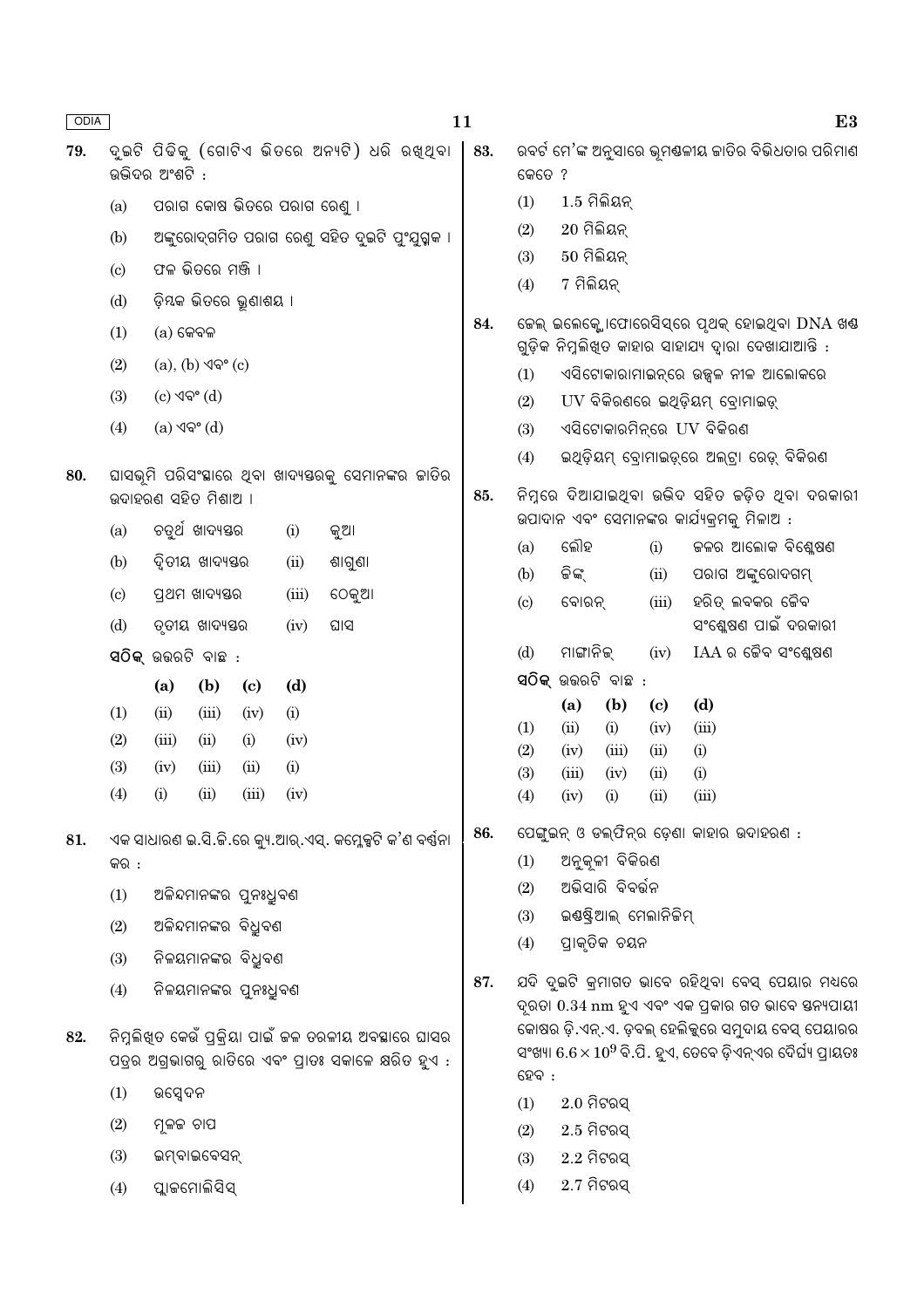| E3  |                                                                                                                                        |                                              |                             |               |                                                             | 12  | <b>ODIA</b>                            |                                                                                                                     |  |  |
|-----|----------------------------------------------------------------------------------------------------------------------------------------|----------------------------------------------|-----------------------------|---------------|-------------------------------------------------------------|-----|----------------------------------------|---------------------------------------------------------------------------------------------------------------------|--|--|
| 88. |                                                                                                                                        |                                              |                             |               | ନିମ୍ନରେ ଦିଆଯାଇଥିବା ଷୟଗୁଡ଼ିକୁ ମିଳାଅ ଏବଂ <b>ସଠିକ୍</b> ଉତ୍ତରଟି | 92. | ରେ ଫ୍ଲୋରେଟସ୍ରେ ନିମ୍ନଲିଖିତ କେଉଁଟି ଥାଏ ? |                                                                                                                     |  |  |
|     | ବାଛ :                                                                                                                                  |                                              |                             |               |                                                             |     | (1)                                    | ଅପକୃଷ୍ଟ ଗର୍ଭାଶୟ                                                                                                     |  |  |
|     |                                                                                                                                        | ସ୍ତୟ - I                                     |                             |               | ସ୍ଥ $-II$                                                   |     | (2)                                    | ଉଚ୍ଚଭର ଗର୍ଭାଶୟ                                                                                                      |  |  |
|     | (a)                                                                                                                                    | ଫ୍ଲୋଟିଙ୍ଗ୍ ପଞ୍ଜରାହାଡ଼<br>ଆକ୍ରୋମିନ୍<br>ୟାପୁଲା |                             | (i)           | ଦ୍ୱିତୀୟ ଏବଂ ସପ୍ତମ<br>ପଞ୍ଜରାହାଡ଼ ମଧ୍ୟରେ<br>ଅବସ୍ଥିତ           |     | (3)                                    | ହାଇପୋଗାଇନସ୍ (ଫଳିକାଚକ୍ର ନିମ୍ନ ଭାଗରେ)<br>ଗର୍ଭାଶୟ                                                                      |  |  |
|     | (b)                                                                                                                                    |                                              |                             | (ii)          | ହ୍ୟୁମେରସ୍ର ଅଗ୍ରଭାଗ                                          |     | (4)                                    | ଅର୍ଦ୍ଧ ଅପକୃଷ୍ଟ ଗର୍ଭାଶୟ                                                                                              |  |  |
|     | $\left( \circ \right)$                                                                                                                 |                                              |                             | (iii)         | କ୍ଲାଭିକିଲ୍                                                  |     |                                        |                                                                                                                     |  |  |
|     | (d)                                                                                                                                    | ଗ୍ଳିନ୍ଏଡ଼୍ କାଭିଟି                            |                             | (iv)          | ଷ୍ଟରନମ୍ ସହିତ<br>ସଂଯୋଗ କରିନଥାଏ                               | 93. |                                        | ିନିମୁଲିଖିତ ମଧ୍ୟରୁ କେଉଁ ନିରୋଧକାରୀ ଉପାଦାନଟି ମଞ୍ଜିର ପ୍ରସ୍ତୁସ୍ତିକୁ<br>ନିୟନ୍ତଣ କରେ <b>ନାହିଁ</b> ?                        |  |  |
|     |                                                                                                                                        | (b)<br>(a)                                   | $\left( \mathbf{c} \right)$ | (d)           |                                                             |     | (1)                                    | ଚ୍ଚିବରଲିକ୍ ଏସିଡ଼୍                                                                                                   |  |  |
|     | (1)<br>(2)                                                                                                                             | (ii)<br>(iv)<br>(i)<br>(iii)                 | (i)<br>(ii)                 | (iii)<br>(iv) |                                                             |     | (2)                                    | ଆବ୍ସିସିକ୍ ଏସିଡ଼୍                                                                                                    |  |  |
|     | (3)                                                                                                                                    | (iii)<br>(ii)                                | (iv)                        | (i)           |                                                             |     | (3)                                    | ଫେନୋଲିକ୍ ଏସିଡ଼୍                                                                                                     |  |  |
|     | (4)                                                                                                                                    | (ii)<br>(iv)<br>(iii)<br>(i)                 |                             |               |                                                             |     | (4)                                    | ପାରା-ଆସକରବିକ୍ ଏସିଡ଼୍                                                                                                |  |  |
| 89. | ମନ୍ଟ୍ରିଲ୍ ପ୍ରୋଟୋକଲ୍ 1987ରେ କାହାକୁ ନିୟନ୍ତ୍ରଣ କରିବା ପାଇଁ<br>ସ୍ୱାକ୍ଷରିତ ହୋଇଥିଲା :<br>ଗୋଟିଏ ଦେଶରୁ ଅନ୍ୟ ଦେଶକୁ ବଂଶଗତ ଭାବେ ପରିବର୍ତ୍ତିତ<br>(1) |                                              |                             |               |                                                             | 94. |                                        | <i>ବାସିଲସ୍ ଥୁରିନ୍ଚିଏନ୍ସିସ୍</i> (Bt)ର ବିଷଯୁକ୍ତ ଜିନ୍ର ପ୍ବର୍ଭନ ଦାୁରା<br>ବିକଶିତ ହୋଇଥିବା କପା ପ୍ରଜାତିଟି କାହାର ପ୍ରତିରୋଧକ ? |  |  |
|     |                                                                                                                                        | ହୋଇଥିବା ଜୀବମାନଙ୍କର ପରିବହନକୁ ।                |                             |               |                                                             |     | (1)                                    | କୀଟପତଙ୍ଗ ଜାତୀୟ ପିଡ଼କ କୀଟ                                                                                            |  |  |
|     | (2)                                                                                                                                    |                                              |                             |               | ଓକୋନ୍ ହ୍ରାସକାରୀ ପଦାର୍ଥଗୁଡ଼ିକର ଭସର୍ଜନକୁ ।                    |     | (2)                                    | କବକ କାତ ରୋଗ                                                                                                         |  |  |
|     | (3)                                                                                                                                    | ସବୁଚ୍ଚ ଗୃହ ଗ୍ୟାସ୍ର ନିର୍ଗତକୁ ।                |                             |               |                                                             |     | (3)                                    | ଉଭିଦ ନେମାଟୋଡ଼ସ୍                                                                                                     |  |  |
|     | (4)                                                                                                                                    | ଇ- ବର୍ଯ୍ୟବସ୍ତୁଗୁଡ଼ିକୁ ଫୋପାଡ଼ି ଦେବା  ।        |                             |               |                                                             |     | (4)                                    | କୀଟ ପତଙ୍ଗ ଖାଉଥିବା ଜୀବ                                                                                               |  |  |
| 90. | ିନିମ୍ନଲିଖିତ ମଧ୍ୟରୁ <b>ସଠିକ୍</b> ଯୋଡ଼ାଟିକୁ ବାଛ :                                                                                        |                                              |                             |               |                                                             |     |                                        |                                                                                                                     |  |  |
|     | (1)                                                                                                                                    | ଲାଇଗେକ୍                                      |                             |               | ଦୂଇଟି DNA ଅଶୁକୁ                                             | 95. |                                        | ଅମ୍ଳକାନ୍ର ପରିବହନକୁ ଆଧାର କରି <b>ଭୁଲ୍</b> ଉକ୍ତିଟି ଚିହ୍ନଟ କର :                                                         |  |  |
|     | (2)                                                                                                                                    | ପଲିମେରେକେସ୍                                  |                             |               | ଯୋଡ଼େ<br>$DNA$ କୁ ଛୋଟ ଛୋଟ                                   |     | (1)                                    | ହିମୋଗ୍ଳୋବିନ୍ ସହିତ ଅମ୍ଳକାନ ବାନ୍ଧି ହେବା, ମୁଖ୍ୟତଃ<br>ଅମ୍ଳକାନର ଆଂଶିକ ଚାପ ସହିତ ସମ୍ପୃକ୍ତ ।                                |  |  |
|     | (3)                                                                                                                                    | ନିୟକ୍ଳିଏଜେସ୍                                 |                             |               | ଅଂଶରେ ଭାଙ୍ଗେ<br>ଦୃଇଟି DNA ଷ୍ଟାଣ୍ଡ                           |     | (2)                                    | ଅଙ୍ଗାରକାମ୍ଳର ଆଂଶିକ ଚାପ, ହିମୋଗ୍ଲୋବିନ୍ ସହିତ<br>ଅମ୍ଳକାନ ବାନ୍ଧି ହେବାରେ ହସ୍ତକ୍ଷେପ କରିପାରେ ।                              |  |  |
|     | (4)                                                                                                                                    | ଏକସୋନିଉକ୍ଳିଏଜେସ୍ -                           |                             |               | ପୂଥକ୍ କରେ<br>$DNA$ ମଧ୍ୟରେ ଗୋଟିଏ                             |     | (3)                                    | ଅକ୍ସିହିମୋଗ୍ଲୋବିନ୍ ତିଆରି କରିବା ପାଇଁ, କୋଟରିକାରେ<br>ଥିବା $H^+$ ସାନ୍ଦ୍ରତା ସମର୍ଥନ କରିଥାଏ ।                               |  |  |
|     |                                                                                                                                        |                                              |                             |               | ନିର୍ଦ୍ଦିଷ୍ଟ ଅଂଶରେ ଛେଦନ<br>କରେ                               |     | (4)                                    | କୋଟରିକା ମଧ୍ୟରେ ସ୍ୱଳ୍ପ $\mathrm{pCO}_2$ ଅକ୍କିହିମୋଘ୍ଲୋବିନ୍<br>ତିଆରି କରିବାରେ ସମର୍ଥନ କରିଥାଏ ।                           |  |  |
| 91. |                                                                                                                                        | କେଉଁ ଉକ୍ତିଟି <b>ସଠିକ୍ ନୃହେଁ</b> ?            |                             |               | ଏକତ୍ର ଭାବରେ ଥିବା ଅନ୍ତଃବିଷ୍ଟ ଶରୀର ଗୁଡ଼ିକ ସୟନ୍ଧୀୟ ନିମୁଲିଖିତ   | 96. |                                        | ିଦ୍ଦପାର୍ଶ୍ୱ ପ୍ରତିସାମ୍ୟ ଏବଂ ଶରୀର ଗହୃର ନଥିବା ପ୍ରାଣୀର ଉଦାହରଣ                                                           |  |  |
|     | (1)                                                                                                                                    |                                              |                             |               | ସେମାନେ କୌଣସି ଝିଲ୍ଲୀ ଦ୍ୱାରା ଆବଦ୍ଧ ନଥାନ୍ତି ।                  |     | ହେଲା :                                 |                                                                                                                     |  |  |
|     | (2)                                                                                                                                    | ଥାଆନ୍ତି ।                                    |                             |               | ସେଗୁଡ଼ିକ ଖାଦ୍ୟକଣିକା ଗୁଡ଼ିକର ଆହରଣରେ ସଂଶ୍ଳିଷ୍ଟ                |     | (1)<br>(2)                             | ଟିନୋଫୋରା<br>ପ୍ଲାଟିହେଲମିନ୍ଥେସ୍                                                                                       |  |  |
|     | (3)                                                                                                                                    |                                              |                             |               | ସେମାନେ କୋଷ ଜୀବକରେ ମୁକ୍ତ ଭାବରେ ଥାଆନ୍ତି ।                     |     | (3)                                    | ଆକ୍ଟେଲମିନ୍ଥେସ୍                                                                                                      |  |  |
|     | (4)                                                                                                                                    | ସେଗୁଡ଼ିକ କୋଷ ଜୀବକରେ ସଂରକ୍ଷିତ ପଦାର୍ଥ ରୂପେ     |                             |               |                                                             |     |                                        |                                                                                                                     |  |  |
|     |                                                                                                                                        | ନିଦର୍ଶନ ହୁଅନ୍ତି ।                            |                             |               |                                                             |     | (4)                                    | ଏନିଲିଡ଼ା                                                                                                            |  |  |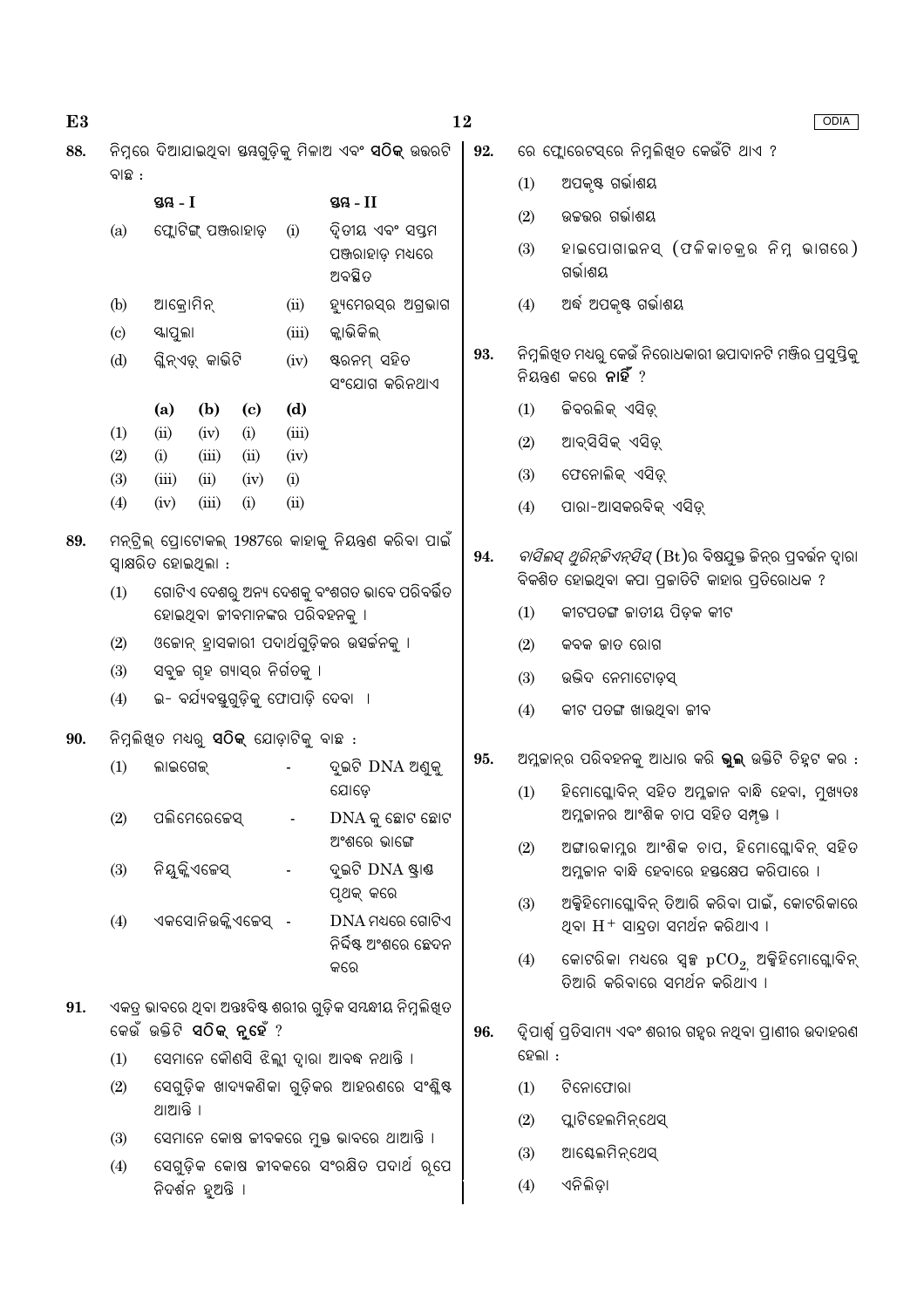|--|

97.

|                             | ସ୍ତୟ - I   |                            |                            |       | ସ୍ତୟ - II                                   |
|-----------------------------|------------|----------------------------|----------------------------|-------|---------------------------------------------|
| (a)                         | ବି.ଟି. କପା |                            |                            | (i)   | ଜିନ୍ ଚିକିହା ପଦ୍ଧତି                          |
| (b)                         | ସ୍ୱକ୍ଷତା   | ଆଡେନୋସିନ୍<br>ଡ଼ିଆମିନେକ୍ରରେ |                            | (ii)  | କୋଷୀୟ<br>ପ୍ତିରକ୍ଷା (ସେଲୁଲାର୍<br>ଡିଫେନ୍ସ)    |
| $\left( \mathrm{c} \right)$ | (RNAi)     | ଆର୍.ଏନ୍.ଏ.ଆଇ.              |                            | (iii) | ଏଚ୍.ଆଇ.ଭି.<br>ସଂକ୍ରମଣକୁ ଖୋଜି<br>ବାହାର କରିବା |
| (d)                         | ପି.ସି.ଆର୍. |                            |                            | (iv)  | ବାସିଲସ୍<br>ଥୁରିନ୍ଜିଏନ୍ସିସ୍                  |
|                             | (a)        | (b)                        | $\left( \mathrm{e}\right)$ | (d)   |                                             |
| (1)                         | (iv)       | (i)                        | (ii)                       | (iii) |                                             |
| (2)                         | (iii)      | (ii)                       | (i)                        | (iv)  |                                             |
| (3)                         | (ii)       | (iii)                      | (iv)                       | (i)   |                                             |
| (4)                         | (i)        | (ii)                       | (iii)                      | (iv)  |                                             |

କେଉଁ କୌଶଳ ଦ୍ୱାରା ବିକାନିର ଇଉକ୍ ଏବଂ ମାରିନୋ ରାମିଙ୍କୁ 98. ବ୍ୟବହାର କରାଯାଇ ମେଷାର ଏକ ନୃତନ ପ୍ରଜାତି 'ହିସାରଡ଼େଲ୍' ସଷ୍ଟି ହୋଇଛି ?

- ଆଉଟ୍ କ୍ରସିଙ୍ଗ୍  $(1)$
- $(2)$ ମ୍ୟୁଟେସ୍ନାଲ୍ ବ୍ରିଡ଼ିଙ୍ଗ୍
- $(3)$ କ୍ରସ୍ ବ୍ରିଡ଼ିଙ୍ଗ୍
- ଅତ୍ତଃ ପ୍ରକନନ  $(4)$

 $ac$ 

ନିମ୍ନରେ ଦିଆଯାଇଥିବା ୟୟ ଗୁଡ଼ିକୁ ମିଳାଅ ଏବଂ **ସଠିକ୍** ଉତ୍ତରଟି 99. ବାଛ :

T1

|                           | 1972 - T |              |                            |       | 912 - II                                          |  |  |  |
|---------------------------|----------|--------------|----------------------------|-------|---------------------------------------------------|--|--|--|
| (a)                       |          | ଇଓସିନୋଫିଲସ୍  |                            | (i)   | ପ୍ତିରକ୍ଷିତ ପ୍ରତିକ୍ରିୟା                            |  |  |  |
| (b)                       |          | ବେସୋଫିଲସ୍    |                            | (ii)  | ଫାଗୋସାଇଟସ୍                                        |  |  |  |
| $\left( \text{c} \right)$ |          | ନିଉଟ୍ରୋଫିଲସ୍ |                            | (iii) | ହିଷ୍ଟାମାଇନେକ୍,<br>ଧ୍ୱଂସାତ୍ମକ ବିପାଚକ<br>ନିର୍ଗତ କରେ |  |  |  |
| (d)                       |          | ଲିମ୍ଫୋସାଇଟସ୍ |                            | (iv)  | ହିଷ୍ଟାମାଇନ୍ ଥିବା<br>କଣିକା ନିର୍ଗତ କରେ              |  |  |  |
|                           | (a)      | (b)          | $\left( \mathrm{e}\right)$ | (d)   |                                                   |  |  |  |
| (1)                       | (iii)    | (iv)         | (ii)                       | (i)   |                                                   |  |  |  |
| (2)                       | (iv)     | (i)          | (ii)                       | (iii) |                                                   |  |  |  |
| (3)                       | (i)      | (ii)         | (iv)                       | (iii) |                                                   |  |  |  |
| (4)                       | (ii)     | (i)          | (iii)                      | (iv)  |                                                   |  |  |  |

| 100.  ନିମ୍ନଲିଖ୍ତ କେଉଁ ଉକ୍ତିଟି <b>ସଠିକ୍</b> ଅଟେ ? |  |  |  |  |  |  |  |
|--------------------------------------------------|--|--|--|--|--|--|--|
|--------------------------------------------------|--|--|--|--|--|--|--|

- $(1)$ ଦ୍ଇଟି H-ବନ୍ଧ ମଧ୍ୟଦେଇ ଥାଇଆମିନ୍ ସହିତ ଆଡ଼େନାଇନ୍ର ସଂଯୁକ୍ତ ।
- $(2)$ ଗୋଟିଏ H-ବନ୍ଧ ମଧ୍ୟଦେଇ ଆଡ଼େନାଇନ୍ ସହିତ ଥାଇଆମିନ୍ର ସଂଯୁକ୍ତ ।
- ତିନୋଟି H-ବନ୍ଧ ମଧ୍ୟଦେଇ ଥାଇଆମିନ୍ ସହିତ  $(3)$ ଆଡ଼େନାଇନ୍ର ସଂଯୁକ୍ତ ।
- ଆଡ଼େନାଇନ୍ ଥାଇଆମିନ୍ ସହିତ ସଂଯୁକ୍ତ ନୁହେଁ ।  $(4)$
- 101. ମନୁଷ୍ୟ ଶରୀର ମଧ୍ୟରେ ପ୍ରବେଶ କରୁଥିବା *ପ୍ଲାସ୍ମୋଡ଼ିୟମ୍ର ରୋଗ* ସ୍ଷିକାରୀ ଅବସ୍ଥାଟି ହେଲା :
	- $(1)$ ଟ୍ରଫୋଜଏଟସ୍
	- $(2)$ ସୋରୋଜଏଟସ୍
	- ସ୍ତ୍ରୀ-ଯୁଗ୍ମକ ଜନକ  $(3)$
	- $(4)$ ପୁରୁଷ-ଯୁଗ୍ମକ ଜନକ
- ଡ଼ିୟକର ଶରୀର ଫନିକିଲ୍ ଭିତରେ କାହା ସହିତ ବନ୍ଧିତ ହୋଇଥାଏ : 102.
	- $(1)$ ହିଲମ୍
	- $(2)$ ମାଇକ୍ରୋପାଇଲ୍
	- $(3)$ ନ୍ୟୁସେଲସ୍
	- $(4)$ ଚାଲାକା
- 103. ଅଷ୍ଟାର୍ଟିକାରେ ହେଉଥିବା ସ୍ରୋ-ବ୍ଲାଇଣ୍ଟନେସ୍ ରୋଗ କେଉଁ କାରଣର ହୁଏ :
	- $(1)$ ନିମ୍ନ ତାପମାତ୍ରା ଦାରା ଆଖୁରେ ରସଗୁଡ଼ିକ ଘନିଭ୍ତ ହୋଇଯିବା
	- ଅତ୍ୟଧିକ ମାତ୍ରାର UV-B ବିକିରଣ କାରଣରୁ କେରୋନାର  $(2)$ ଫୁଲିଯିବା
	- ବରଫରୁ ଆସୁଥିବା ଅତ୍ୟଧିକ ପ୍ରତିଫଳିତ ଆଲୋକ  $(3)$
	- ଅବଲୋହିତ ରଶ୍ମି ଦ୍ୱାରା ରେଟିନା ନଷ୍ଟ ହୋଇଯିବା  $(4)$

#### 104. ନିମ୍ନରେ ଦିଆଯାଇଥିବା କେଉଁ ଉକ୍ତିଟି ଠିକ୍ ନୁହେଁ ?

- ମନୁଷ୍ୟମାନଙ୍କରେ ଇନ୍ସୁଲିନ୍, ପ୍ରୋ-ଇନ୍ସୁଲିନ୍ ଭାବେ  $(1)$ ସଂଶ୍ଳେଷଣ ହୋଇଥାଏ ।
- ପ୍ରୋ-ଇନ୍ସୁଲିନ୍ର ଏକ ଅଧ୍କ ପେପ୍ଟାଇଡ଼୍,  $(2)$ ସି-ପେପ୍ଟାଇଡ଼୍ ଅଛି ।
- କାର୍ଯ୍ୟକ୍ଷମ ଇନ୍ସୁଲିନ୍ର ଏ ଏବଂ ବି ଚେନ୍, ହାଇଡ୍ରୋଜେନ୍  $(3)$ ବଣ୍ଠ ଦ୍ୱାରା ଏକାଠି ସଂଯୁକ୍ତ ହୋଇ ଅଛି ।
- $(4)$ ଆନୁବଂଶିକୀ ଅଭିଯାନ୍ତିକୀ କୃତ ଇନ୍ସୁଲିନ୍ *ଇ.କୋଲିରେ* ପ୍ରସ୍ତୁତ ହୋଇଛି ।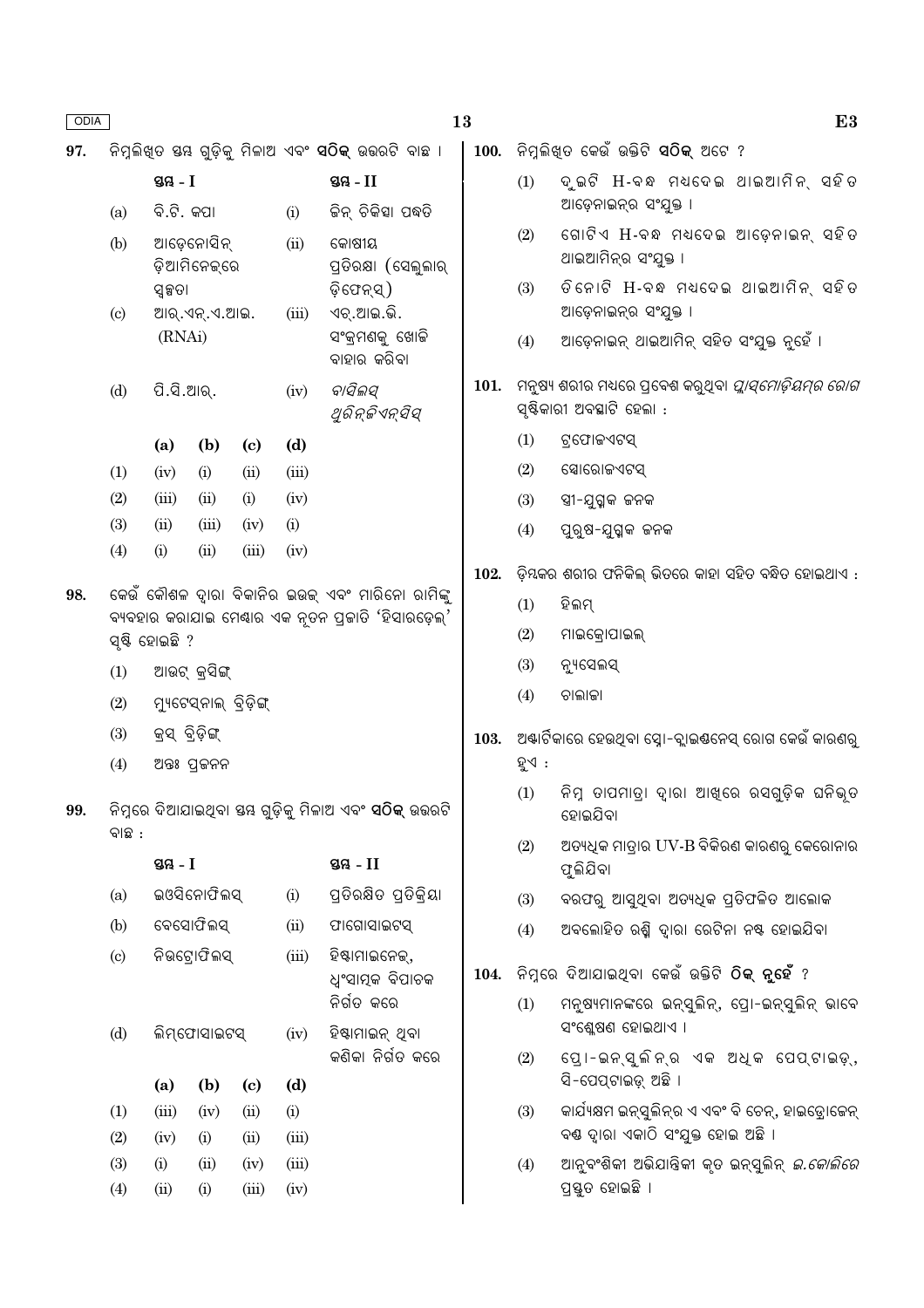| 105. |            | ରେଷ୍ଟ୍ରିକ୍ସନ୍ ବିପାଚକ ସୟନ୍ଧରେ <b>ଭୁଲ୍</b> ଉକ୍ତିଟି ଚିହ୍ନଟ କର ।                                    | - EcoRI ଦ୍ୱାରା ଚିହୁଟ ହୋଇଥିବା ନିର୍ଦ୍ଦିଷ୍ଟ ପାଲିନ୍ଡ୍ରୋମିକ୍ ଅନୁକ୍ରମଟି<br>109. |                                |                                       |                                       |      |                           |                                                    |
|------|------------|-------------------------------------------------------------------------------------------------|---------------------------------------------------------------------------|--------------------------------|---------------------------------------|---------------------------------------|------|---------------------------|----------------------------------------------------|
|      | (1)        | ଗୋଟିଏ ଡ଼ି.ଏନ୍.ଏ. ଅନୁକ୍ରମର ଦୈର୍ଘ୍ୟକୁ ପରୀକ୍ଷା କରି                                                 |                                                                           | ହେଲା :                         |                                       |                                       |      |                           |                                                    |
|      |            | ପ୍ରତ୍ୟେକ ରେଷ୍ଟ୍ରିକ୍ସନ୍ ବିପାଚକ କାର୍ଯ୍ୟ କରନ୍ତି ।                                                  |                                                                           | (1)                            |                                       | $5'$ - $\text{GAATTC}$ - $3'$         |      |                           |                                                    |
|      | (2)        | ସେମାନେ ପାଲିନ୍ଡୋମିକ୍ ସାନରେ ଡ଼ି.ଏନ୍.ଏ.ର ଷ୍ଟ୍ରାଷ୍ଟକୁ<br>କାଟିଥାଆନ୍ତି ।                              |                                                                           |                                |                                       | $3'$ - $\operatorname{CTTAAG}$ - $5'$ |      |                           |                                                    |
|      | (3)        | ସେମାନଙ୍କୁ ଆନୁବଂଶିକ ଅଭିଯାନ୍ତିକୀରେ ବ୍ୟବହାର                                                        |                                                                           | (2)                            |                                       | $5'$ - $\operatorname{GGAACC}$ - $3'$ |      |                           |                                                    |
|      |            | କରାଯାଏ ।                                                                                        |                                                                           | $3'$ - $\mbox{CCTTGG}$ - $5'$  |                                       |                                       |      |                           |                                                    |
|      | (4)        | ଡ଼ି.ଏନ୍.ଏ. ଲାଇଗେକ୍ ବ୍ୟବହାର କରି ଅଠାଳିଆ ଶେଷ                                                       |                                                                           | (3)                            | $5'$ - $\operatorname{CTTAAG}$ - $3'$ |                                       |      |                           |                                                    |
|      |            | ମୁଷକୁ ସଂଯୋଗ କରାଯାଇପାରେ ।                                                                        |                                                                           | $3^\circ$ - GAATTC - $5^\circ$ |                                       |                                       |      |                           |                                                    |
| 106. |            | ଅର୍ଦ୍ଧ ବିଭାଜନ ଅନୁଯାୟୀ ନିମ୍ନଲିଖିତ ଗୁଡ଼ିକୁ ମିଳାଅ :                                                | $5'$ - $\text{GGATCC}$ - $3'$<br>(4)                                      |                                |                                       |                                       |      |                           |                                                    |
|      | (a)        | ଟର୍ମିନାଲାଇଚେସନ୍<br>କାଇଗୋଟିନ୍<br>(i)                                                             |                                                                           |                                |                                       | $3^{\circ}$ - CCTAGG - $5^{\circ}$    |      |                           |                                                    |
|      | (b)        | ପାକାଇଟିନ୍<br>(ii)<br>କାଏକମାଟା                                                                   |                                                                           |                                |                                       |                                       |      |                           |                                                    |
|      | (c)        | ଡ଼ିସ୍ଲୋଟିନ୍<br>(iii)<br>ପାରାନ୍ତରଣ                                                               |                                                                           |                                |                                       |                                       |      |                           | 110. ପ୍ରଶ୍ୱାସ ସମୟରେ ହେଉଥିବା ଘଟଣା ଗୁଡ଼ିକର ସଠିକ୍ ଚୟନ |
|      | (d)        | ଡ଼ାଇଆକାଇନେସିସ୍<br>(iv)<br>ଆପୁଞ୍ଜନ                                                               |                                                                           | କର ।                           |                                       |                                       |      |                           |                                                    |
|      |            | ନିମ୍ନଲିଖିତ ମଧ୍ୟରୁ <b>ସଠିକ୍</b> ଉଭରଟିକୁ ବାଛ :                                                    |                                                                           | (a)<br>ମଧ୍ୟଛଦାର ସଂକୋଚନ         |                                       |                                       |      |                           |                                                    |
|      | (1)        | (b)<br>(a)<br>$\left( \mathrm{c}\right)$<br>(d)<br>(iii)<br>(iv)<br>(i)<br>(ii)                 |                                                                           | (b)                            | ବାହ୍ୟ ଇଣ୍ଟରକଷ୍ଟାଲ୍ ପେଶୀର ସଂକୋଚନ       |                                       |      |                           |                                                    |
|      | (2)        | (i)<br>(iv)<br>(iii)<br>(ii)                                                                    |                                                                           | $\left( \mathrm{c}\right)$     |                                       |                                       |      | ଫୁସ୍ଫୁସୀୟ ଆୟତନ କମିଯାଏ     |                                                    |
|      | (3)        | (ii)<br>(iv)<br>(i)<br>(iii)                                                                    |                                                                           | (d)                            |                                       |                                       |      | ଫୁସ୍ଫୁସ୍ର ଭିତର ଚାପ ବଢିଯାଏ |                                                    |
|      | (4)        | (ii)<br>(i)<br>(iv)<br>(iii)                                                                    |                                                                           | (1)                            | $(a)$ $\sqrt{ }$ <sup>°</sup> $(b)$   |                                       |      |                           |                                                    |
| 107. |            | କର୍ଡ଼ାଟା ପର୍ବ ପାଇଁ ନିମ୍ନଲିଖିତ କେଉଁ ଉକ୍ତି ଗୁଡ଼ିକ <b>ସତ୍ୟ</b> ଅଟେ ?                               |                                                                           | (2)                            | $(c)$ ଏବଂ $(d)$                       |                                       |      |                           |                                                    |
|      | (a)        | ଇଉରୋକର୍ଡ଼ାଟା ମାନଙ୍କରେ ପୃଷରଜ୍ଜ ମସ୍ତିଷରୁ ଲାଞ୍ଜ ପର୍ଯ୍ୟନ୍ତ                                          |                                                                           |                                |                                       |                                       |      |                           |                                                    |
|      |            | ଲୟିଥାଏ ଏବଂ ଏହା ସେମାନଙ୍କର ଜୀବନ କାଳର ସବୁ<br>ସମୟରେ ଉପଛିତ ଥାଏ ।                                     |                                                                           | (3)                            |                                       | $(a), (b)$ $\sqrt{9}$ ° $(d)$         |      |                           |                                                    |
|      | (b)        | ଭଟିବ୍ରାଟାମାନଙ୍କରେ କେବଳ ଭୁଣ ଅବସ୍ଥାରେ ପୃଷ୍ଠଜୁ                                                     |                                                                           | (4)<br>କେବଳ $(d)$              |                                       |                                       |      |                           |                                                    |
|      |            | P  S                                                                                            |                                                                           |                                |                                       |                                       |      |                           |                                                    |
|      | (c)        | କେନ୍ଦ୍ରୀୟ ସ୍ନାୟବିକ ସଂସ୍ଥାନ ପୃଷଭାଗରେ ଥାଏ ଏବଂ<br>ପୋଲା ।                                           | 111.                                                                      | ବାଛ ।                          |                                       |                                       |      |                           |                                                    |
|      | (d)        | କର୍ଡ଼ାଟାକୁ ତିନୋଟି ଅନୁପର୍ବ: ହେମିକର୍ଡ଼ାଟା, ଟ୍ୟୁନିକାଟା                                             |                                                                           |                                | ସ୍ତୟ $-I$                             |                                       |      |                           | ସ୍ତୟ - $II$                                        |
|      |            | ଏବଂ ସେଫାଲୋକଡ଼ାଟାରେ ବିଭକ୍ତ କରାଯାଇଛି ।                                                            |                                                                           | (a)                            | ପୋଷ ଗ୍ରଛି                             |                                       |      | (i)                       | ଗ୍ରାଭିସ୍ ରୋଗ                                       |
|      | (1)        | $(d)$ ଏବଂ $(c)$                                                                                 |                                                                           | (b)                            | ଗଳଗ୍ରଛି                               |                                       |      | (ii)                      | ମଧୁମେହ                                             |
|      | (2)        | $(c)$ ଏବଂ $(a)$<br>$(a)$ $\sqrt{ }$ <sup>o</sup> $(b)$                                          |                                                                           | $\left( \mathrm{c}\right)$     |                                       | ଅଧିବୃକ୍କ ଗ୍ରଛି                        |      | (iii)                     | ବହୁମୂତ୍ର                                           |
|      | (3)<br>(4) | $(b)$ $\sqrt{9}$ ° $(c)$                                                                        |                                                                           | (d)                            | ଅଗ୍ନ୍ୟାଶୟ                             |                                       |      | (iv)                      | ଏଡ଼ିସନ୍ସ୍ ରୋଗ                                      |
|      |            |                                                                                                 |                                                                           |                                |                                       |                                       |      |                           |                                                    |
| 108. |            | ିନିମୁଲିଖିତ କେଉଁ ଉକ୍ତିଟି ଭିରିୟଡ଼ସ୍ ସ୍ୟଦ୍ଧୀୟ <b>ସଠିକ୍</b> ଅଟେ ?                                   |                                                                           |                                | (a)                                   | (b)                                   | (c)  | (d)                       |                                                    |
|      | (1)        | ସେମାନଙ୍କର ପୁଷ୍ଟିସାର ଆବରଣଯୁକ୍ତ RNA ଥାଏ ।                                                         |                                                                           | (1)                            | (iv)                                  | (iii)                                 | (i)  | (ii)                      |                                                    |
|      | (2)        | ସେମାନଙ୍କର ପୁଷ୍ଟିସାର ଆବରଣବିହୀନ RNA ଥାଏ ।                                                         |                                                                           | (2)                            | (iii)                                 | (ii)                                  | (i)  | (iv)                      |                                                    |
|      | (3)        | ସେମାନଙ୍କର ପୁଷ୍ଟିସାର ଆବରଣଯୁକ୍ତ DNA ଥାଏ ।<br>ସେମାନଙ୍କର ପୁଷ୍ଟିସାର ଆବରଣବିହୀନ $\overline{DNA}$ ଥାଏ । |                                                                           | (3)                            | (iii)                                 | (i)                                   | (iv) | (ii)                      |                                                    |
|      | (4)        |                                                                                                 |                                                                           | (4)                            | (ii)                                  | (i)                                   | (iv) | (iii)                     |                                                    |

 $E3$ 

### $14$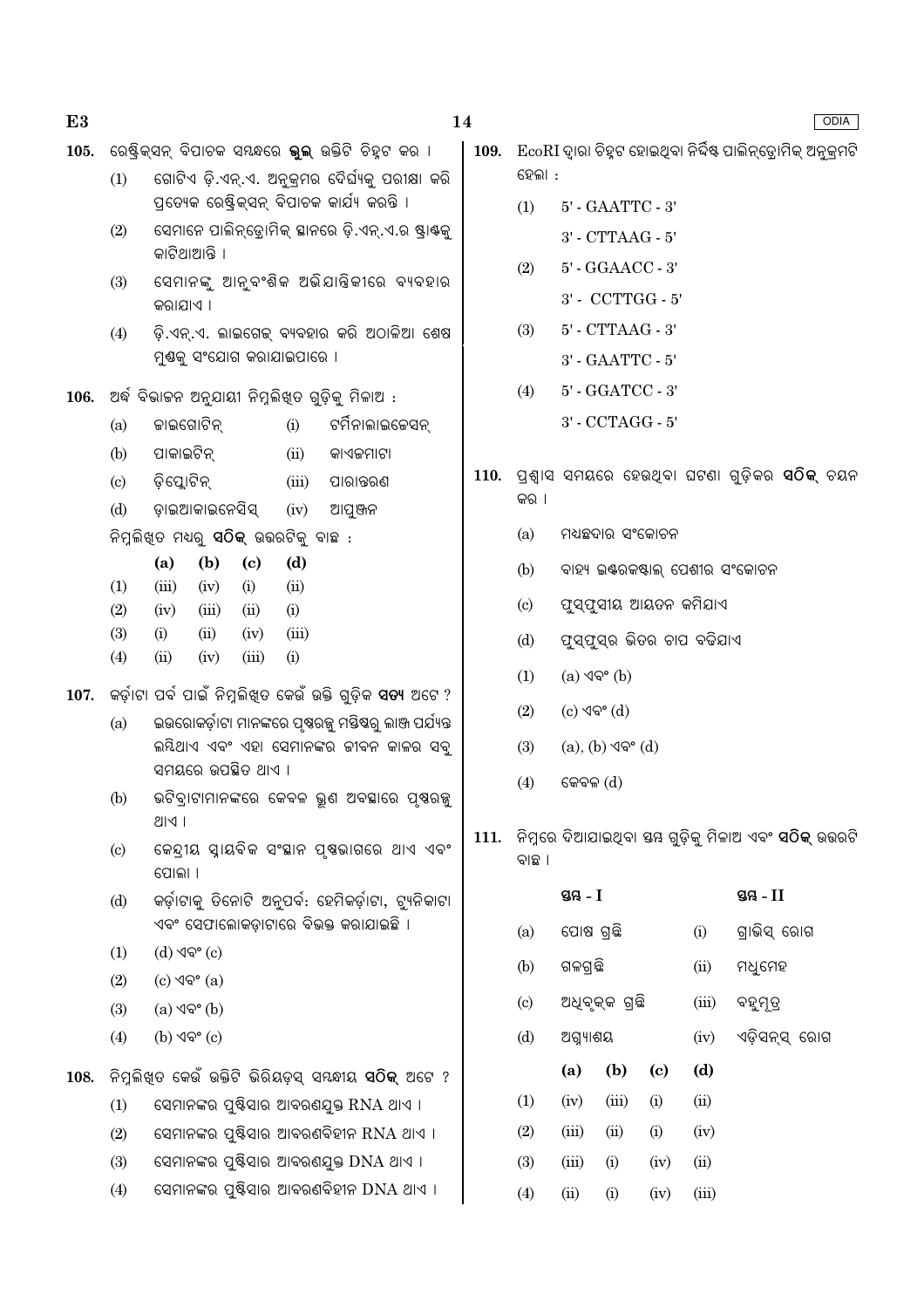| <b>ODIA</b> | 15                                                                          |                                                                                                      |                    |                             |                |                                                                                                 |                                             | E <sub>3</sub>                                   |                                   |                  |              |             |                 |  |
|-------------|-----------------------------------------------------------------------------|------------------------------------------------------------------------------------------------------|--------------------|-----------------------------|----------------|-------------------------------------------------------------------------------------------------|---------------------------------------------|--------------------------------------------------|-----------------------------------|------------------|--------------|-------------|-----------------|--|
| 112.        | ବାଛି ଲେଖ ।                                                                  |                                                                                                      |                    |                             |                | ଭେକ୍ଟରରେ ଥିବା ଅବିକଳ ସଂଯୋଜିତ DNAର ନକଲକୁ ନିୟନ୍ତ୍ରଣ<br>116.<br>କରୁଥିବା ପ୍ରକ୍ରିୟାଟିକୁ କ'ଣ କୁହାଯାଏ : |                                             |                                                  |                                   |                  |              |             |                 |  |
|             |                                                                             | ସ୍ଥ $-1$<br>$6 - 15$ ଯୋଡ଼ା<br>ଗିଲ୍ସିଲଟସ୍<br>ହେଟେରୋସରକାଲ୍                                             |                    |                             | ସ୍ତୟ $-II$     |                                                                                                 | (1)                                         | ସିଲେକ୍ଟେବୁଲ୍ ମାରକର                               |                                   |                  |              |             |                 |  |
|             | (a)                                                                         |                                                                                                      |                    | (i)                         | ଟ୍ରାଇଗନ୍       |                                                                                                 | ଅକ୍ସି ସାଇଟ୍<br>(2)                          |                                                  |                                   |                  |              |             |                 |  |
|             | (b)                                                                         |                                                                                                      |                    | (ii)                        | ସାଇକ୍ଲୋଷ୍ଟୋମସ୍ |                                                                                                 | (3)                                         | ପାଲିନ୍ଡ୍ରୋମିକ୍ ପ୍ରକ୍ରିୟା                         |                                   |                  |              |             |                 |  |
|             |                                                                             | କଡାଲ୍ ଫିନ୍                                                                                           |                    |                             |                |                                                                                                 |                                             | ରେକଗ୍ନିସନ୍ ସାଇଟ୍<br>(4)                          |                                   |                  |              |             |                 |  |
|             | $\left( \mathrm{c}\right)$                                                  | ବାୟୁଥଳୀ                                                                                              |                    |                             | (iii)          | କଣ୍ଡିଚ୍ଥାଇସ୍                                                                                    | 117.                                        | ନିମ୍ନଲିଖିତ ଅଣୁ ଜୀବକୁ ଜୈବ କୌଶଳରେ ତାଙ୍କର ବ୍ୟବହାରକୁ |                                   |                  |              |             |                 |  |
|             | (d)                                                                         |                                                                                                      | ବିଷାକ୍ତ ନାହୁଡ଼     |                             | (iv)           | ଅଷ୍ଟେଇଚ୍ଥାଇସ୍                                                                                   |                                             |                                                  | ମିଳାଅ ।                           |                  |              |             |                 |  |
|             |                                                                             | (a)                                                                                                  | (b)                | $\left( \mathbf{c} \right)$ | (d)            |                                                                                                 |                                             | (a)                                              | ବ୍ୟାସିଲସ୍                         |                  |              | (i)         | କ୍ଲୋନିଂ         |  |
|             | (1)                                                                         | (ii)                                                                                                 | (iii)              | (iv)                        | (i)            |                                                                                                 |                                             |                                                  | ଥୁରିଙ୍ଗେନେସିସ୍                    |                  |              |             | ଭେକ୍ଟର          |  |
|             | (2)                                                                         | (iii)                                                                                                | (iv)               | (i)                         | (ii)           |                                                                                                 |                                             | (b)                                              |                                   | ଥରମସ୍ ଆକ୍ୱାଟିକସ୍ |              | (ii)        | <b>gan</b> rDNA |  |
|             | (3)<br>(4)                                                                  | (iv)<br>(i)                                                                                          | (ii)<br>(iv)       | (iii)<br>(iii)              | (i)<br>(ii)    |                                                                                                 |                                             |                                                  |                                   |                  |              |             | ଅଣୁର<br>ଗଠନରେ   |  |
| 113.        | ଯଦି ଅସରପାର ମୟିଷ ବାହାର କରିଦିଆଯାଏ, ଏହା କିଛିଦିନ<br>ପାଇଁ ବଞ୍ଚ୍ ରହିପାରିବ, କାରଣ : |                                                                                                      |                    |                             |                |                                                                                                 |                                             | (c)                                              | ଆଗ୍ରୋବ୍ୟାକଟେରିଅମ୍<br>ଟୁମେଫାସିଏନସ୍ |                  |              | (iii)       | $DNA$ ପଲିମରେକ୍  |  |
|             | (1)                                                                         |                                                                                                      |                    |                             |                | ଅସରପାର ସୁପ୍ର।-ଓସେଫାକିଆଲ୍ ଗାଙ୍ଗଲିଆ ଉଦରର ପେଟ                                                      |                                             | (d)                                              | ସାଲ୍ମୋନେଲା<br>ଟାଇଫିମୁରିଅମ୍        |                  |              | (iv)        | କ୍ରାଇପ୍ରୋଟିନସ୍  |  |
|             | ପାର୍ଶ୍ୱଭାଗରେ ଅବସ୍ଥିତ<br>ଅସରପାର ସ୍ୱାୟବିକ ସଂସ୍ଥାନ ନାହିଁ<br>(2)                |                                                                                                      |                    |                             |                | ନିମ୍ନରୁ <b>ସଠିକ୍</b> ଉତ୍ତରଟି ବାଛ :                                                              |                                             |                                                  |                                   |                  |              |             |                 |  |
|             | (3)                                                                         | ସ୍ୱାୟବିକ ସଂସ୍ଥାନର ଏକ କ୍ଷୁଦ୍ର ଅଂଶ ମୟିଷ ଧରି ରଖିଥିବା                                                    |                    |                             |                |                                                                                                 | (a)                                         | (b)                                              | $\left( \mathbf{c} \right)$       | (d)              |              |             |                 |  |
|             |                                                                             | ରହିଥାଏ                                                                                               |                    |                             |                | ବେଳେ ଅନ୍ୟ ସମୟ ଅଂଶ ଶରୀରର ଉଦରୀୟ ଭାଗ ସହିତ                                                          |                                             | (1)<br>(2)                                       | (ii)<br>(iv)                      | (iv)<br>(iii)    | (iii)<br>(i) | (i)<br>(ii) |                 |  |
|             | (4)                                                                         |                                                                                                      |                    |                             |                | ସ୍ନାୟବିକ ସଂସ୍ଥାନର ଏକ ତୃତୀୟାଂଶ ମୟିଷ ଧରି ରଖିଥିବା                                                  |                                             | (3)                                              | (iii)                             | (ii)             | (iv)         | (i)         |                 |  |
|             |                                                                             |                                                                                                      |                    |                             |                | ବେଳେ ଅନ୍ୟ ସମୟ ଅଂଶ ଶରୀରର ପୃଷ ଭାଗରେ ଥାଏ                                                           |                                             | (4)                                              | (iii)                             | (iv)             | (i)          | (ii)        |                 |  |
| 114.        |                                                                             | ମେଷେଲ୍ କେତେ ପ୍ରକାରର ସୁଦ୍ଧ ପ୍ରଜନନକ୍ଷମ ମଟର ଗଛ ଯୋଡ଼ା<br>ରୂପରେ ବାଛିଥିଲେ । ଯେଉଁ ଗୁଡ଼ିକ କେବଳ ଗୋଟିଏ ଲକ୍ଷଣକୁ |                    |                             | 118.           | ିଆଲୋକ ପ୍ରକ୍ରିୟାରେ ପ୍ଲାଷ୍ଟୋକୁଇନନ୍ ଇଲେକ୍ଯନ୍କୁ କେଉଁଠାରୁ<br>କେଉଁଠାକୁ ସ୍ଥାନାନ୍ତର କରିବାକୁ ସହଜ କରେ :   |                                             |                                                  |                                   |                  |              |             |                 |  |
|             | ବାଦ୍ ଦେଇ ଅନ୍ୟ ବିକଳ୍ପୀ ଲକ୍ଷଣ ସହିତ ସମାନ ?<br>(1)                              |                                                                                                      |                    |                             |                |                                                                                                 |                                             | $PS-II \& Cytb_{6}f$ କମ୍ପେକକୁ<br>(1)             |                                   |                  |              |             |                 |  |
|             | (2)                                                                         | $\overline{\mathbf{4}}$<br>$\sqrt{2}$                                                                |                    |                             |                | (2)                                                                                             | $\mathrm{Cytb}_{6}$ f କମ୍ଳେକ୍ସରୁ PS-Iକୁ     |                                                  |                                   |                  |              |             |                 |  |
|             | (3)                                                                         | 14                                                                                                   |                    |                             |                |                                                                                                 |                                             | (3)                                              | $PS-I \otimes NADP^+ \otimes$     |                  |              |             |                 |  |
|             | (4)                                                                         | 8                                                                                                    |                    |                             |                |                                                                                                 |                                             | (4)                                              | PS-I ରୁ ATP ସିଛେକ୍କୁ              |                  |              |             |                 |  |
| 115.        |                                                                             | କେଉଁଠାରେ ମାଇକ୍ରୋଭିଲ୍ଲୀର ବ୍ରସ ବର୍ଡ଼ର ଥିବା ଘନାକାର ଆବରଣ<br>(ଏପିଥେଲିୟମ୍) ଥାଏ ?                           |                    |                             |                |                                                                                                 | 119.  ବ୍ଛି ପ୍ରକ୍ରିୟା କେଉଁ ସମୟରେ ଅଧିକା ହୁଏ : |                                                  |                                   |                  |              |             |                 |  |
|             | (1)                                                                         |                                                                                                      |                    |                             |                | ଅନ୍ତନଳୀ (ଇଷ୍ଟେସ୍ଟାଇନ୍)ର ଅନ୍ତରାଚ୍ଛାଦନ                                                            |                                             | (1)<br>ଲଗ୍ ଫେକ୍                                  |                                   |                  |              |             |                 |  |
|             | (2)                                                                         |                                                                                                      |                    | ଲାଳଗ୍ରଛିର ବାହିକାଗୁଡ଼ିକ      |                |                                                                                                 |                                             | (2)<br>ଲ୍ୟାଗ୍ ଫେକ୍                               |                                   |                  |              |             |                 |  |
|             | (3)                                                                         |                                                                                                      |                    |                             |                | ନେପ୍ରନର ପ୍ରକ୍ସିମାଲ କନ୍ଭୋଲ୍ୟୁଟେ ଟ୍ୟୁବୁଲ୍                                                         |                                             | (3)                                              | ବୃଦ୍ଧାବସ୍ଥା                       |                  |              |             |                 |  |
|             | (4)                                                                         |                                                                                                      | ଇଉଷ୍ଟାଚିଆନ୍ ଟ୍ୟୁବ୍ |                             |                |                                                                                                 |                                             | (4)                                              | ପ୍ରସ୍ତି                           |                  |              |             |                 |  |
|             |                                                                             |                                                                                                      |                    |                             |                |                                                                                                 |                                             |                                                  |                                   |                  |              |             |                 |  |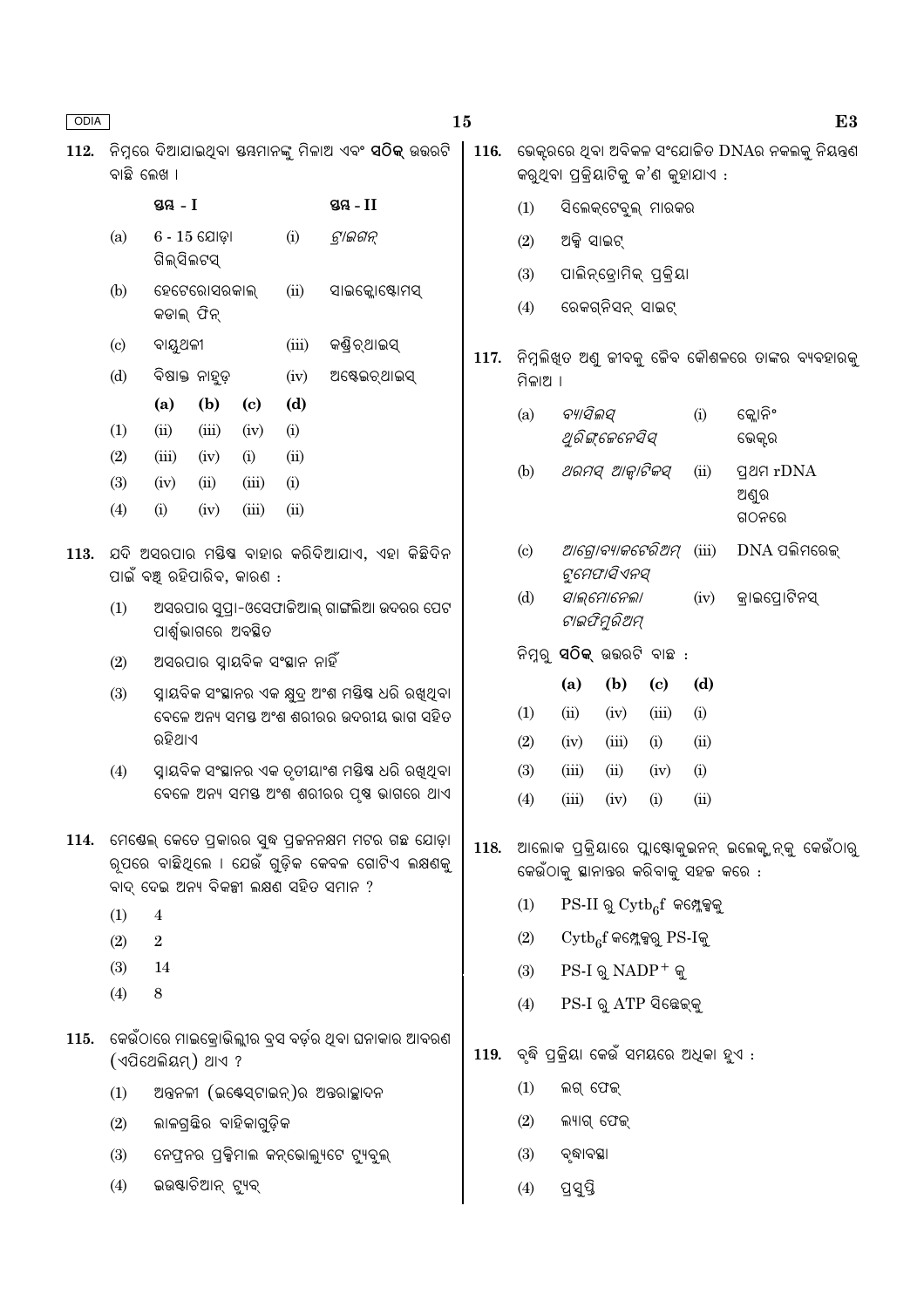| ଶିୟଜାତୀୟ ଉଭିଦଗୁଡ଼ିକର ମୂଳ ଗର୍ଣିରେ ଥିବା ନାଇଟୋଜିନେଜ<br>ନିମ୍ନରେ ଦିଆଯାଇଥିବା ସୟଗୁଡ଼ିକୁ ମିଳାଅ ଏବଂ <b>ସଠିକ୍</b> ଉତ୍ତରଟି<br>120.<br>124.<br>ଦ୍ୱାରା ପ୍ରତିକ୍ରିୟାର ଉପାଦାନ (ଗୁଡ଼ିକ) କାହା ଦ୍ୱାରା ତ୍ୱରିତ ହୁଅନ୍ତି :<br>ବାଛ ।          |                                            |  |  |  |  |  |
|-----------------------------------------------------------------------------------------------------------------------------------------------------------------------------------------------------------------------|--------------------------------------------|--|--|--|--|--|
| ସ୍ତୟ $-I$<br>ଏକାକୀ ଆମୋନିଆ<br>(1)                                                                                                                                                                                      | ସ୍ତୟ $-II$                                 |  |  |  |  |  |
| କ୍ଲୋଷ୍ଟିଡ଼ିୟମ୍<br>(a)<br>(i)<br>(2)<br>ଏକାକୀ ନାଇଟ୍ରେଟ୍<br>ବ୍ୟୁଟିଲିକମ୍                                                                                                                                                 | ସାଇକ୍ଲୋସୋରିନ୍-ଏ                            |  |  |  |  |  |
| ଆମୋନିଆ ଏବଂ ଅମ୍ଳକାନ୍<br>(3)<br>ଟ୍ରାଇକୋର୍ଡ଼ମା<br>(b)<br>(ii)                                                                                                                                                            | ବ୍ୟଟିରିକ୍ ଅମ୍ଳ                             |  |  |  |  |  |
| ଆମୋନିଆ ଏବଂ ଉଦ୍କାନ୍<br>(4)<br>ପଲିସୋରମ୍                                                                                                                                                                                 |                                            |  |  |  |  |  |
| ମୋନାସ୍କସ୍<br>(iii)<br>$\left( \circ \right)$<br>121.<br>ପର୍ପୁରିଅସ୍<br>ବାଛ ।                                                                                                                                           | ସାଇଟ୍ରିକ୍ ଅମ୍ଳ                             |  |  |  |  |  |
| ଆସ୍ପର୍ଜିଲସ୍<br>(d)<br>(iv)<br>ସ୍ତୟ $-I$<br>ସ୍ତୟ - $II$<br>ନାଇଜର୍                                                                                                                                                      | ରକ୍ତରେ କ୍ଳୋରେଷ୍ଟେରଲ୍<br>କମାଉଥିବା ଦୃତ       |  |  |  |  |  |
| ଆଷେରିଆସ୍<br>ସଂଘପ୍ରିୟ, ପଲିଫାଗସ୍<br>(i)<br>(a)<br>(b)<br>(d)<br>(a)<br>(c)<br>ପୀଡ଼କ କୀଟ                                                                                                                                 |                                            |  |  |  |  |  |
| (iii)<br>(1)<br>(iv)<br>(ii)<br>(i)                                                                                                                                                                                   |                                            |  |  |  |  |  |
| ୟରପିଅନ୍<br>ପରିଣତ ବୟସରେ ଅବୀୟ<br>(ii)<br>(b)<br>(2)<br>(ii)<br>(iii)<br>(i)<br>(iv)<br>ପ୍ରତିସାମ୍ୟ ଏବଂ ଲାର୍ଭା                                                                                                            |                                            |  |  |  |  |  |
| (3)<br>(i)<br>(ii)<br>(iii)<br>(iv)<br>ସମୟରେ ଦ୍ୱିପାର୍ଶ୍ୱ ପ୍ରତିସାମ୍ୟ                                                                                                                                                   |                                            |  |  |  |  |  |
| (4)<br>(iii)<br>(ii)<br>(i)<br>(iv)<br>(iii)<br>ଟିନୋପ୍ଲାନା<br>ବୁକ୍ଲଙ୍ଗସ୍<br>$\left( \mathrm{c}\right)$                                                                                                                |                                            |  |  |  |  |  |
| ନିମୁଲିଖ୍ଡ କେଉଁ 'ହର୍ମୋନ୍ ମାତ୍ରା' ଗ୍ରାଫିଆନ୍ ଫଲିକିଲ୍ରୁ<br>125.<br>ଜୈବଦୀପ୍ତି<br>(d)<br>ଲୋକୋଷ୍ଟା<br>(iv)                                                                                                                   |                                            |  |  |  |  |  |
| ଡ଼ିୟାଣୁ ନିର୍ଗତ (ଡ଼ିଯୋଦୟ) କରାଏ ?<br>(d)<br>(a)<br>(b)<br>$\left( \mathrm{c}\right)$                                                                                                                                    |                                            |  |  |  |  |  |
| (1)<br>ଇଷ୍ଟ୍ରୋଜେନ୍ର ଉଚ୍ଚ ସାନ୍ଦ୍ରତା<br>(1)<br>(iii)<br>(i)<br>(ii)<br>(iv)                                                                                                                                             |                                            |  |  |  |  |  |
| (2)<br>ପ୍ରୋଜେସ୍ଟେରନ୍ର ଉଚ୍ଚ ସାନ୍ଦ୍ରତା<br>(2)<br>(ii)<br>(iii)<br>(iv)<br>(i)                                                                                                                                           |                                            |  |  |  |  |  |
| (3)<br>ଏଲ୍.ଏଚ୍. ର ସ୍ୱଳ୍ପ ସାନ୍ଦ୍ରତା<br>(3)<br>(iii)<br>(iv)<br>(ii)<br>(i)                                                                                                                                             |                                            |  |  |  |  |  |
| (4)<br>ଏଫ୍.ଏସ୍.ଏଚ୍. ର ସ୍ୱଳ୍ପ ସାନ୍ଦତା<br>(iii)<br>(4)<br>(ii)<br>(i)<br>(iv)                                                                                                                                           |                                            |  |  |  |  |  |
| ଆଲୋକ ଶ୍ୱଶନରେ RuBisCo (ରୁବିସ୍କୋ) ବିପାଚକର ଅମ୍ଳକାନ<br>126.<br>ନିମ୍ନଲିଖ୍ଡ ମାନଙ୍କ ମଧ୍ୟରୁ କେଉଁ ପୁଷ୍ଟିସାରଟି ପ୍ରାଣୀମାନଙ୍କରେ<br>122.<br>ଯୋଗାଣ କାର୍ଯ୍ୟକାରିତା ନିମ୍ନଲିଖ୍ଡ କେଉଁଟିର ଗଠନକୁ ପ୍ରଭାବିତ<br>ଅତିମାତ୍ରାରେ ରହିଥାଏ ?<br>କରେ : |                                            |  |  |  |  |  |
| ହିମୋଗ୍ଳୋବିନ୍<br>(1)<br>$3-C$ ଯୌଗିକର $2$ ଟି ଅଣୁ ।<br>(1)                                                                                                                                                               |                                            |  |  |  |  |  |
| (2)<br>କୋଲାଜେନ୍<br>$3-C$ ଯୌଗିକର 1ଟି ଅଣୁ ।<br>(2)                                                                                                                                                                      |                                            |  |  |  |  |  |
| ଲେକ୍ଟିନ୍<br>$6$ - $C$ ଯୌଗିକର $1$ ଟି ଅଣୁ ।<br>(3)<br>(3)                                                                                                                                                               |                                            |  |  |  |  |  |
| $4-C$ ଯୌଗିକର $1$ ଟି ଅଣୁ ଏବଂ $2-C$ ଯୌଗିକର ୧ଟି<br>(4)<br>ଇନ୍ସୁଲିନ୍<br>(4)<br>ଅଣୁ ।                                                                                                                                      |                                            |  |  |  |  |  |
| ିନିମୁରେ ଦିଆଯାଇଥିବା ମାନଙ୍କ ମଧ୍ୟରୁ ମୌଳିକ ଏମିନୋ ଏସିଡ୍ସଟିକୁ<br>123.<br>ଯୌନକ୍ରିୟା ଦ୍ୱାରା ସଞ୍ଚାରିତ ହେଉଥିବା ସମୟ ରୋଗକୁ ମିଶାଇ<br>127.<br>ଚିହ୍ନଟ କର :<br>ସଠିକ୍ ଉତ୍ତରଟି ଚୟନ କର :                                                 |                                            |  |  |  |  |  |
| ଟାଇରୋସିନ୍<br>(1)<br>ପ୍ରମେହ, ସିଫିଲିସ୍, ଜେନିଟାଲ୍ ହରପିସ୍<br>(1)                                                                                                                                                          |                                            |  |  |  |  |  |
| ଗୁଟାମିକ୍ ଏସିଡ଼୍<br>(2)<br>(2)                                                                                                                                                                                         | ପ୍ରମେହ, ମ୍ୟାଲେରିଆ, ଜେନିଟାଲ୍ ହରପିସ୍         |  |  |  |  |  |
| ଲାଇସିନ୍<br>(3)<br>(3)                                                                                                                                                                                                 | ଏ.ଆଇ.ଡ଼ି.ଏସ୍. (ଏଡ଼ସ୍), ମ୍ୟାଲେରିଆ, ଫାଇଲେରିଆ |  |  |  |  |  |
| ଭାଲିନ୍<br>କର୍କଟ ରୋଗ (କ୍ୟାନ୍ସର), ଏଡ଼ସ୍, ସିଫିଲିସ୍<br>(4)<br>(4)                                                                                                                                                         |                                            |  |  |  |  |  |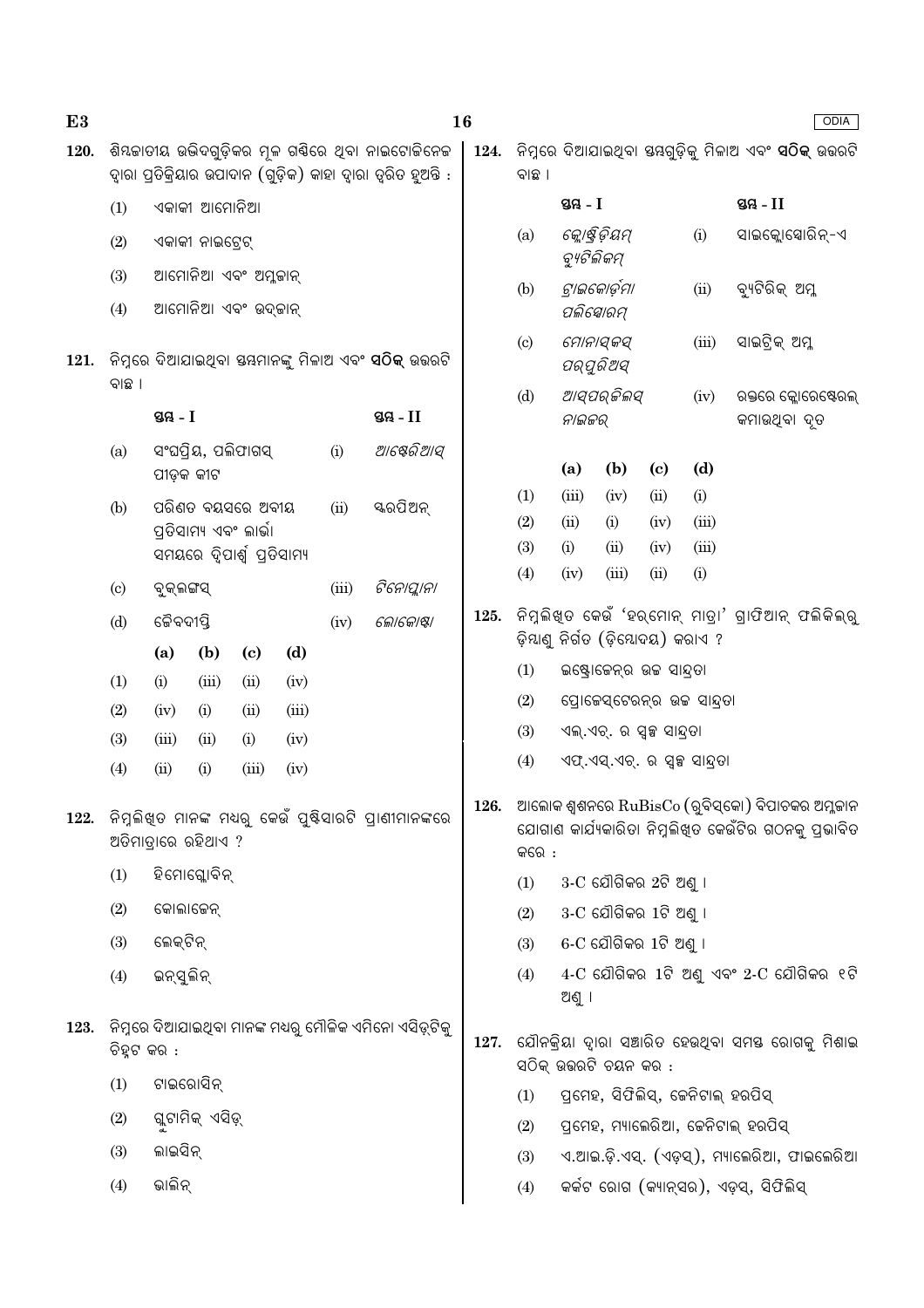| ODIA |                            |                                                                                                                                            |                                    | 17   |                                                       |                                                                                             |                                                                                             |                             |                       | E3                              |  |
|------|----------------------------|--------------------------------------------------------------------------------------------------------------------------------------------|------------------------------------|------|-------------------------------------------------------|---------------------------------------------------------------------------------------------|---------------------------------------------------------------------------------------------|-----------------------------|-----------------------|---------------------------------|--|
| 128. |                            | ଗୋଟିଏ ଗଛର ଅନୁପ୍ରସ୍ଥ ଛେଦନ ଦ୍ୱାରା ନିମ୍ନଲିଖିତ ଶରୀର ଗଠନର<br>ଲକ୍ଷଣଗୁଡ଼ିକ ଦେଖାଯାଏ :                                                              | 132.                               |      |                                                       |                                                                                             | ନିମ୍ନରେ ଦିଆଯାଇଥ୍ବା କେଉଁ କୌଶଳରେ ଗର୍ଭଧାରଣ<br>କରିପାରୁନଥିବା ମହିଳା ମାନଙ୍କୁ ସହାୟତା କରିବା ପାଇଁ ଭୁଣ |                             |                       |                                 |  |
|      | (a)                        | ବୟଲ୍ ସିଥ୍ ଦ୍ୱାରା ଆବଦ୍ଧ ହୋଇଥିବା ଅନେକଗୁଡ଼ିଏ                                                                                                  |                                    |      | ମାନଙ୍କୁ ସ୍ଥାନାତ୍ତର କରାଯାଏ ?                           |                                                                                             |                                                                                             |                             |                       |                                 |  |
|      |                            | ବିଚ୍ଛରିତ ସଂବାହୀ ବିଡ଼ା ।                                                                                                                    |                                    |      | (1)                                                   | <b>ZIFT ଏବଂ IUT</b>                                                                         |                                                                                             |                             |                       |                                 |  |
|      | (b)<br>(c)                 | ବୃହତ୍ ସୁସ୍ୱଷ୍ଟ ପ୍ୟାରେନ୍କାଇମାଟସ୍ ଭୂମି ତନ୍ତୁ ।<br>ସଂବାହୀ ବିଡ଼ା ଗୁଡ଼ିକ ସଂଯୁକ୍ତ ଏବଂ ବନ୍ଦ ।                                                     |                                    |      | <b>GIFT ଏବଂ ZIFT</b><br>(2)                           |                                                                                             |                                                                                             |                             |                       |                                 |  |
|      | (d)                        |                                                                                                                                            |                                    |      | (3)                                                   | ICSI ଏବଂ ZIFT                                                                               |                                                                                             |                             |                       |                                 |  |
|      |                            | ଗଛ ଏବଂ ତା'ର ଅଂଶର ପ୍ରକାରକୁ ଚିହୁଟ କର :                                                                                                       | ଫ୍ଲୋଏମ୍ ପ୍ୟାରେନ୍କାଇମାର ଅନୁପକ୍ଷିତ । |      |                                                       |                                                                                             |                                                                                             | GIFT ଏବଂ ICSI               |                       |                                 |  |
|      | (1)                        | ଏକବୀଜପତ୍ରୀୟ କାଣ୍ଠ ।                                                                                                                        |                                    |      |                                                       |                                                                                             |                                                                                             |                             |                       |                                 |  |
|      | (2)                        | ଏକବୀଜପତ୍ରୀୟ ମୂଳ ।                                                                                                                          |                                    |      |                                                       | ିନିମୁଲିଖୁତ କେଉଁଟି ଅପକୀବୀ ଆବର୍କନାରେ ଦିଆଗଲେ, ପରବର୍ତ୍ତୀ<br>ନର୍ଦ୍ଧମା ସଫା ପାଇଁ ଏହା ଜୀର୍ଷ୍ଣକାରକ ? |                                                                                             |                             |                       |                                 |  |
|      | (3)                        | ଦ୍ୱିବୀଜପତ୍ରୀୟ କାଣ୍ଠ ।                                                                                                                      |                                    |      | ପ୍ରାଥମିକ ଆବର୍ଜନା (ସ୍କୁକ୍)<br>(1)                      |                                                                                             |                                                                                             |                             |                       |                                 |  |
|      | (4)                        | ଦ୍ୱିବୀଜପତ୍ରୀୟ ମୂଳ ।                                                                                                                        |                                    |      |                                                       |                                                                                             |                                                                                             |                             |                       |                                 |  |
| 129. |                            | ଗୋଟିଏ ସାଇଟ୍ରିକ୍ ଏସିଡ଼୍ ଚକ୍ରର ଘୂର୍ଷନରେ କେତେଗୋଟି ଅଧଃସ୍ତର                                                                                     |                                    | (2)  | ଭାସମାନ ଆବର୍ଜନା (ଡେବ୍ରିସ୍)                             |                                                                                             |                                                                                             |                             |                       |                                 |  |
|      |                            | ଫସଫରୀକରଣ ହୁଏ :                                                                                                                             |                                    | (3)  | ପ୍ରାଥମିକ ସଫେଇ (ଟ୍ରିଟ୍ମେଷ୍)ରୁ ନିର୍ଗତ ଦ୍ରବ୍ୟ            |                                                                                             |                                                                                             |                             |                       |                                 |  |
|      | (1)                        | ଶୂନ୍ୟ                                                                                                                                      |                                    |      | (4)                                                   |                                                                                             | ସକ୍ରିୟ ଆବର୍ଜନା                                                                              |                             |                       |                                 |  |
|      | (2)                        | ଏକ                                                                                                                                         |                                    | 134. | ନକଲ (ଟ୍ରାନ୍ସକ୍ରିପ୍ସନ୍) ସମୟରେ ଯେଉଁ ବିପାଚକଟି ଡ଼ି.ଏନ୍.ଏ. |                                                                                             |                                                                                             |                             |                       |                                 |  |
|      | (3)                        | ଦୁଇ                                                                                                                                        |                                    |      | ହେଲିକ୍ସ ଖୋଲିବାକୁ ସହଜ କରାଏ ତାହାର ନାମ ଦିଅ-              |                                                                                             |                                                                                             |                             |                       |                                 |  |
|      | (4)                        | ତିନି                                                                                                                                       |                                    |      | (1)                                                   |                                                                                             | ଡ଼ି.ଏନ୍.ଏ. ଲାଇଗେକ୍                                                                          |                             |                       |                                 |  |
| 130. |                            | ନିମୁଲିଖ୍ତ ଉକ୍ତିକୁ ମିଳାଅ :                                                                                                                  |                                    | (2)  | ଡ଼ି.ଏନ୍.ଏ. ହେଲିକେଇ୍                                   |                                                                                             |                                                                                             |                             |                       |                                 |  |
|      | (a)                        | ତ୍ୱରିତ କାର୍ଯ୍ୟକାରିତାକୁ<br>ରାଇସିନ୍<br>(i)<br>ଅବରୋଧ                                                                                          |                                    |      | (3)                                                   | ଡ଼ି.ଏନ୍.ଏ. ପଲିମରେକ୍                                                                         |                                                                                             |                             |                       |                                 |  |
|      | (b)                        | ମେଲୋନେଟ୍<br>ପେପ୍ଟାଇଡ଼୍ ବନ୍ଧ<br>(ii)<br>ଗୁଡ଼ିକର ଅଧିକାରୀ                                                                                     |                                    |      | ଆର.ଏନ୍.ଏ. ପଲିମରେକ୍<br>(4)                             |                                                                                             |                                                                                             |                             |                       |                                 |  |
|      | $\left( \mathrm{c}\right)$ | କାଇଟିନ୍<br>କବକରେ ଥିବା<br>(iii)<br>କୋଷଭିଭିକ ପଦାର୍ଥ                                                                                          |                                    | 135. | ବାଛ :                                                 |                                                                                             |                                                                                             |                             |                       |                                 |  |
|      | (d)                        | ଦ୍ୱିତୀୟକ ବୃଦ୍ଧିକାରକ                                                                                                                        | କ୍ୟାଲୋଜେନ୍<br>(iv)                 |      |                                                       | ସ୍ତୟ $-I$                                                                                   |                                                                                             |                             |                       | ସ୍ଥ $-II$                       |  |
|      |                            | ନିମ୍ନଲିଖିତ ମଧ୍ୟରୁ ସଠିକ୍ ଉଭରଟି ବାଛ <b>଼</b>                                                                                                 |                                    |      | (a)                                                   | ଭୁଣ ବନ୍ଧ                                                                                    |                                                                                             |                             | (i)                   | ଆଣ୍ଡ୍ରୋଜେନସ୍                    |  |
|      |                            | (d)<br>(b)<br>$\left( \mathbf{c} \right)$<br>(a)                                                                                           |                                    |      | ଜୋନା ପେଲୁସିଡ଼ା<br>(b)                                 |                                                                                             |                                                                                             |                             | (ii)                  | ହ୍ୟୁମ୍ୟାନ୍ କୋରିଓନିକ୍            |  |
|      | (1)<br>(2)                 | (ii)<br>(iv)<br>(iii)<br>(i)<br>(i)<br>(iii)<br>(iv)<br>(ii)                                                                               |                                    |      |                                                       |                                                                                             |                                                                                             |                             |                       | ଗୋନାଡ଼ୋଟ୍ରୋପିନ୍<br>(ଏଚ୍.ସି.ଜି.) |  |
|      | (3)<br>(4)                 | (ii)<br>(iii)<br>(iv)<br>(i)<br>(ii)<br>(iii)<br>(i)<br>(iv)                                                                               |                                    |      | (c)                                                   |                                                                                             | ଭଲ୍ଭୋ ୟୁରେଥ୍ରାଲ୍                                                                            |                             | (iii)                 | ଡ଼ିଯାଣୁର ସର                     |  |
| 131. |                            | ଏ.ବି.ଓ. ରକ୍ତ ବର୍ଗକୁ ନିୟନ୍ତ୍ରଣ କରୁଥିବା ଜିନ୍ 'I' କୁ ଆଧାର କରି<br>ଭୁଲ୍ ଉକ୍ତିଟିକୁ ଚିହ୍ନଟ କର <b>଼</b><br>ଚ୍ଚିନ୍ (I) ର ତିନୋଟି ଯୁଗ୍ମ ବିକଳ୍ପୀ ଅଛି । |                                    |      | (d)                                                   | ଗ୍ରଛି ଗୁଡ଼ିକ<br>ଲେଡ଼ିଗ୍ କୋଷଗୁଡ଼ିକ<br>(iv)<br>କରିବା                                          |                                                                                             |                             | ପୁରୁଷ ଲିଙ୍ଗକୁ ପିଚ୍ଛିଳ |                                 |  |
|      | (1)                        |                                                                                                                                            |                                    |      |                                                       |                                                                                             |                                                                                             |                             |                       |                                 |  |
|      | (2)                        | କଣେ ବ୍ୟକ୍ତି ତିନୋଟି ଯୁଗ୍ମ ବିକଳ୍ପୀ ମଧ୍ୟରୁ କେବଳ ଦୁଇଟି                                                                                         |                                    |      |                                                       | (a)                                                                                         | (b)                                                                                         | $\left( \mathbf{c} \right)$ | (d)                   |                                 |  |
|      |                            | ଧାରଣ କରିପାରିବ ।                                                                                                                            |                                    |      | (1)                                                   | (iv)                                                                                        | (iii)                                                                                       | (i)                         | (ii)                  |                                 |  |
|      | (3)                        | ଯେତେବେଳେ $I^A$ ଏବଂ $I^B$ ଏକତ୍ ରହିଥାନ୍ତି, ସେମାନେ                                                                                            |                                    |      | (2)                                                   | (i)                                                                                         | (iv)                                                                                        | (ii)                        | (iii)                 |                                 |  |
|      | (4)                        | ସମାନ ପ୍ରକାରର ସୁଗାର ପ୍ରକାଶ କରିଥାନ୍ତି ।<br>ଯୁଗ୍ମ ବିକଳ୍ପୀ 'i' କୌଣସି ସୁଗାର ପ୍ରସ୍ତୁତ କରି ନଥାଏ ।                                                 |                                    |      | (3)<br>(4)                                            | (iii)<br>(ii)                                                                               | (ii)<br>(iii)                                                                               | (iv)<br>(iv)                | (i)<br>(i)            |                                 |  |
|      |                            |                                                                                                                                            |                                    |      |                                                       |                                                                                             |                                                                                             |                             |                       |                                 |  |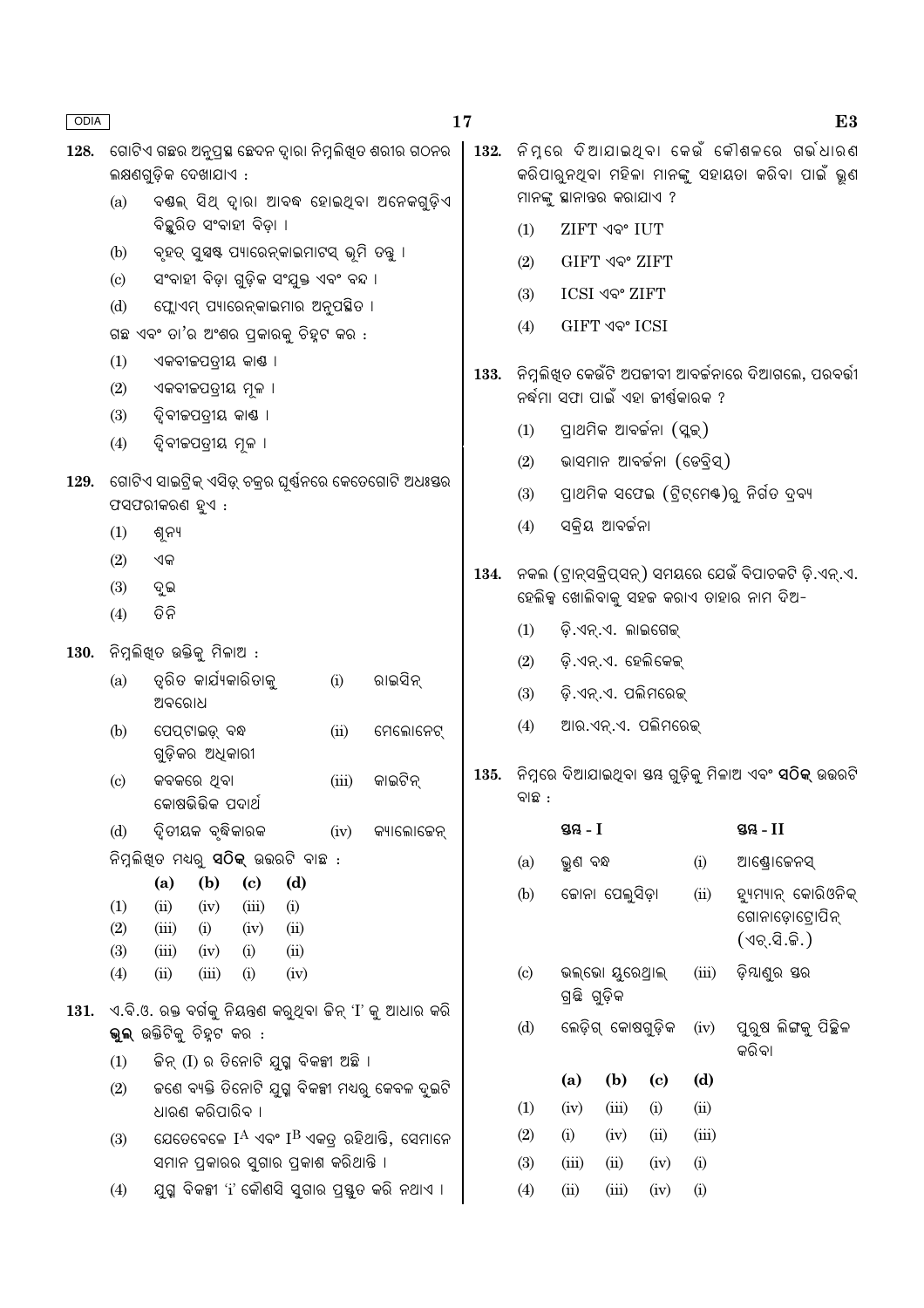| × |               |
|---|---------------|
|   | ۰.<br>w<br>۰. |

 $136.$  ଏକ ସମବର୍ତ୍ତଳ  $249$  kPa ଚାପ ଓ  $27^{\circ}$ C ତାପମାତାର ଉଦ୍ଯାନ ଗ୍ୟାସ୍ ଧାରଣ କରେ ।

ଏହାର ସାନ୍ଦତା ଅଟେ : ( $R = 8.3$  J mol $^{-1}$  K $^{-1}$ )

- $0.5 \text{ kg/m}^3$  $(1)$
- $(2)$  $0.2 \text{ kg/m}^3$
- $0.1 \text{ kg/m}^3$  $(3)$
- $0.02 \text{ kg/m}^3$  $(4)$
- 137. ୟୁରାନିୟମ୍ ଆଇସୋଟୋପ୍  $^{235}_{92}$ U୍ ସହ ଏକ ନିୟୁଟ୍ରନ୍ର ସଂଘାତରୁ ଉତ୍ପନ୍ନ ହେଉଥିବା ଉପାଦାନ ହେଲା  $^{89}_{36}\mathrm{Kr}$  , ଡିନୋଟି ନିଯୁଟ୍ରନ୍ ଓ
	- $\frac{144}{56}$ Ba  $(1)$
	- $\frac{91}{40}\text{Zr}$  $(2)$
	- $\frac{101}{36}\mathrm{Kr}$  $(3)$
	- $^{103}_{26}\mathrm{Kr}$  $(4)$
- ିଚିତ୍ରରେ ଦର୍ଶାଯାଇଥିବା ଲଜିକ୍ ପରିପଥ ପାଇଁ, ସତ୍ୟମାନ ସାରଣୀଟି 138. ଅଟେ $\cdot$



- r ବ୍ୟାସାର୍ଦ୍ଧ ବିଶିଷ୍ଟ ଏକ କୈଶିକ ନଳୀକ୍ ପାଣିରେ ବ୍ଡାଇବାର୍, 139. ଏହି ନଳୀରେ ପାଣିର ଉଚ୍ଚତା h ଉଚ୍ଚତାକୁ ଉଠିଯାଏ । ଏହି କୈଶିକ ନଳୀରେ ପାଣିର ବୟତ୍ତ 5 g ଅଟେ ।  $2r'$  ବ୍ୟାସାର୍ଦ୍ଧ ବିଶିଷ୍ଟ ଅନ୍ୟ ଏକ କୈଶିକ ନଳୀ ପାଣିରେ ବୃଡ଼ାଗଲେ, ଏହି ନଳୀରେ କେତେ ବୟୁତ୍ର ପାଣି ଉପରକ୍ ଉଠିବ ?
	- $(1)$  $2.5 g$
	- $(2)$  $5.0 g$
	- $(3)$  $10.0<sub>g</sub>$
	- $20.0 g$  $(4)$
- 140. ଏକ ଇଲେକ୍ୱ୍ନନ୍କୁ 'V' ଭୋଲ୍ଟ୍ର ବିଭବ ପାର୍ଥକ୍ୟରେ ବିଶ୍ରାମରୁ ତ୍ୱରାନ୍ୱିତ କରାଯାଏ । ଯଦି ଇଲେକ୍ଟନ୍ର ଡ଼ିବ୍ରୋଗ୍ଲିଙ୍କ ତରଙ୍ଗ ଦୈର୍ଘ୍ୟ  $1.227 \times 10^{-2}$  nm ହୁଏ, ତାହାହେଲେ ବିଭବ ପାର୍ଥକ୍ୟ ଅଟେ :
	- $10V$  $(1)$
	- $10^2$  V  $(2)$
	- $10^3$  V  $(3)$
	- $10^4$  V  $(4)$
- $141.$  ମହାକାଶରେ କୌଣସି ଏକ ସ୍ଥାନରେ  $0.2 \text{ m}^3$  ଆୟତନରେ  $5 \text{ V}$ ର ବୈଦ୍ୟତିକ ବିଭବ ସବ୍ଆଡେ ଦେଖାଗଲା । ଏହି ସ୍ଥାନରେ ବୈଦ୍ୟତିକ କ୍ଷେତ୍ର ଅଟେ :
	- $zero$  (କିରୋ)  $(1)$
	- $0.5$  N/C (ନିୟୁଟନ/କୁଲମ୍)  $(2)$
	- $(3)$  $1$  N/C (ନିୟୁଟନ/କୁଲମ୍)
	- $5$  N/C  $($ ନିୟୁଟନ/କୁଲମ୍)  $(4)$
- 142. ଏକ ଏକକ ପାରମାଣବିକ ଗ୍ୟାସ୍ର ହାରାହାରି ତାପୀୟ ଶକ୍ତି ଅଟେ  $(k_B - \epsilon \hat{\Theta} \hat{\Theta} \hat{\Theta})$  ଛିରାଙ୍କ ଓ T=ପରମ ତାପମାତ୍ରା) (ଆବ୍ସଲିୟୁଟ ଟେମ୍ପେରେଚର) :
	- $\frac{1}{2}$  $k_B T$  $(1)$  $\frac{3}{2}$  $k_BT$  $(2)$  $\frac{5}{2}$   $\textbf{k}_{\textrm{B}}\textbf{T}$  $(3)$
	- $\frac{7}{2}$  k<sub>B</sub>T  $(4)$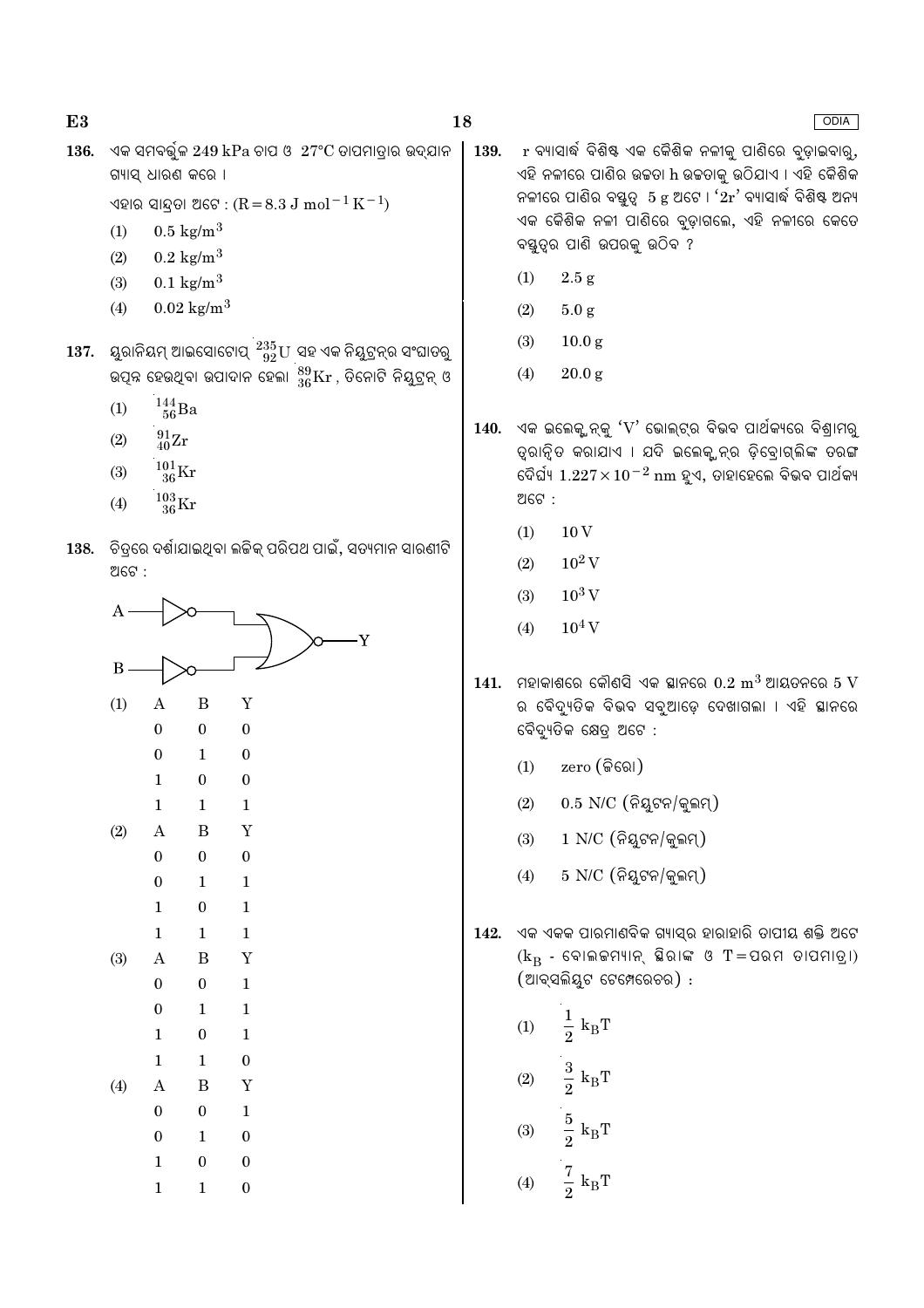$143.$  ନିମ୍ବରେ ପ୍ରଦଭ କେଉଁ ଗାଫ୍ଟି ତ୍ୟାର ପ୍ତିରୋଧକତା ( $\rho$ ) ସହିତ ତାପମାତାର (T) ପରିବର୍ତ୍ତନକୁ ଦର୍ଶାଏ ?



144. ଏକ କ୍ଷଦ ବୈଦ୍ୟତିକ ଦୃଧୁବର ଦୃଧୁବ ଆଘ୍ଷ୍  $16 \times 10^{-9}$  C m ଅଟେ । ଦ୍ୱିଧୁବର ଅକ୍ଷ ସହିତ 60° କୋଣରେ ସ୍ୟି ହେଉଥିବା ଏକ ରେଖା ଉପରେ, ଦ୍ୱିଧୁବର କେନ୍ଦ୍ରବିନ୍ଦୁ ଠାରୁ 0.6 m ଦ୍ରତାରେ ଥିବା ଏକ ବିନ୍ଦୁ ଉପରେ ଦ୍ୱିଧିବ ଯୋଗୁଁ ସ୍<del>ଷ୍ଟି</del> ହେଉଥିବା ବୈଦ୍ୟୁତିକ ବିଭବ ଅଟେ :

$$
\left(\frac{1}{4\pi\epsilon_0} = 9 \times 10^9 \text{ N m}^2/\text{C}^2\right)
$$

- $(1)$ 50V
- $(2)$ 200 V
- 400 V  $(3)$
- $(4)$ ଶୁନ୍

 $145.$   $20 \text{ W/cm}^2$  ର ହାରାହାରି ଅଭିବାହ ଥିବା ଏକ ଆଲୋକ,  $20 \text{ cm}^2$  ପ୍ଷ ତଳରେ ଏକ ଅପ୍ତିଫଳିତ ପ୍ଷ ଉପରେ ଠିକ୍ ଲୟ ଭାବେ ଆପତନ ହୁଏ । ଏକ ମିନିଟର ସମୟ ବ୍ୟବଧାନ ମଧ୍ୟରେ ଏହି ପଷ୍ଠ ଉପରେ କେତେ ପରିମାଣର ଶକ୍ତି ଗହଣ କରିବ :

- $10 \times 10^3$  J  $(1)$
- $12\times10^3$  J  $(2)$
- $24 \times 10^3$  J  $(3)$
- $48 \times 10^3$  J  $(4)$
- 146. ଏକ ଅନ୍ତରାପୃଷ(ଇଷ୍ରଫେସ୍) ପାଇଁ, ବ୍ରିୟୃଷ୍ର୍ଙ୍କ କୋଣ  $i_h$  ହେବା ଉଚିତ :
	- $(1)$  $0^{\circ} < i_b < 30^{\circ}$
	- $(2)$  $30^{\circ} < i_b < 45^{\circ}$
	- $(3)$  $45^{\circ} < i_h < 90^{\circ}$
	- $i_b = 90^{\circ}$  $(4)$
- $147.$   $A'$ ଓ  $B'$ ଦ୍ଇଟି ସମବର୍ତ୍ତଳ ସମାନ ଧାରିତା ଥାଇ ଏକ ଷ୍ଟପ୍କକ୍ କରିଆରେ ଉଭୟଙ୍କ ସହ ଯୋଡ଼ିଦେଲେ । ସାଧାରଣ ତାପମାତ୍ରା ଓ ଚାପରେ ' $\rm A$ ' ସମବର୍ତ୍ତଳ ଏକ ଆଦର୍ଶ ଗ୍ୟାସ୍ ଧାରଣ କରେ । ' $\rm B$ ' ସମବର୍ତ୍ତଳକୁ ସମ୍ପୂର୍ଣ୍ଣ ଭାବେ ଖାଲି କରାଯାଏ । ଏହି ସମ୍ବଦାୟ ପଦ୍ଧତିକ୍ ତାପୀୟ ଭାବେ କ୍ପରିବାହୀ କରାଗଲା । ହଠାତ୍ ଷ୍ଟପ୍କକ୍ଟି ଖୋଲିଗଲା । ଏହି ପଣାଳୀଟି :
	- $(1)$ ସମତାପୀୟ
	- $(2)$ ରୁଦ୍ଧତାପୀୟ
	- ସମଆୟତନୀୟ  $(3)$
	- $(4)$ ସମଚାପୀୟ
- ଏକ ବସ୍ତୁତ୍ୱବିହୀନ ଦଉଡ଼ିର ଦୁଇ ପ୍ରାନ୍ତରେ 4 କେଜି ଓ 6 କେଜି 148. ବୟୁତ୍ୱ ବିଶିଷ୍ଟ ଦୁଇଟି ବୟୁ ବନ୍ଧାଗଲା । ଦଉଡ଼ିଟି ଏକ ଘର୍ଷଣ ବିହୀନ ପୁଲି ଉପରେ ଅତିକ୍ରମ କରେ । ମାଧାକର୍ଷଣଚ୍ଚନିତ ତ୍ରଣ (g) ହିସାବରେ ଏହି ପଦ୍ଧତିର ତ୍ୱରଣ ଅଟେ : (ଚିତ୍ର ଦେଖ)



- $(1)$ g
- $(2)$  $g/2$
- $(3)$  $g/5$
- $(4)$  $g/10$
- 149. ୟଙ୍ଗଙ୍କ ଦୃିରେଖାଚ୍ଛିଦ୍ ପରୀକ୍ଷଣରେ, ସ୍ୱସଂହତ ଉସ୍ୟ ମଧ୍ୟରେ ଦ୍ରତା ଯଦି ଅଧା କରାଯାଏ ଓ ସୁସଂହତ ଉସ୍କୁ ପରଦାର ଦୂରତାକୁ ଦୃିଗୁଣ କରାଯାଏ, ତାହାହେଲେ ଫ୍ୱିଞ୍ଜପ୍ରସ୍ଥ ହୁଏ :
	- $(1)$ ଦ୍ୱି ଗୁଣ
	- $(2)$ ଅଧା
	- $(3)$ ଚାରି ଗଣ
	- $(4)$ ଏକ ଚତୁର୍ଥାଂଶ
- ଟାଞ୍ଜିଷ୍ରର କି୍ୟାଶୀଳତା ପାଇଁ ନିମ୍ନ ଲିଖିତ କେଉଁ ଉକ୍ତିଟି 150.  $\widehat{O}$  କ୍ $\widehat{S}$ 
	- ବେସ୍, ଉହର୍କକ ଓ ସଂଗ୍ହକ ଅଞ୍ଚଳଗୁଡ଼ିକ ସମାନ  $(1)$ ଅବଲେପନ ସାନ୍ଦ୍ରା ବିଶିଷ୍ଟ ହେବା ଉଚିତ ।
	- ବେସ୍, ଉହର୍ଚ୍ଚକ ଓ ସଂଗହକ ଅଞ୍ଚଳଗୁଡିକର ସମାନ ଆକାର  $(2)$ ହେବା ଉଚିତ ।
	- ଉଭୟ ଉହର୍ଚ୍ଚକ ସନ୍ଧି ଏବଂ ସଂଗ୍ହକ ସନ୍ଧି ଅଗ୍ଦିଶିକ  $(3)$ ବାୟସ୍ତ ।
	- ବେସ୍ ଅଞ୍ଚଳ ଅତି ପତଳା ଓ ହାଲ୍କା ଅବଲେପନ ହେବା  $(4)$ ର୍ନିତ ।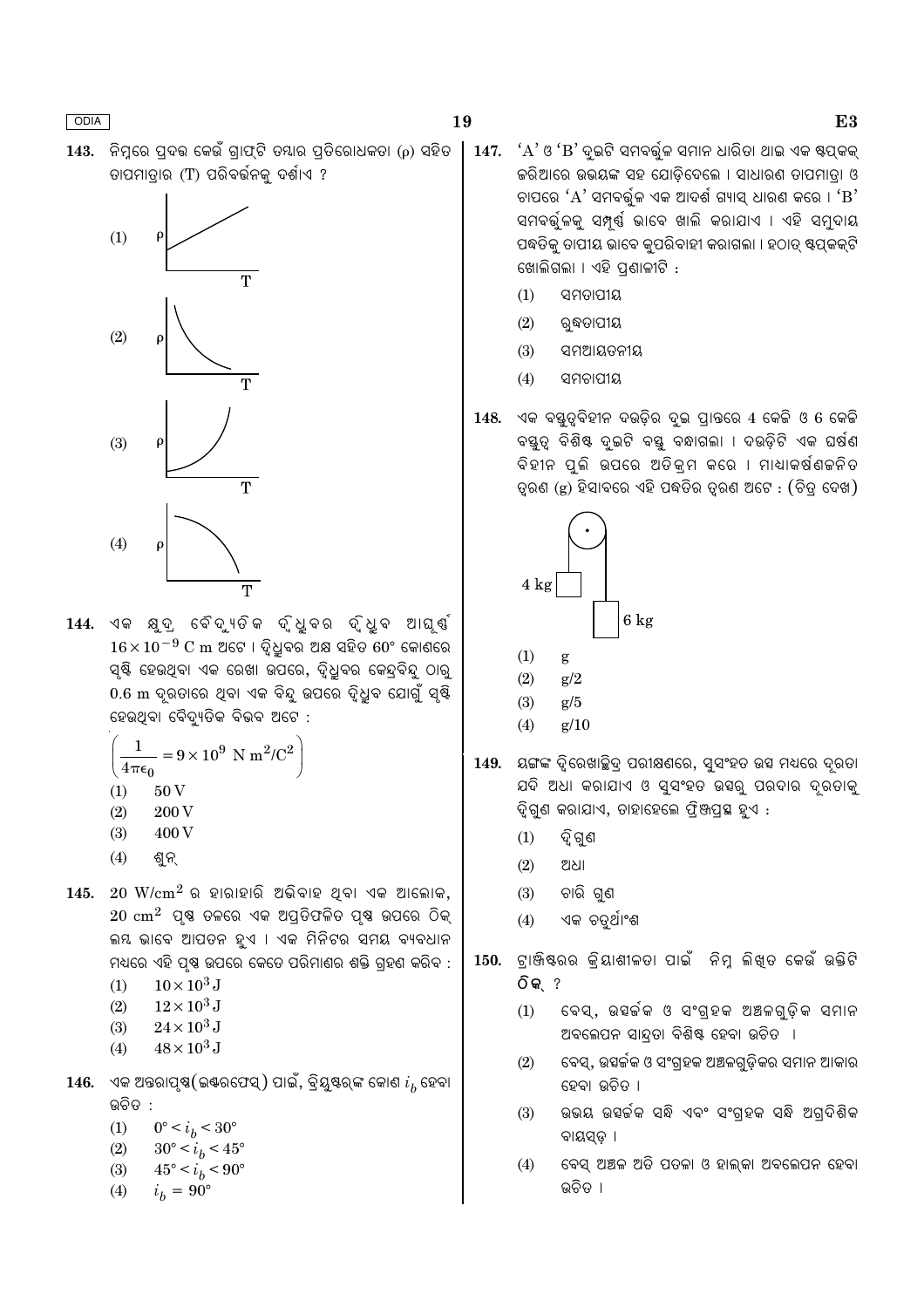- $151.$  କକ୍ସନା କରାଯାଉ 600 nm ତରଙ୍ଗ ଦୈର୍ଘ୍ୟର ଆଲୋକ ଏକ ତାରାର ଆସୁଅଛି । ଏକ ଟେଲିୟୋପ୍ ଯାହାର ଅଭିଦୃଶ୍ୟକ(ଅବ୍କେକ୍କିଭ୍)ର ବ୍ୟାସ 2 m ଅଛି । ଏହି ଟେଲିସ୍କୋପର ବିଭେଦନର(ରିଜୋଲ୍ୟସନ୍) ସୀମା ଅଟେ :
	- $3.66 \times 10^{-7}$  rad  $(1)$
	- $1.83 \times 10^{-7}$  rad<br> $7.32 \times 10^{-7}$  rad  $(2)$
	- $(3)$  $(4)$  $6.00 \times 10^{-7}$  rad
- 152. ଏକ ମିଟର ବ୍ରିକ୍ର ବାମପଟ ଶ୍ରନ୍ୟସ୍ଥାନରେ ଏକ ପ୍ରତିରୋଧୀ ତାରକୁ ସଂଯୋଗ କରାଯିବାରୁ ଏହା ଦକ୍ଷିଣପଟ ଶ୍ରନ୍ୟସ୍ଥାନରେ ଥିବା  $10\ \Omega$ ବିଶିଷ୍ଟ ଏକ ପ୍ରତିରୋଧୀକୁ ଏକ ବିନ୍ଦୁରେ ସନ୍ତ୍ରଳନ କରେ, ଯେଉଁ ବିନ୍ଦୁଟି ମିଟର ବ୍ରିକ୍ର ତାରକୁ  $3:2$  । ଅନୁପାତରେ ଭାଗକରେ । ଯଦି ପ୍ରତିରୋଧୀ ତାରର ଦୈର୍ଘ୍ୟ  $\,$  1.5 m ହୁଏ, ତାହାହେଲେ  $\,$ 1 $\,\Omega$ ପ୍ରତିରୋଧୀ ଥିବା ତାରର ଦୈର୍ଘ୍ୟ ଅଟେ :
	- $1.0 \times 10^{-2}$  m  $(1)$
	- $(2)$  $1.0 \times 10^{-1}$  m
	- $1.5 \times 10^{-1}$  m  $(3)$  $1.5 \times 10^{-2}$  m
	- $(4)$
- $153.$   $0.5$  g ପଦାର୍ଥର ଶକ୍ତି ତ୍ରଲ୍ୟାଙ୍କ ଅଟେ :
	- $(1)$  $4.5 \times 10^{16}$  J
	- $4.5 \times 10^{13}$  J  $(2)$
	- $1.5 \times 10^{13}$  J  $(3)$  $(4)$  $0.5 \times 10^{13}$  J
- $154.$  ଏକ ଗ୍ୟାସ୍ର ଆଣବିକ ବ୍ୟାସ ' $d$ ' ଓ ସଂଖ୍ୟା ସାନ୍ଦତା 'n' ଥବା ବେଳେ, ଏହାର ମାଧ-ମୁକ୍ତ-ପଥ କେଉଁ ପ୍ରକାରରେ ପ୍ରକାଶ କରାଯିବ ?
	- $\mathbf{1}$  $(1)$  $\sqrt{2}$  nπd 1  $(2)$  $\sqrt{2}$  n $\pi d^2$
	- $\mathbf{1}$  $(3)$  $\sqrt{2}$  n<sup>2</sup> $\pi$ d<sup>2</sup>  $\mathbf{1}$  $(4)$  $\sqrt{2}$  n<sup>2</sup> $\pi^2$ d<sup>2</sup>
- $155.$  ଡ଼ି.ଏନ୍.ଏ.ରେ ଏକ ବନ୍ଧନୀକୁ ଭାଙ୍ଗିବା ପାଇଁ  $10^{-20}$   $J$  ର ଶକ୍ତି ଦରକାର । ଇଲେକ୍ୱ୍ରନ୍ ଭୋଲଟ୍ରେ ଏହାର ପାଖାପାଖି ମୁଲ୍ୟ ଅଟେ:  $(1)$ 6
	- $(2)$ 0.6
	- $(3)$ 0.06
	- 0.006  $(4)$
- ଆଦ୍ୟବିନ୍ଦୁ ଦେଇ  $\,3\,\overset{\small\frown} {i}\,$   $\,$  ପରିମାଣର ବଳ,  $\,2\,\overset{\smallfrown} {k}\,$  m ଛିତି ଦିଶାଙ୍କ 156. ଥବା କଣିକା ଉପରେ ପ୍ରୟୋଗ କରାଗଲେ (ଟର୍କ) ଘର୍ଷ୍ନ ଶକ୍ତିର ମଲ୍ୟ ନିର୍ଦ୍ଧାରଣ କର ।
	- $6i$  N m  $(1)$
	- $6i$  N m  $(2)$
	- $(3)$  $-6i$  N m
	- $(4)$  $6k$  N m
- ଏକ p-n (ପି.ଏନ୍.) ସନ୍ଧି ଡାୟୋଡ଼ରେ କାହା ଯୋଗ୍ ଅବକ୍ଷୟ  $157.$ ଅଞ୍ଚଳର ପ୍ରସ୍ଥ ବୃଦ୍ଧି ହୁଏ ?
	- କେବଳ ଅଗଦିଶିକ ବାୟସ ପାଇଁ  $(1)$
	- କେବଳ ପଶ୍ଚିଦିଶିକ ବାୟସ ପାଇଁ  $(2)$
	- ଉଭୟ ଅଗ୍ଦିଶିକ ଓ ପଣ୍ଢିଦିଶିକ ବାୟସ୍ ପାଇଁ  $(3)$
	- ଅଗ୍ଦିଶିକ ବିଦ୍ୟତ୍ ସୋତରେ ବ୍ଦି ହେଲେ  $(4)$
- ଏକ ବିଦ୍ୟୁତ୍ ବୃୟକୀୟ ତରଙ୍ଗର ତୀବ୍ରତାରେ ବୈଦ୍ୟୁତିକ କ୍ଷେତ୍ର 158. ଓ ଚ୍ୟକୀୟ କ୍ଷେତ୍ର ଅବଦାନର ଅନୁପାତ ଅଟେ ( $c = \widehat{q}$ ଦ୍ୟାତ୍ ବୃୟକୀୟ ତରଙ୍ଗର ବେଗ)
	- $c:1$  $(1)$
	- $(2)$  $1:1$
	- $(3)$  $1 : c$
	- $1: c^2$  $(4)$
- ଏକ ଗୋଲାକାର ପରିବାହୀର  $10\;\mathrm{cm}$  ବ୍ୟାସାର୍ଦ୍ଧରେ 159.  $3.2 \times 10^{-7}$  Cର ଚାର୍ଚ୍ଚ ସବୁଆଡ଼େ ସମାନ ଭାବେ ବିଷ୍ଣୂତ ହୋଇ ରହିଛନ୍ତି । ଗୋଲକର କେନ୍ଦ୍ୱବିନ୍ଦୁର୍ 15 cm ଦ୍ରତାରେ ଏକ ବିନ୍ଦୁରେ ସ୍ୟି ହେଉଥିବା ବୈଦ୍ୟୁତିକ କ୍ଷେତ୍ରର ପରିମାଣ ଅଟେ :

$$
\left(\frac{1}{4} = 9 \times 10^9 \text{ N m}^2/\text{C}^2\right)
$$

 $(4\pi\epsilon_0)$  $1.28\times10^4$  N/C  $(1)$ 

- $1.28 \times 10^5$  N/C  $(2)$
- $1.28 \times 10^6$  N/C  $(3)$
- $1.28\times10^7$  N/C  $(4)$
- ପ୍ତିବଳର ବିମିତି ଅଟେ : 160.
	- $[MLT^{-2}]$  $(1)$
	- $[ML^2T^{-2}]$  $(2)$
	- $[ML^{0}T^{-2}]$  $(3)$  $[ML^{-1}T^{-2}]$
	- $(4)$
- 161. ଏକ ସରଳ ଆବର୍ତ୍ତୀ ଗତିରେ ଥିବା ଏକ କଣିକାର ବିସ୍ଥାପନ ଓ ତ୍ରଣ ମଧ୍ୟରେ କାଳାନ୍ତର ଅଟେ :
	- $(1)$  $\pi$  rad
	- $3\pi$ rad  $(2)$  $\overline{2}$
	- $\frac{\pi}{2}$  rad  $(3)$
	- $(4)$ ଶ୍ୱନ୍ୟ
- ଏକ ଏସି ଭୋଲ୍ଟେକ୍ ଉହ ସହିତ ଶେଣୀରେ ସଂଯୁକ୍ତ  $LCR$ 162. ପରିପଥଟି ସଂଯୋଗ କରାଗଲା । ପରିପଥର  $'L'$  (ପ୍ଣାଦକ)କ ବାହାର କରିଦେବାରୁ ବିଦ୍ୟୁତ୍ ସ୍ରୋତ ଓ ଭୋଲ୍ଟେକ୍ ମଧ୍ୟରେ କାଳାନ୍ତର ସ୍ୱଷ୍ଟି ହେଲା । ଏହାବ୍ୟତୀତ ' $\mathrm{C}^\prime$  (ଧାରିତ୍ର)କୁ ପରିପଥରୁ କାଢି ନିଆଯିବାରୁ ପୁନର୍ବାର ବିଦ୍ୟୁତ୍ ସ୍ରୋତ ଓ ଭୋଲ୍ଟେକ୍ ମଧ୍ୟରେ  $\frac{\pi}{3}$ କାଳାନ୍ତର ହେଲା । ଏହି ପରିପଥର କ୍ଷମତା କାରକ ଅଟେ : କିରୋ  $(1)$ 
	- $(2)$  $0.5$
	- $(3)$  $1<sub>0</sub>$
	- $(4)$  $-1.0$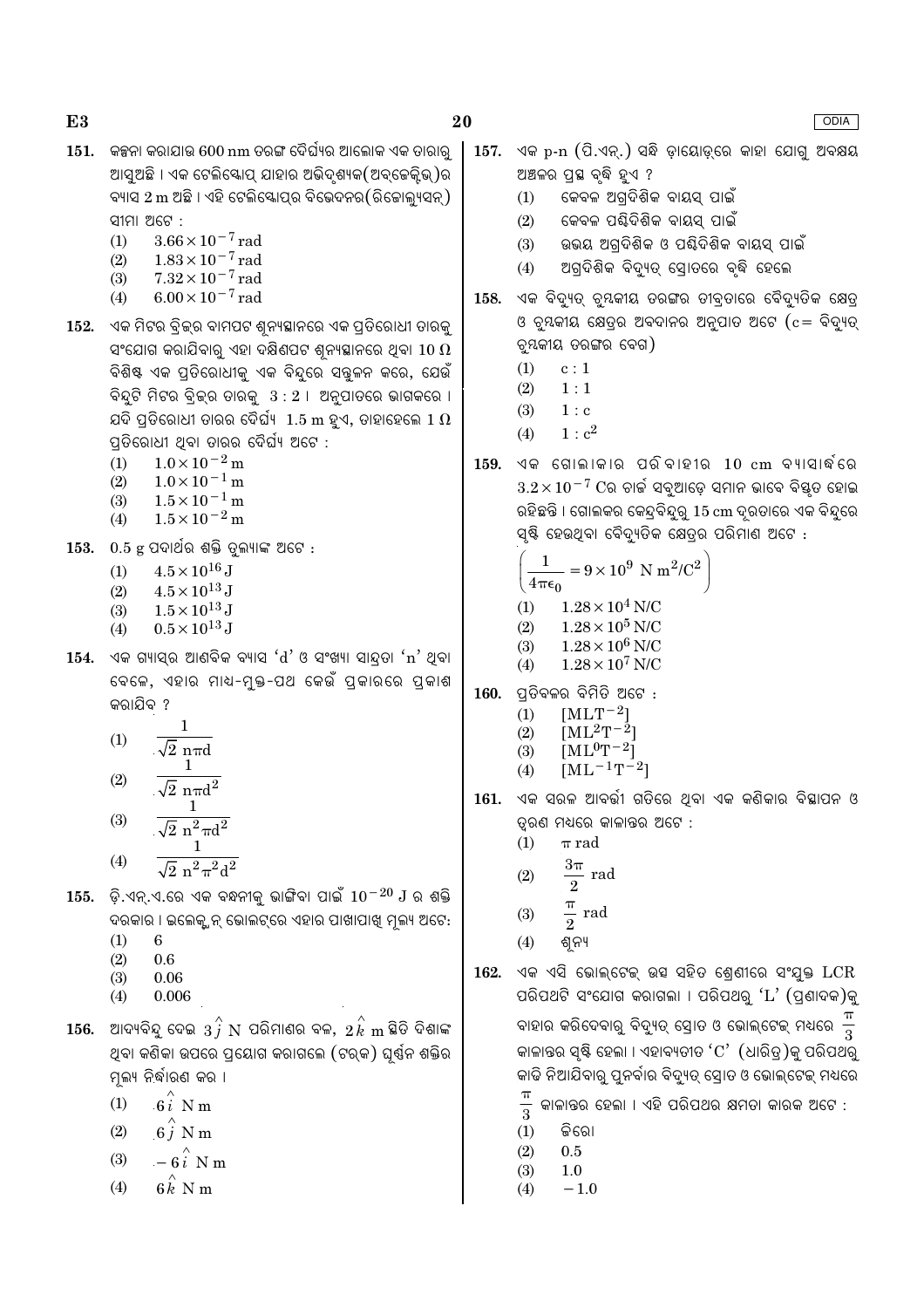- $163.$   $40 \mu$ F ର ଏକ ଧାରିତ୍କ  $200 \text{ V}$  ଓ  $50 \text{ Hz}$  ବିଶିଷ୍ ଏ.ସି. ଯୋଗାଣ ସରବରାହ ସହ ସଂଯୁକ୍ତ କରାଗଲା । ଏହି ପରିପଥରେ ବିଦ୍ୟୁତ ସୋତର ମଳ-ମାଧ-ବର୍ଗ (ଆର.ଏମ.ଏସ.)ର ପାଖାପାଖ ମ୍ନଲ୍ୟ ଅଟେ :
	- $(1)$  $1.7A$
	- $(2)$  $2.05A$
	- $(3)$  $2.5A$
	- $(4)$ 25.1 A
- $164.$  ଏକ ଗିଟାର୍ରେ,  $A \& B$  ଦ୍ଇଟି ତାର ସ୍ମାନ ପଦାର୍ଥରେ ତିଆରି ହୋଇ, ସେମାନଙ୍କର ତାନର୍ ସାମାନ୍ୟ ବିବ୍ୟୁତ ହୋଇ 6 Hz ଆବ୍ଭିର ବିସ୍କଦ ସ୍ୟି କରନ୍ତି । ଯେତେବେଳେ 'B'ର ତାନ ସାମାନ୍ୟ କମାଗଲା, ସେତେବେଳେ ବିୟଦ ଆବର୍ତ୍ତି 7 Hz କ୍ ବ୍<sup></sup>ଦ୍ଧି ହେଲା । ଯଦି ' $A$ ' ର ଆବୃତ୍ତି 530  $Hz$  ହୁଏ, ତାହାହେଲେ ' $B$ 'ର ମଳ ଆବ୍ତି ହେବ :
	- 523 Hz  $(1)$
	- $(2)$ 524 Hz
	- $(3)$ 536 Hz
	- 537 Hz  $(4)$
- $165.$  ଏକ ରଶ୍ମି ଆପତନ କୋଣ  $'i'$ ରେ ଏକ କ୍ଷଦକୋଣୀ ପିଚ୍ଚିମ୍ $($ ପିଚ୍ଚିମ୍ କୋଣ 'A' ଥାଇ )ର ଏକ ପଷ୍ଠରେ ଆପତନ ହୋଇ ଏହାର ବିପରୀତ ପ୍ଷର ଲୟ ଭାବେ ବାହାରି ଯାଏ । ଯଦି ପ୍ରଚିମର ପ୍ରତିସରଣାଙ୍କ 'μ' ହଏ, ତାହା ହେଲେ ଆପତନ କୋଣ ପାଖାପାଖ ସମାନ େ ବର୍ଦ୍ଦ
	- $(1)$  $(2)$  $\mu$  $(3)$  $\mu A$ μA
	- $(4)$
- 166. ନିମ୍ରରେ ଏକ ପ୍ରତିରୋଧୀର ବର୍ଷ୍ଣର ସାଙ୍କେତିକ ଚିହୁ ଦର୍ଶାଯାଇଛି :



ଏହାର ପ୍ରତିରୋଧୀତା ଓ ସହନଶୀଳତାର ମ୍ଳକ୍ୟ ଯଥାକ୍ରମେ :

- $470 \text{ k}\Omega, 5\%$  $(1)$
- $(2)$  $47 k\Omega, 10\%$
- $(3)$  $4.7 \text{ k}\Omega, 5\%$
- $(4)$  $470 \Omega_{0.} 5\%$

167. ବାୟ ମାଧ୍ୟମ ଥାଇ ଏକ ସମାନ୍ତରାଳ ପ୍ଲେଟ୍ ଧାରିତ୍ର ଧାରିତା 6  $\mu$ F ଅଟେ । ଏଥିରେ ଏକ ପରା ବୈଦ୍ୟୁତିକ ମାଧ୍ୟମ ଭର୍ତ୍ତି କରିବାର୍ ବୈଦ୍ୟୁତାଙ୍କ ଅଟେ :

 $(\epsilon_0 = 8.85 \times 10^{-12} \text{ C}^2 \text{ N}^{-1} \text{ m}^{-2})$ 

- $0.44 \times 10^{-13}$  C<sup>2</sup> N<sup>-1</sup> m<sup>-2</sup>  $(1)$
- $1.77 \times 10^{-12}$  C<sup>2</sup> N<sup>-1</sup> m<sup>-2</sup>  $(2)$
- $0.44 \times 10^{-10}$  C<sup>2</sup> N<sup>-1</sup> m<sup>-2</sup>  $(3)$
- $5.00 C^2 N^{-1} m^{-2}$  $(4)$
- 168. ଅତି ସାମାନ୍ୟ ବୟୁତ୍ୱ ଓ 1 ମି. ଦୈର୍ଘ୍ୟ ବିଶିଷ୍ଟ ଏକ ଦୃଢ ଦଣ୍ଡର ଦ୍ର ପାତରେ 5 kg ଓ 10 kg ବୟୁତ୍ୱ ଥିବା ଦ୍ରୁଟି କଣିକା ସଂଯୁକ୍ତ କରାଯାଇଛି ।

ଏହି ପଦ୍ଧତିର 5 kg ବୟୁତ୍ୱ ଥିବା କଣିକା ଠାରୁ ବସ୍ତୁତ୍ୱ କେନ୍ଦ୍ରର ଦ୍ରତା ଅଟେ (ପାଖାପାଖ୍ୱ)

- 33 cm  $(1)$
- $(2)$  $50 \text{ cm}$
- $(3)$ 67 cm
- 80 cm  $(4)$
- ଏକ ଚାର୍ଜୟୁକ୍ତ କଣିକା,  $7.5 \times 10^{-4}$  m s $^{-1}$  ଅପବାହ 169. ପରିବେଗରେ (ଡ୍ରିଫ୍ଟ ଭେଲୋସିଟି)  $3 \times 10^{-10}$  Vm  $^{-1}$  ବିଶିଷ୍ଟ ବୈଦ୍ୟତିକ କ୍ଷେତ୍ରେ ଗତି କଲେ, ଏହାର ଗତିଶୀଳତାଟି  $(\epsilon \sin \widehat{\delta} \widehat{\mathbb{R}})$  m $^2$  V $^{-1}$  s $^{-1}$  ରେ ଅଟେ :
	- $2.25 \times 10^{15}$  $(1)$
	- $(2)$  $2.5\times10^6$
	- $2.5 \times 10^{-6}$  $(3)$
	- $(4)$  $2.25 \times 10^{-15}$
- $170.$  ଏକ ଟାଓ୍ନାରର ଶୀର୍ଷରୁ ବଲ୍ଟିଏ  $20 \text{ m/s}$  ପରିବେଗରେ ଲୟ ଭାବରେ ତଳକ୍ ଫୋପଡ଼ା ହେଲା । କିଛି ସମୟ ପରେ ଏହା  $80 \text{ m/s}$  ପରିବେଗରେ ଭ୍ରମିକ୍ ଆଘାତ କଲା । ଟାଓ୍ୱାର୍ଟିର ଉଚ୍ଚତା ଅଟେ ( $\epsilon = 10 \text{ m/s}^2$ )
	- 360 m  $(1)$
	- $(2)$ 340 m
	- $(3)$ 320 m
	- $(4)$  $300<sub>m</sub>$
- 171. କେଉଁ ପ୍କାର କଠିନ ପଦାର୍ଥରେ ପ୍ତିରୋଧୀର ବିଯୁକ୍ତାମ୍ବ ତାପମାତ୍ରା ତ୍ଲ୍ୟାଙ୍କ ଅଛି ?
	- ଧାତବ  $(1)$
	- $(2)$ କୁପରିବାହୀ କେବଳ
	- ଅର୍ଦ୍ଧ ପରିବାହୀ କେବଳ  $(3)$
	- କପରିବାହୀ ଓ ଅର୍ଦ୍ଧ ପରିବାହୀ  $(4)$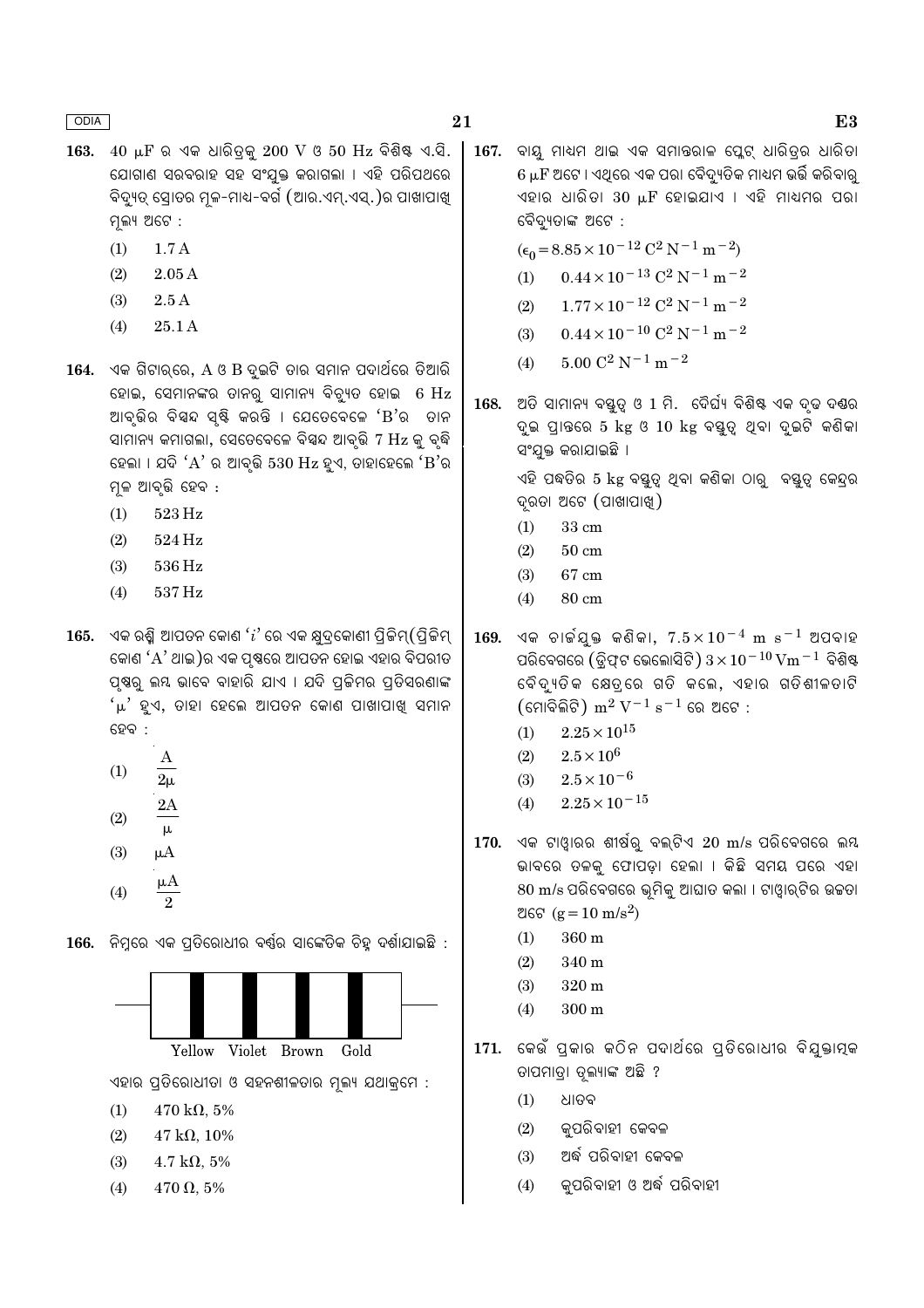- $172.$  ପ୍ରଭାବସୀମା ଆବ୍ତିର,  $1.5$  ଗଣ ଆବ୍ତିର ଆଲୋକ ଏକ ଆଲୋକ ସଂବେଦନଶୀଳ ପଦାର୍ଥ ଉପରେ ଆପତନ ହୁଏ । ଯଦି ଆବୃଭିକୁ ଅଧା ଓ ତୀବ୍ତାକ୍ ଦୂଗଣ କରାଯାଏ, ତାହାହେଲେ ଆଲୋକ ବୈଦ୍ୟୁତିକ ବିଦ୍ୟୁତ୍ ସୋତ ହେବ । କେତେ ହେବ ?
	- ଦ୍ୱି ଗୁଣ  $(1)$
	- $(2)$ ଚାରିଗୁଣ
	- ଏକ ଚତୁର୍ଥାଂଶ  $(3)$
	- $(4)$ ଶ୍ୱନ
- $173.$  ଦ୍ଲଟି କ ଠି ନ ତ ୟା ଗୋଲ କର ବ୍ୟାସାର୍ଦ୍ଧ  $r_1$  ଓ  $r_2$   $(r_1 = 1.5 r_2)$  କୁ, 1  $K$  ମଧ୍ୟରେ ତାପମାତ୍ରା ବ୍ଲି କରିବା ପାଇଁ କେଉଁ ଅନୁପାତରେ ଉଭାପର ମାତ୍ରା ଦରକାର ?
	- 27  $(1)$  $\overline{8}$  $\frac{9}{4}$   $\frac{3}{2}$   $\frac{5}{3}$  $(2)$
	-
	- $(3)$
	- $(4)$
- $174.$  ପ୍ଥବୀ ପ୍ଷରେ ଏକ ପଦାର୍ଥର ଓଚ୍ଚନ  $72 \text{ N}$  ଅଟେ । ପ୍ଥବୀର ବ୍ୟାସାର୍ଦ୍ଧର ଅର୍ଦ୍ଧେକ ସହିତ ସମାନ ଉଚ୍ଚତାରେ, ଏହି ପଦାର୍ଥ ଉପରେ, ମାଧ୍ୟାକର୍ଷଣଚ୍ଚନିତ ବଳ କେତେ ହେବ ?
	- 48 N  $(1)$
	- $(2)$ 32 N
	- 30<sub>N</sub>  $(3)$
	- 24 N  $(4)$
- 175. ଅର୍ଥବୋଧକ ସାର୍ଥକ ସଂଖ୍ୟା ଗଡ଼ିକ ହିସାବକ ନିଆଗଲେ,  $9.99$  ମି $. -0.0099$  ମି $.$  ର ମ୍ଲ୍ୟ କେତେ ହେବ ?
	- $9.9801$  ମି.  $(1)$
	- $9.98\,\hat{a}$ .  $(2)$
	- $9.980$  ମି.  $(3)$
	- $9.9\,\hat{a}$ .  $(4)$
- $176.$  ଏକ ୟିୟୁଗକ୍ର କ୍ଷୁଦ୍ତମ ମାପର ପରିମାଣ  $0.01$  ମି.ମି ଓ ଏହାର ବ୍ଭାକାର ସ୍କେଲ୍ରେ 50ଟି ବିଭାଗ ରହିଛି ।

ୟିୟଗକ୍ର ପିଚ୍ ଅଟେ :

- $0.01$  ମି.ମି  $(1)$
- $(2)$  $0.25 \, \widehat{\Omega}$ .ମି
- $0.5 \hat{\Omega} \cdot \hat{\Omega}$  $(3)$
- $1<sub>0</sub>$ ດີ ດີ  $(4)$
- 177. ନିମ୍ରେ ପ୍ଦଭ କେଉଁଟି ପାଇଁ ବୋହରଙ୍କ ମଡେଲ୍ **ବୈଧ** ନ୍ତହେଁ ?
	- $(1)$ ଉଦ୍ଯାନ ପରମାଣ୍
	- ଏକକ ଆୟନୀକୃତ ହିଲିୟମ୍ ପରମାଣୁ  $(\text{He}^+)$  $(2)$
	- ଡ଼ିୟଟେରନ ପରମାଣ୍  $(3)$
	- ଏକକ ଆୟନୀକୃତ ନିୟନ୍ ପରମାଣୁ  $(\mathrm{Ne}^+)$  $(4)$
- 178. ଏକ ଦୃଢ ଭାର ବହନ କରୁଥିବା ବୟୁରୁ(ରିଜିଡ଼୍ ସପୋର୍ଟ)' $L$ ' ଦୈର୍ଘ୍ୟ ଓ 'A' ପ୍ରସ୍ଥଳ୍ପେଦ କ୍ଷେତ୍ରଫଳ ଥିବା ତାରଟିଏ ଝୁଲାଗଲା । ଏହାର ମୁକ୍ତ ପ୍ରାନ୍ତରୁ 'M' ବ୍ୟୁତ୍ୱ ଝୁଲାଇବାରୁ ତାରର ଦୈର୍ଘ୍ୟ  $\mathrm{L_{1}}$  କ୍ର ପରିବର୍ତ୍ତନ ହୁଏ । ୟଙ୍ଗ'ଙ୍କ ମଡ୍ୟୁଲସ୍ ପାଇଁ ବ୍ୟଞ୍ଜକଟି ଅଟେ :
	- $MgL_1$  $(1)$  $AI<sub>1</sub>$  $Mg(L_1 - L)$

$$
(2) \quad \frac{\text{Mg}(L_1 - L)}{\text{AL}}
$$

$$
(3) \qquad \frac{\overline{A L_1}}{A L_1}
$$

$$
(4) \qquad \frac{\text{MgL}}{\text{A(L}_1 - \text{L})}
$$

 $179.50 \text{ cm}$  ଦୈର୍ଘ୍ୟ ଓ  $100$  ଘେରା ଧାରଣ କରିଥିବା ଏକ ଲୟା ସୋଲେନଏଡ଼୍ 2.5 A ର ବିଦ୍ୟୁତ୍ ସ୍ରୋତ ବହନ କରେ । ସୋଲେନଏଡ୍ର କେନ୍ଦ୍ରରେ ବୃୟକୀୟ କ୍ଷେତ୍ର ଅଟେ :

$$
(\mu_0 = 4\pi \times 10^{-7} \text{ T m A}^{-1})
$$

$$
(1) \qquad 6.28 \times 10^{-4} \, \mathrm{T}
$$

- $3.14 \times 10^{-4}$  T  $(2)$
- $6.28 \times 10^{-5}$  T  $(3)$
- $3.14 \times 10^{-5}$  T  $(4)$
- 180.  $599$  ସୁଗ୍ରାହୀତା ଥିବା ଏକ ଲୌହ ଦଶ୍ଚକୁ  $1200 \text{ A m}^{-1}$  ଯୁକ୍ତ ଏକ ଚୃୟକୀୟ କ୍ଷେତ୍ରେ ଭର୍ତ୍ତି କରାଗଲା । ଏହି ଲୌହ ଦଣ୍ଠର ପାରଗମ୍ୟତା ଅଟେ :

$$
(\mu_0 = 4\pi \times 10^{-7} \text{ T m A}^{-1})
$$

(1) 
$$
2.4\pi \times 10^{-4}
$$
 T m A<sup>-1</sup>

- $8.0 \times 10^{-5}$  T m A<sup>-1</sup>  $(2)$
- $2.4\pi \times 10^{-5}$  T m A<sup>-1</sup>  $(3)$
- $2.4\pi \times 10^{-7}$  T m A<sup>-1</sup>  $(4)$

 $-0.00 -$